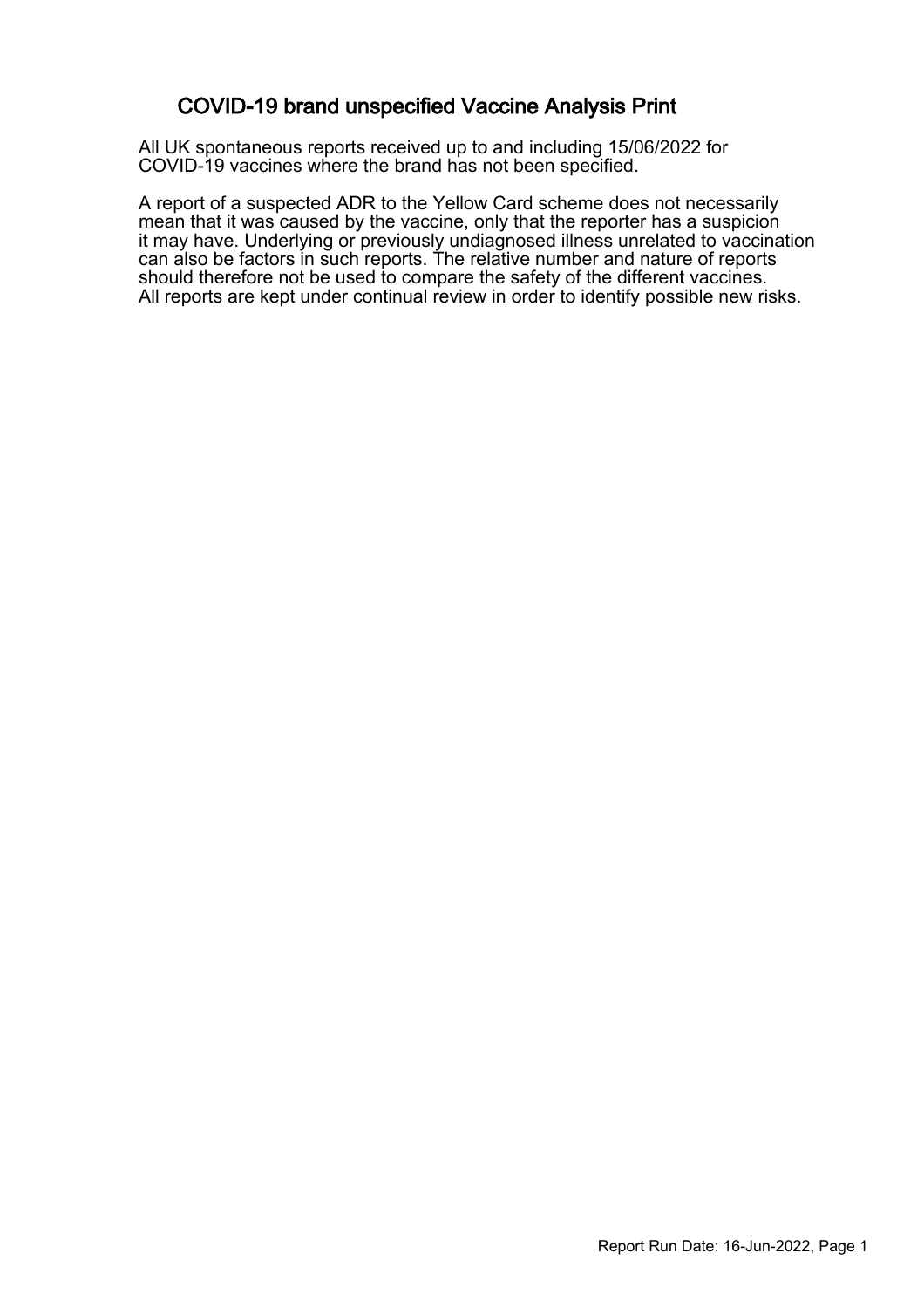### Name: COVID-19 brand unspecified Vaccine Analysis Print

| <b>Reaction Name</b>                       | <u>Total</u> | <b>Fatal</b>            |
|--------------------------------------------|--------------|-------------------------|
| <b>Blood disorders</b>                     |              |                         |
| <b>Anaemias NEC</b>                        |              |                         |
| Anaemia                                    | 3            | 0                       |
| Coagulopathies                             |              |                         |
| Disseminated intravascular coagulation     | 1            | 0                       |
| <b>Eosinophilic disorders</b>              |              |                         |
| Eosinophilia                               | 1            | $\overline{0}$          |
| <b>Haematological disorders</b>            |              |                         |
| <b>Blood disorder</b>                      | 1            |                         |
| Leukocytoses NEC                           |              |                         |
| Hyperleukocytosis                          | 1            | $\overline{0}$          |
| Lymphatic system disorders NEC             |              |                         |
| Lymph node pain                            | 4            | 0                       |
| Lymphadenitis                              |              | 0                       |
| Lymphadenopathy                            | 32           | $\overline{0}$          |
| Marrow depression and hypoplastic anaemias |              |                         |
| Aplastic anaemia                           |              | 0                       |
| Myelosuppression                           |              | 0                       |
| Neutropenias                               |              |                         |
| Neutropenia                                |              | 0                       |
| <b>Platelet disorders NEC</b>              |              |                         |
| Platelet disorder                          |              | 0                       |
| Thrombocytopenias                          |              |                         |
| Immune thrombocytopenia                    | 5            | $\frac{3}{0}$           |
| Thrombocytopenia                           | 8            |                         |
| Thrombosis with thrombocytopenia syndrome  | 3            | 0                       |
| White blood cell abnormal findings NEC     |              |                         |
| White blood cell disorder                  |              | 0                       |
| <b>Blood disorders SOC TOTAL</b>           | 65           | $\overline{\mathbf{4}}$ |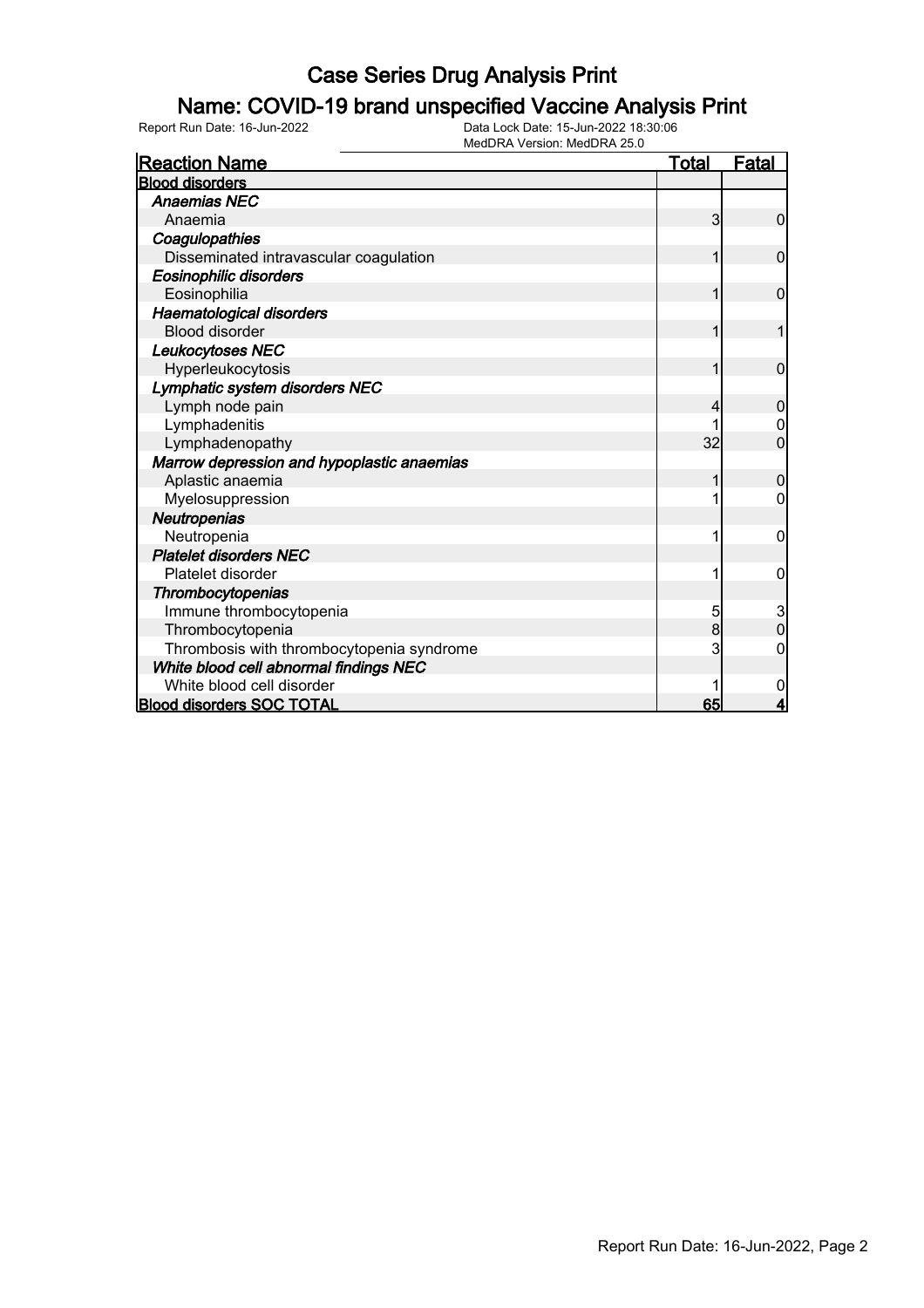### Name: COVID-19 brand unspecified Vaccine Analysis Print

| <u>Reaction Name</u>                       | <u>Total</u>   | <b>Fatal</b>     |
|--------------------------------------------|----------------|------------------|
| <b>Cardiac disorders</b>                   |                |                  |
| <b>Cardiac conduction disorders</b>        |                |                  |
| Atrioventricular block                     | 1              | $\overline{0}$   |
| <b>Bundle branch block</b>                 | 1              | $\overline{0}$   |
| <b>Cardiac disorders NEC</b>               |                |                  |
| Cardiac disorder                           | 1              | 0                |
| Cardiac signs and symptoms NEC             |                |                  |
| Cardiac discomfort                         |                | $\mathbf 0$      |
| Palpitations                               | 48             | $\mathbf 0$      |
| <b>Heart failures NEC</b>                  |                |                  |
| Cardiac failure                            | 1              | $\mathbf 0$      |
| Ischaemic coronary artery disorders        |                |                  |
| Acute myocardial infarction                | $\overline{c}$ | $\bf 0$          |
| Angina pectoris                            | 6              | $\boldsymbol{0}$ |
| Myocardial infarction                      | 10             | 4                |
| Myocardial ischaemia                       | $\overline{2}$ | $\overline{c}$   |
| <b>Myocardial disorders NEC</b>            |                |                  |
| Cardiomegaly                               | $\overline{c}$ | 1                |
| Left ventricular dilatation                | 1              | $\mathbf 0$      |
| Left ventricular dysfunction               | 1              | $\mathbf 0$      |
| Myocardial injury                          |                | $\overline{0}$   |
| Noninfectious myocarditis                  |                |                  |
| Immune-mediated myocarditis                | 1              | $\bf 0$          |
| Myocarditis                                | $\overline{2}$ | $\mathbf 0$      |
| Noninfectious pericarditis                 |                |                  |
| Pericarditis                               | 5              | 0                |
| <b>Pericardial disorders NEC</b>           |                |                  |
| Pericardial effusion                       | 1              | $\mathbf 0$      |
| Rate and rhythm disorders NEC              |                |                  |
| Bradycardia                                | 1              | $\mathbf 0$      |
| Cardiac flutter                            | 3              | $\overline{0}$   |
| Postural orthostatic tachycardia syndrome  | 1              | $\mathbf 0$      |
| Tachycardia                                | 12             | $\overline{0}$   |
| Supraventricular arrhythmias               |                |                  |
| <b>Atrial fibrillation</b>                 | 7              | $\mathbf 0$      |
| Atrial tachycardia                         | 1              | $\mathbf{0}$     |
| Supraventricular tachycardia               | 1              | $\overline{0}$   |
| Ventricular arrhythmias and cardiac arrest |                |                  |
| Cardiac arrest                             |                |                  |
| Cardiac disorders SOC TOTAL                | 117            | $\bf{8}$         |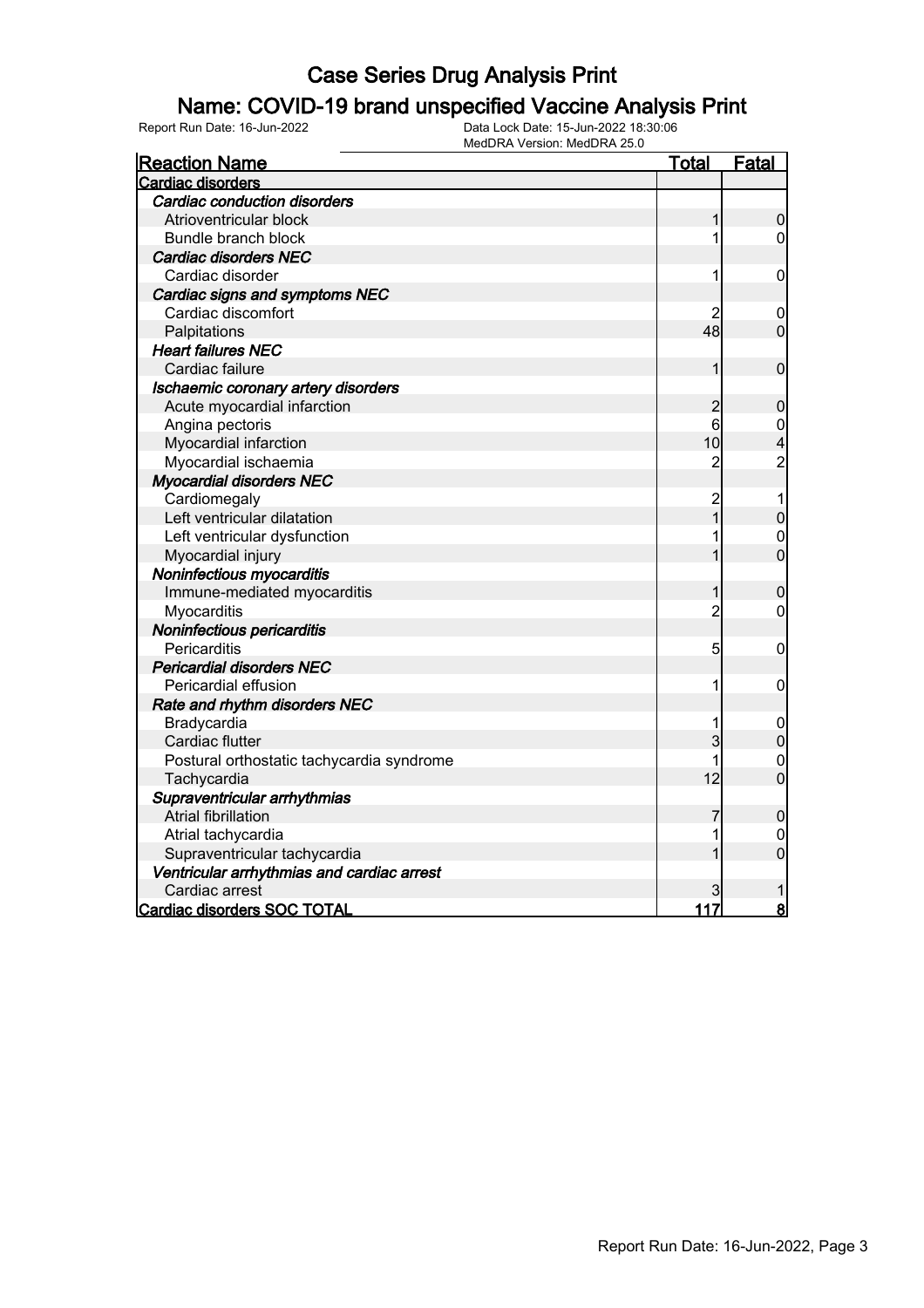#### Name: COVID-19 brand unspecified Vaccine Analysis Print

Report Run Date: 16-Jun-2022 Data Lock Date: 15-Jun-2022 18:30:06 MedDRA Version: MedDRA 25.0

| <b>Reaction Name</b>             | ™ota⊦ | Fatal |
|----------------------------------|-------|-------|
| <b>Congenital disorders</b>      |       |       |
| Cardiac disorders congenital NEC |       |       |
| Heart disease congenital         |       |       |
| Congenital disorders SOC TOTAL   |       |       |

Report Run Date: 16-Jun-2022, Page 4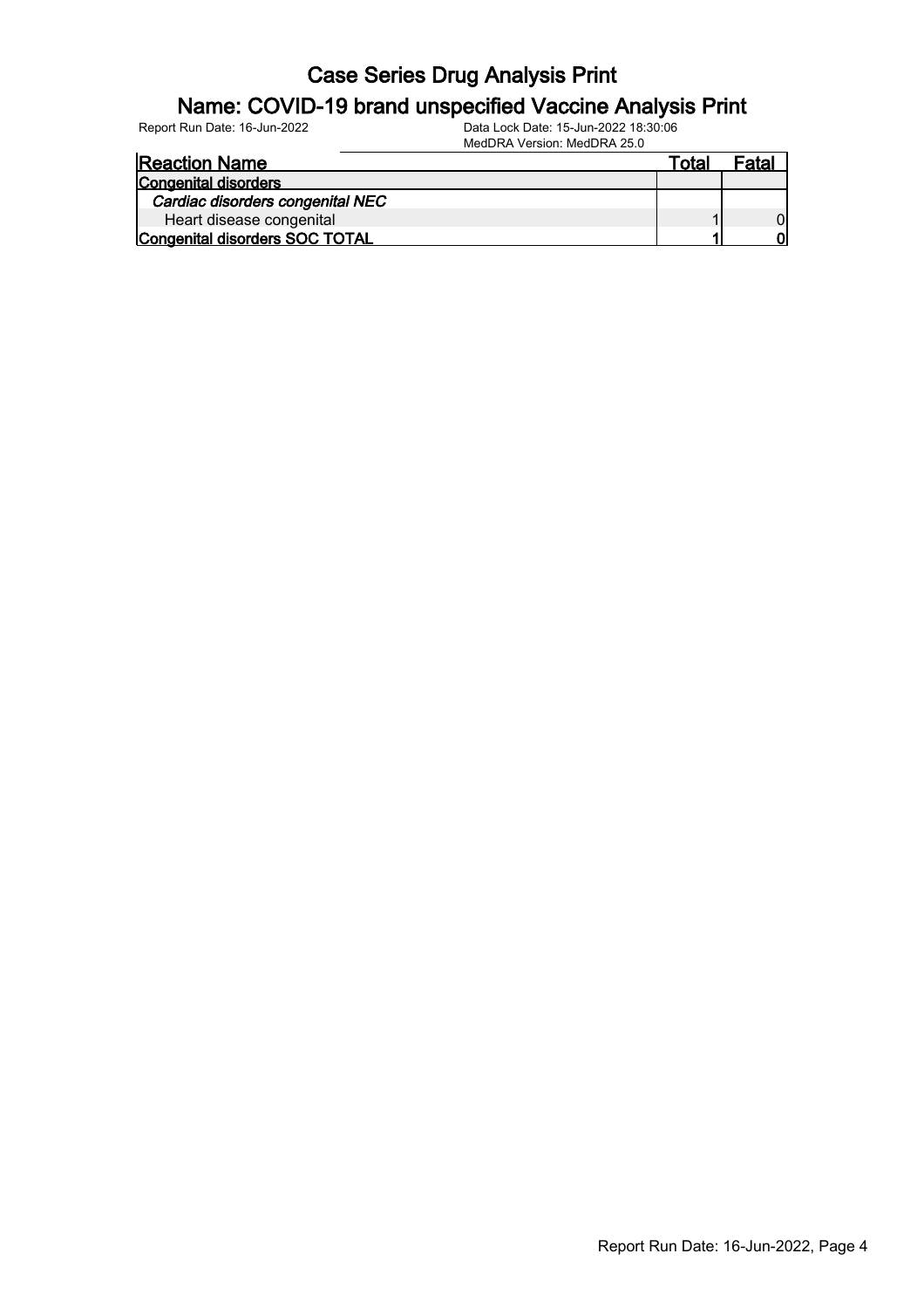### Name: COVID-19 brand unspecified Vaccine Analysis Print

| <b>Reaction Name</b>                          | <b>Total</b>   | <b>Fatal</b> |
|-----------------------------------------------|----------------|--------------|
| <b>Ear disorders</b>                          |                |              |
| Ear disorders NEC                             |                |              |
| Ear discomfort                                |                |              |
| Ear disorder                                  |                |              |
| Ear pain                                      |                | 0            |
| Ear swelling                                  |                | 0            |
| Eustachian tube disorders                     |                |              |
| Eustachian tube disorder                      |                |              |
| Eustachian tube dysfunction                   |                | $\Omega$     |
| <b>External ear disorders NEC</b>             |                |              |
| Excessive cerumen production                  | $\overline{2}$ | 0            |
| <b>Hearing losses</b>                         |                |              |
| Deafness                                      | 5              | 0            |
| Deafness neurosensory                         |                |              |
| Deafness unilateral                           |                | 0            |
| Hypoacusis                                    | 6              | 0            |
| Hyperacusia                                   |                |              |
| Hyperacusis                                   |                | 0            |
| Inner ear disorders NEC                       |                |              |
| Vestibular disorder                           |                | 0            |
| Inner ear signs and symptoms                  |                |              |
| <b>Tinnitus</b>                               | 29             |              |
| Vertigo                                       | 16             | $\Omega$     |
| Tympanic membrane disorders (excl infections) |                |              |
| Tympanic membrane perforation                 |                | 0            |
| <b>Ear disorders SOC TOTAL</b>                | 79             | 0            |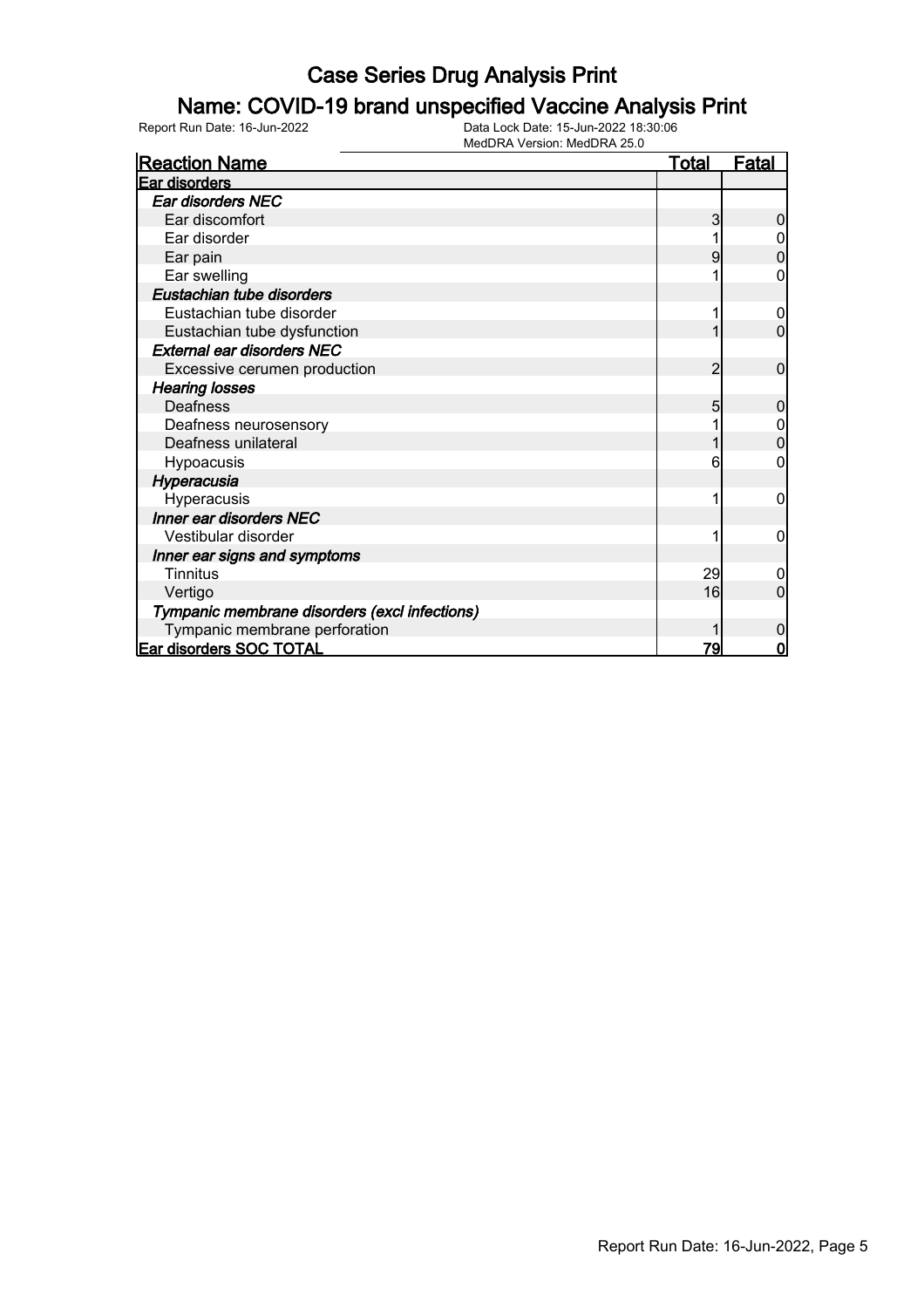#### Name: COVID-19 brand unspecified Vaccine Analysis Print

| <b>Reaction Name</b>                   | Total | ⊦ata |
|----------------------------------------|-------|------|
| <b>Endocrine disorders</b>             |       |      |
| Acute and chronic thyroiditis          |       |      |
| Thyroiditis                            |       |      |
| <b>Adrenal cortical hypofunctions</b>  |       |      |
| Adrenal insufficiency                  |       |      |
| Adrenal gland disorders NEC            |       |      |
| Adrenal haemorrhage                    |       |      |
| Haemorrhagic adrenal infarction        |       |      |
| Female gonadal function disorders      |       |      |
| Ovulation delayed                      |       |      |
| <b>Thyroid hyperfunction disorders</b> |       |      |
| Thyrotoxic crisis                      |       |      |
| <b>Endocrine disorders SOC TOTAL</b>   |       |      |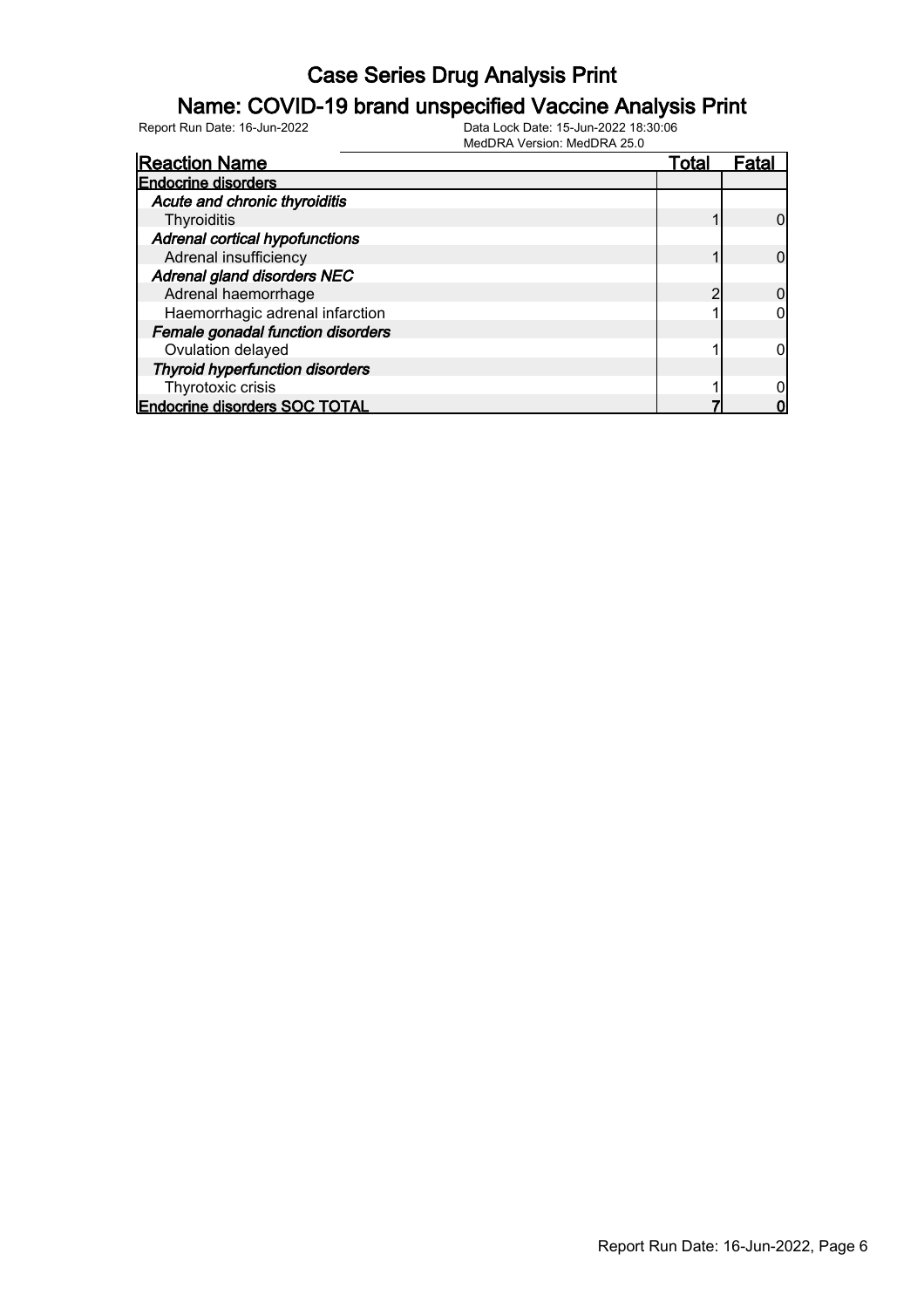#### Name: COVID-19 brand unspecified Vaccine Analysis Print

| <u>Reaction Name</u>                                             | <b>Total</b>    | <b>Fatal</b>     |
|------------------------------------------------------------------|-----------------|------------------|
| Eve disorders                                                    |                 |                  |
| Choroid and vitreous structural change, deposit and degeneration |                 |                  |
| <b>Vitreous floaters</b>                                         | $5\overline{)}$ | $\overline{0}$   |
| Corneal infections, oedemas and inflammations                    |                 |                  |
| Keratitis                                                        | 1               | $\mathbf 0$      |
| <b>Eyelid movement disorders</b>                                 |                 |                  |
| Blepharospasm                                                    | 1               | $\mathbf 0$      |
| Iris and uveal tract infections, irritations and inflammations   |                 |                  |
| Iridocyclitis                                                    | 1               | $\mathbf 0$      |
| <b>Lacrimation disorders</b>                                     |                 |                  |
| Dry eye                                                          | $\overline{c}$  | $\boldsymbol{0}$ |
| Lacrimation increased                                            | $\overline{2}$  | $\overline{0}$   |
| Lid, lash and lacrimal infections, irritations and inflammations |                 |                  |
| Chalazion                                                        | 1               | $\mathbf 0$      |
| Eyelid cyst                                                      | 1               | $\mathbf 0$      |
| Eyelid margin crusting                                           | 1               | 0                |
| Swelling of eyelid                                               | 1               | $\overline{0}$   |
| <b>Ocular disorders NEC</b>                                      |                 |                  |
| Eye disorder                                                     | $\overline{4}$  | $\boldsymbol{0}$ |
| Eye pain                                                         | 6               | 0                |
| Eye swelling                                                     | 9               | $\mathbf 0$      |
| Ocular discomfort                                                | 1               | 0                |
| Periorbital swelling                                             | 3               | $\overline{0}$   |
| Ocular infections, inflammations and associated manifestations   |                 |                  |
| Eye allergy                                                      | 1               | $\mathbf 0$      |
| Eye discharge                                                    | 1               | 0                |
| Eye pruritus                                                     | 3               | $\mathbf 0$      |
| Ocular hyperaemia                                                | 1               | 0                |
| Ocular nerve and muscle disorders                                |                 |                  |
| Eye movement disorder                                            | 1               | $\mathbf 0$      |
| <b>Ocular sensation disorders</b>                                |                 |                  |
| Photophobia                                                      | $\vert 4 \vert$ | $\mathbf 0$      |
| <b>Pupil disorders</b>                                           |                 |                  |
| Anisocoria                                                       | 1               | $\mathbf 0$      |
| Pupil fixed                                                      | 1               | $\mathbf 0$      |
| Retinal bleeding and vascular disorders (excl retinopathy)       |                 |                  |
| Retinal haemorrhage                                              | $\mathbf{1}$    | $\overline{0}$   |
| Retinal vein occlusion                                           | 3               | $\overline{0}$   |
| Retinal structural change, deposit and degeneration              |                 |                  |
| Macular degeneration                                             | 1               | $\overline{0}$   |
| <b>Retinal toxicity</b>                                          | 1               | $\boldsymbol{0}$ |
| Structural change, deposit and degeneration of eye NEC           |                 |                  |
| Exophthalmos                                                     | 1               | $\boldsymbol{0}$ |
| <b>Visual disorders NEC</b>                                      |                 |                  |
| Diplopia                                                         | 6               | $\boldsymbol{0}$ |
| Photopsia                                                        | $\overline{2}$  | $\overline{0}$   |
| Vision blurred                                                   | 15              | $\boldsymbol{0}$ |
| Visual impairment and blindness (excl colour blindness)          |                 |                  |
| <b>Blindness</b>                                                 | $\overline{4}$  | $\boldsymbol{0}$ |
| <b>Blindness transient</b>                                       | 1               | $\overline{0}$   |
| Visual impairment                                                | 7               | $\pmb{0}$        |
| <b>Eve disorders SOC TOTAL</b>                                   | 94              | <u>o</u>         |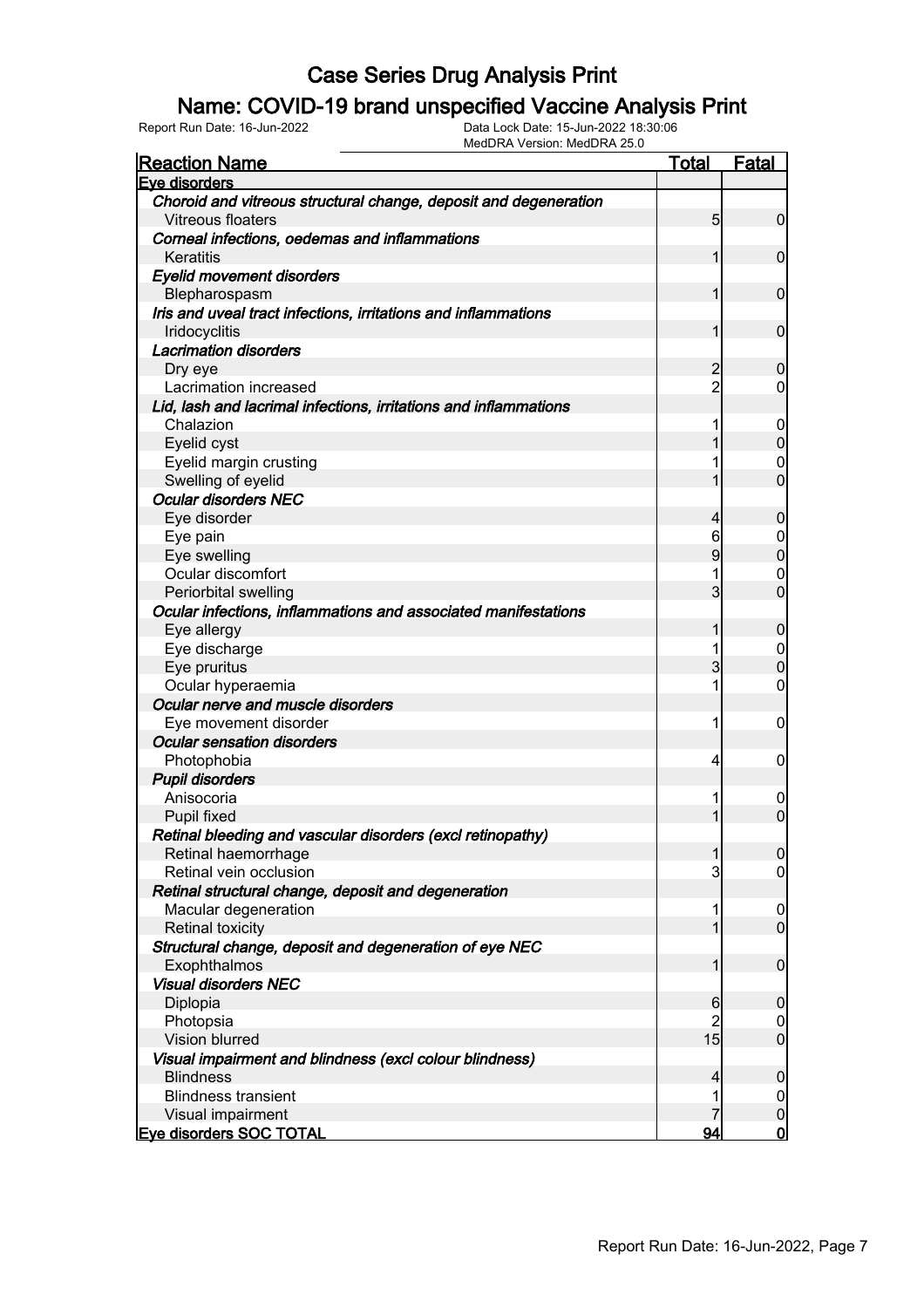### Name: COVID-19 brand unspecified Vaccine Analysis Print

| <b>Reaction Name</b>                                         | <b>Total</b>   | <b>Fatal</b>     |
|--------------------------------------------------------------|----------------|------------------|
| <b>Gastrointestinal disorders</b>                            |                |                  |
| Anal and rectal pains                                        |                |                  |
| Proctalgia                                                   | 1              | $\overline{0}$   |
| Colitis (excl infective)                                     |                |                  |
| Colitis                                                      | 3              | $\mathbf 0$      |
| Colitis ulcerative                                           | $\overline{c}$ | $\boldsymbol{0}$ |
| Crohn's disease                                              | $\overline{2}$ | $\mathbf 0$      |
| Dental pain and sensation disorders                          |                |                  |
| Toothache                                                    | 3              | $\mathbf 0$      |
| Diarrhoea (excl infective)                                   |                |                  |
| Diarrhoea                                                    | 59             | $\mathbf 0$      |
| Dyspeptic signs and symptoms                                 |                |                  |
| Dyspepsia                                                    | $\overline{4}$ | $\mathbf 0$      |
| <b>Faecal abnormalities NEC</b>                              |                |                  |
| Abnormal faeces                                              | 2              | $\mathbf 0$      |
| Faeces discoloured                                           | 4              | $\overline{0}$   |
| Flatulence, bloating and distension                          |                |                  |
| Abdominal distension                                         | 4              | $\mathbf 0$      |
| Flatulence                                                   | 1              | $\mathbf 0$      |
| Gastritis (excl infective)                                   |                |                  |
| Gastritis                                                    | 1              | $\mathbf 0$      |
| Gastrointestinal and abdominal pains (excl oral and throat)  |                |                  |
| Abdominal pain                                               | 14             | $\mathbf 0$      |
| Abdominal pain lower                                         |                | $\mathbf 0$      |
| Abdominal pain upper                                         | 27             | $\mathbf 0$      |
| Abdominal tenderness                                         | 1              | $\mathbf 0$      |
| Gastrointestinal pain                                        | 3              | $\mathbf 0$      |
| Gastrointestinal atonic and hypomotility disorders NEC       |                |                  |
| Constipation                                                 | 4              | $\mathbf 0$      |
| Gastrooesophageal reflux disease                             | 3              | $\overline{0}$   |
| Gastrointestinal signs and symptoms NEC                      |                |                  |
| Abdominal discomfort                                         | 16             | $\mathbf 0$      |
| Anal incontinence                                            | 1              | $\boldsymbol{0}$ |
| Dysphagia                                                    | $\overline{2}$ | $\mathbf 0$      |
| Gastrointestinal spastic and hypermotility disorders         |                |                  |
| Irritable bowel syndrome                                     | $\overline{2}$ | $\mathbf 0$      |
| Gastrointestinal stenosis and obstruction NEC                |                |                  |
| <b>Ileus</b>                                                 | 1              | $\boldsymbol{0}$ |
| Gastrointestinal vascular occlusion and infarction           |                |                  |
| Mesenteric vein thrombosis                                   | 1              | $\mathbf 0$      |
| Gingival disorders, signs and symptoms NEC                   |                |                  |
| Gingival pain                                                | 3              | $\mathbf 0$      |
| Haemorrhoids and gastrointestinal varices (excl oesophageal) |                |                  |
| Haemorrhoids                                                 | 1              | $\mathbf 0$      |
| Intestinal haemorrhages                                      |                |                  |
| Intestinal haemorrhage                                       | 1              | $\mathbf 0$      |
| Nausea and vomiting symptoms                                 |                |                  |
| Nausea                                                       | 146            | 0                |
| Retching                                                     | 4              | $\boldsymbol{0}$ |
| Vomiting                                                     | 64             | $\overline{0}$   |
| Vomiting projectile                                          | 2              | $\overline{0}$   |
| Non-site specific gastrointestinal haemorrhages              |                |                  |
| Gastrointestinal haemorrhage                                 | 1              | 1                |
| <b>Haematemesis</b>                                          | 3              | $\overline{0}$   |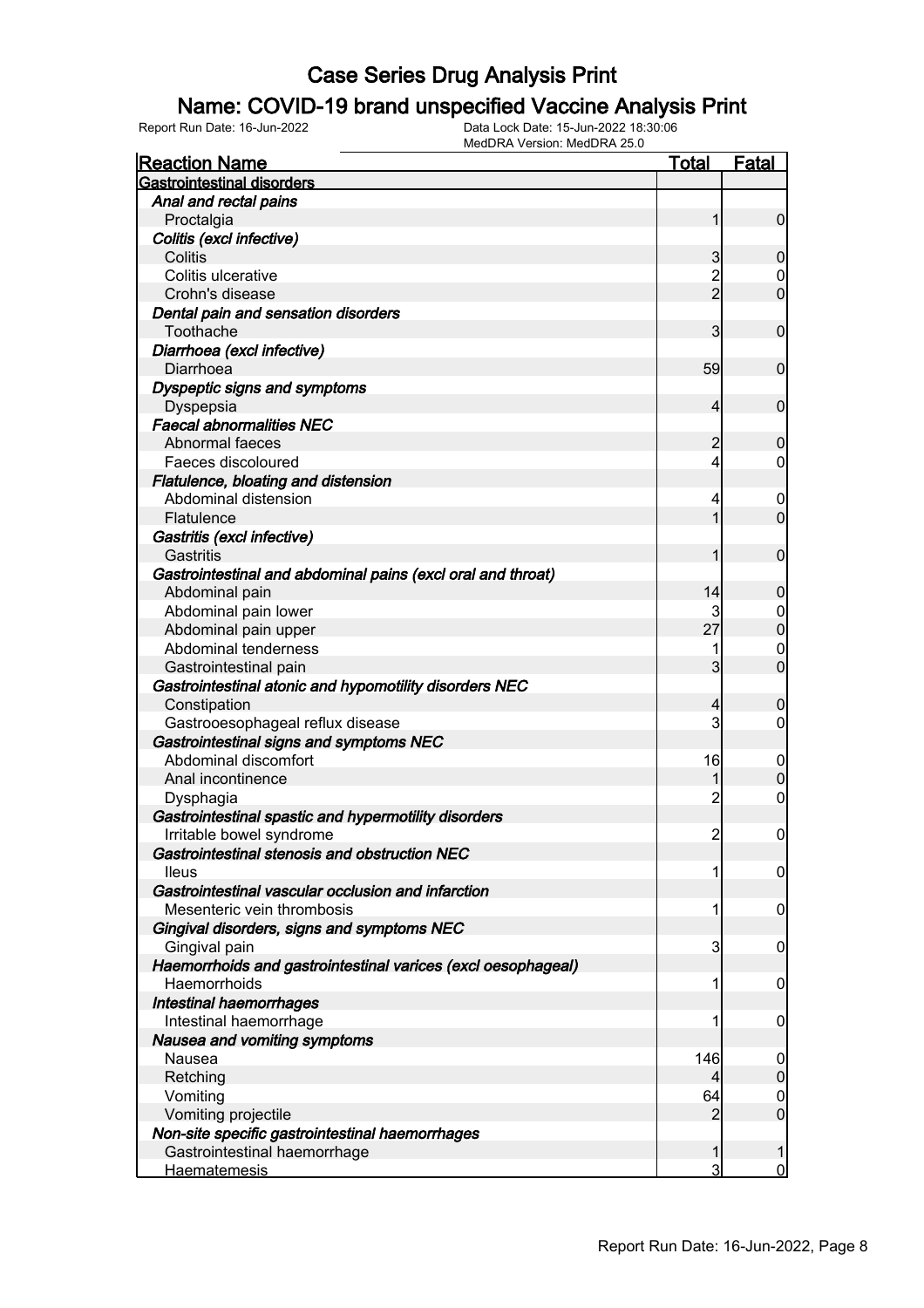#### Name: COVID-19 brand unspecified Vaccine Analysis Print

| <b>Reaction Name</b>                 |                                   | <u>Total</u>             | <u>Fatal</u>   |
|--------------------------------------|-----------------------------------|--------------------------|----------------|
| Gastrointestinal disorders           | Gastrointestinal disorders cont'd |                          |                |
| Oral dryness and saliva altered      |                                   |                          |                |
| Dry mouth                            |                                   |                          | 0              |
| Oral soft tissue disorders NEC       |                                   |                          |                |
| Enlarged uvula                       |                                   |                          | 0              |
| Oral papule                          |                                   |                          | $\overline{0}$ |
| Oral soft tissue haemorrhages        |                                   |                          |                |
| Oral blood blister                   |                                   |                          | 0              |
| Oral soft tissue signs and symptoms  |                                   |                          |                |
| Hypoaesthesia oral                   |                                   | 2                        | 0              |
| Lip erythema                         |                                   |                          |                |
| Lip exfoliation                      |                                   |                          | 0              |
| Oral mucosal eruption                |                                   |                          | 0              |
| Oral pain                            |                                   |                          | 0              |
| Paraesthesia oral                    |                                   | 3                        | 0              |
| Oral soft tissue swelling and oedema |                                   |                          |                |
| Lip swelling                         |                                   |                          | 0              |
| Mouth swelling                       |                                   | $\overline{\mathcal{L}}$ | $\overline{0}$ |
| <b>Stomatitis and ulceration</b>     |                                   |                          |                |
| Mouth ulceration                     |                                   | 3                        | $\mathbf 0$    |
| Tongue disorders                     |                                   |                          |                |
| <b>Glossitis</b>                     |                                   |                          | $\mathbf{0}$   |
| Tongue signs and symptoms            |                                   |                          |                |
| Glossodynia                          |                                   |                          | 0              |
| Swollen tongue                       |                                   |                          |                |
| Tongue discolouration                |                                   |                          | 0              |
| Gastrointestinal disorders SOC TOTAL |                                   | 420                      |                |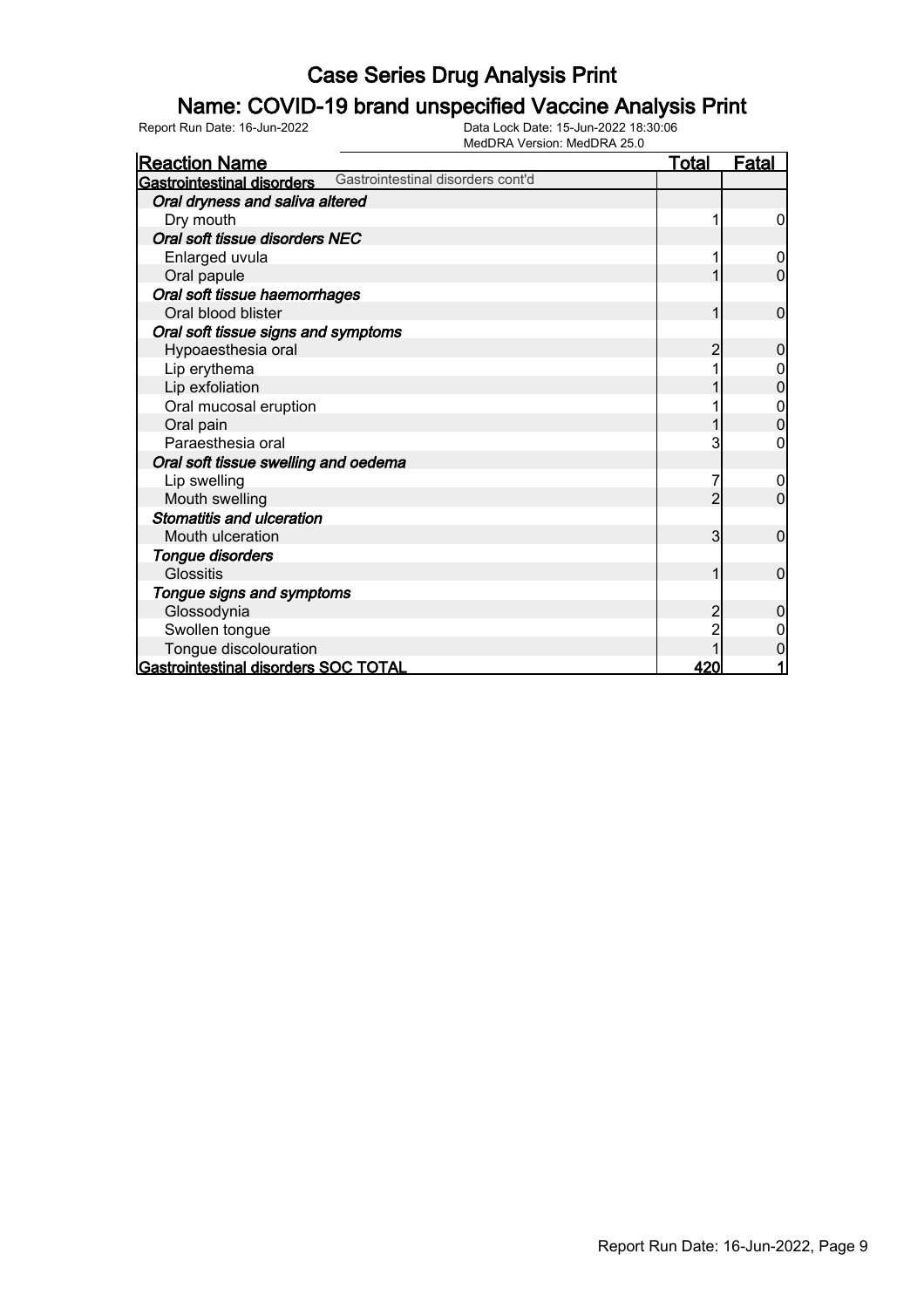#### Name: COVID-19 brand unspecified Vaccine Analysis Print

| <b>Reaction Name</b>                        | <u>Total</u>   | <b>Fatal</b>                         |
|---------------------------------------------|----------------|--------------------------------------|
| General disorders                           |                |                                      |
| <b>Administration site reactions NEC</b>    |                |                                      |
| Administration site erythema                | $\mathbf{1}$   | $\overline{0}$                       |
| Application and instillation site reactions |                |                                      |
| Application site swelling                   | 1              | $\mathbf 0$                          |
| <b>Asthenic conditions</b>                  |                |                                      |
| Asthenia                                    | 50             | $\mathbf 0$                          |
| Chronic fatigue syndrome                    |                |                                      |
| Fatigue                                     | 235            | $\begin{matrix} 0 \\ 0 \end{matrix}$ |
| Malaise                                     | 91             | 0                                    |
| <b>Body temperature altered</b>             |                |                                      |
| Hyperthermia                                | 1              | $\mathbf 0$                          |
| Hypothermia                                 | 1              | $\overline{0}$                       |
| Death and sudden death                      |                |                                      |
| Death                                       | 14             | 14                                   |
| Sudden death                                |                | 1                                    |
| <b>Febrile disorders</b>                    |                |                                      |
| Pyrexia                                     | 183            | 0                                    |
| <b>Feelings and sensations NEC</b>          |                |                                      |
| Chills                                      | 109            | $\mathbf 0$                          |
| Feeling abnormal                            | 31             | $\mathbf 0$                          |
| Feeling cold                                | 26             |                                      |
| Feeling hot                                 | 15             | $0\atop 0$                           |
| Feeling of body temperature change          | 11             |                                      |
| Sensation of foreign body                   | 1              | $\begin{matrix}0\\0\end{matrix}$     |
| <b>Thirst</b>                               | 5              | $\mathbf 0$                          |
| Gait disturbances                           |                |                                      |
| Gait disturbance                            | 8              |                                      |
|                                             | $\overline{2}$ | $\mathbf 0$<br>$\overline{0}$        |
| Gait inability                              |                |                                      |
| General signs and symptoms NEC              | 17             |                                      |
| Condition aggravated                        |                | $\mathbf 0$                          |
| Crying                                      | 1              | $0\atop 0$                           |
| General physical health deterioration       | 3              |                                      |
| Ill-defined disorder                        |                | $\mathbf{0}$                         |
| <b>Illness</b>                              | 33             | $\overline{0}$                       |
| Induration                                  | 4              | $\mathbf 0$                          |
| Influenza like illness                      | 41             | 0                                    |
| Local reaction                              | 1              | $\overline{0}$                       |
| Peripheral swelling                         | 43             | $\overline{0}$                       |
| Secretion discharge                         | 1              | $0\atop 0$                           |
| Swelling                                    | 36             |                                      |
| Swelling face                               | 18             | $\boldsymbol{0}$                     |
| Symptom recurrence                          | $\mathbf{1}$   | $\overline{0}$                       |
| Unevaluable event                           | $\overline{2}$ | $\pmb{0}$                            |
| Implant and catheter site reactions         |                |                                      |
| Catheter site related reaction              | 1              | $\mathbf 0$                          |
| <b>Inflammations</b>                        |                |                                      |
| Inflammation                                | 10             | 1                                    |
| Systemic inflammatory response syndrome     | 1              | $\overline{0}$                       |
| Injection site reactions                    |                |                                      |
| Injection site discomfort                   |                | $\boldsymbol{0}$                     |
| Injection site erythema                     | 3<br>ვ<br>ვ    | $\overline{0}$                       |
| Injection site induration                   |                | $\pmb{0}$                            |
| Injection site inflammation                 | $\overline{2}$ | $\overline{0}$                       |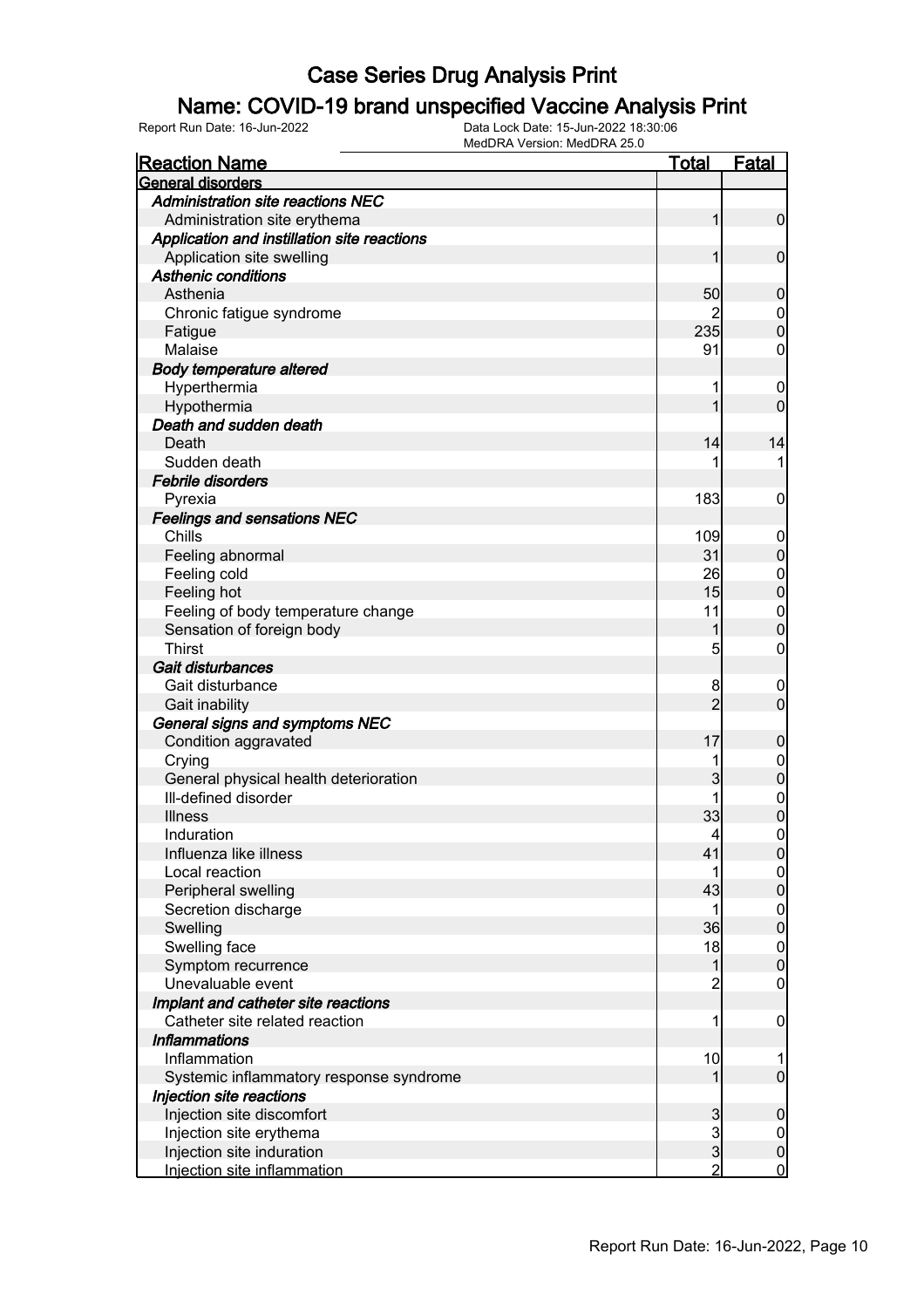#### Name: COVID-19 brand unspecified Vaccine Analysis Print

| <b>Reaction Name</b>                                 | <u>Total</u>            | Fatal               |
|------------------------------------------------------|-------------------------|---------------------|
| General disorders cont'd<br><b>General disorders</b> |                         |                     |
| Injection site joint erythema                        | 1                       | $\overline{0}$      |
| Injection site mass                                  | 6                       | 0                   |
| Injection site nodule                                | $\overline{2}$          | $\mathbf 0$         |
| Injection site pain                                  | 17                      | $\boldsymbol{0}$    |
| Injection site paraesthesia                          |                         | $\mathbf 0$         |
| Injection site pruritus                              |                         | $\mathbf 0$         |
| Injection site reaction                              |                         | $\mathbf 0$         |
| Injection site swelling                              | 6                       | $\mathbf 0$         |
| Injection site warmth                                |                         | $\mathbf 0$         |
| <b>Interactions</b>                                  |                         |                     |
| Device interaction                                   | 5                       | $\boldsymbol{0}$    |
| Drug interaction                                     |                         | 0                   |
| Drug-device interaction                              | 15                      | $\mathbf 0$         |
| <b>Mass conditions NEC</b>                           |                         |                     |
| Cyst                                                 | $\overline{2}$          | $\boldsymbol{0}$    |
| Mass                                                 | 1                       | 0                   |
| Nodule                                               | $5\overline{)}$         | $\mathbf 0$         |
| Oedema NEC                                           |                         |                     |
| Face oedema                                          |                         | $\boldsymbol{0}$    |
| Oedema                                               |                         |                     |
|                                                      | 5                       | 0<br>$\overline{0}$ |
| Oedema peripheral                                    |                         |                     |
| <b>Pain and discomfort NEC</b>                       |                         |                     |
| Axillary pain                                        | 11                      | $\boldsymbol{0}$    |
| Chest discomfort                                     | 9                       | $\mathbf 0$         |
| Chest pain                                           | 46                      | $\pmb{0}$           |
| <b>Discomfort</b>                                    | 6                       | $\boldsymbol{0}$    |
| <b>Facial discomfort</b>                             |                         | $\pmb{0}$           |
| Facial pain                                          |                         | $\mathbf 0$         |
| Pain                                                 | 102                     | $\mathbf 0$         |
| <b>Tenderness</b>                                    | 3                       | 0                   |
| Therapeutic and nontherapeutic responses             |                         |                     |
| Drug ineffective                                     | 20                      | $\mathbf 0$         |
| Drug intolerance                                     |                         | $\overline{0}$      |
| No reaction on previous exposure to drug             |                         | $\mathbf 0$         |
| <b>Surgical failure</b>                              | 1                       | $\overline{0}$      |
| Therapeutic product effect decreased                 |                         | 0                   |
| Therapeutic product ineffective                      |                         | 0                   |
| Therapeutic response decreased                       |                         | $\overline{0}$      |
| Therapeutic response unexpected                      |                         | $\overline{0}$      |
| Vaccination site reactions                           |                         |                     |
| Shoulder injury related to vaccine administration    | $\overline{c}$          | $\mathbf 0$         |
| Vaccination site bruising                            | $\overline{c}$          | $\overline{0}$      |
| Vaccination site erythema                            | 18                      | $\mathbf 0$         |
| Vaccination site hypoaesthesia                       | 1                       | $\mathbf 0$         |
| Vaccination site induration                          | $\overline{c}$          | $\mathbf 0$         |
| Vaccination site inflammation                        |                         | $\boldsymbol{0}$    |
| Vaccination site mass                                | $\frac{2}{4}$           | $\overline{0}$      |
| Vaccination site movement impairment                 | 3                       | $\overline{0}$      |
| Vaccination site pain                                | 17                      | $\pmb{0}$           |
| Vaccination site papule                              | 1                       | $\overline{0}$      |
| Vaccination site pruritus                            | $\overline{3}$          | $\pmb{0}$           |
| Vaccination site rash                                | $\overline{\mathbf{c}}$ | $\overline{0}$      |
| Vaccination site reaction                            | $\mathbf{1}$            | $\overline{0}$      |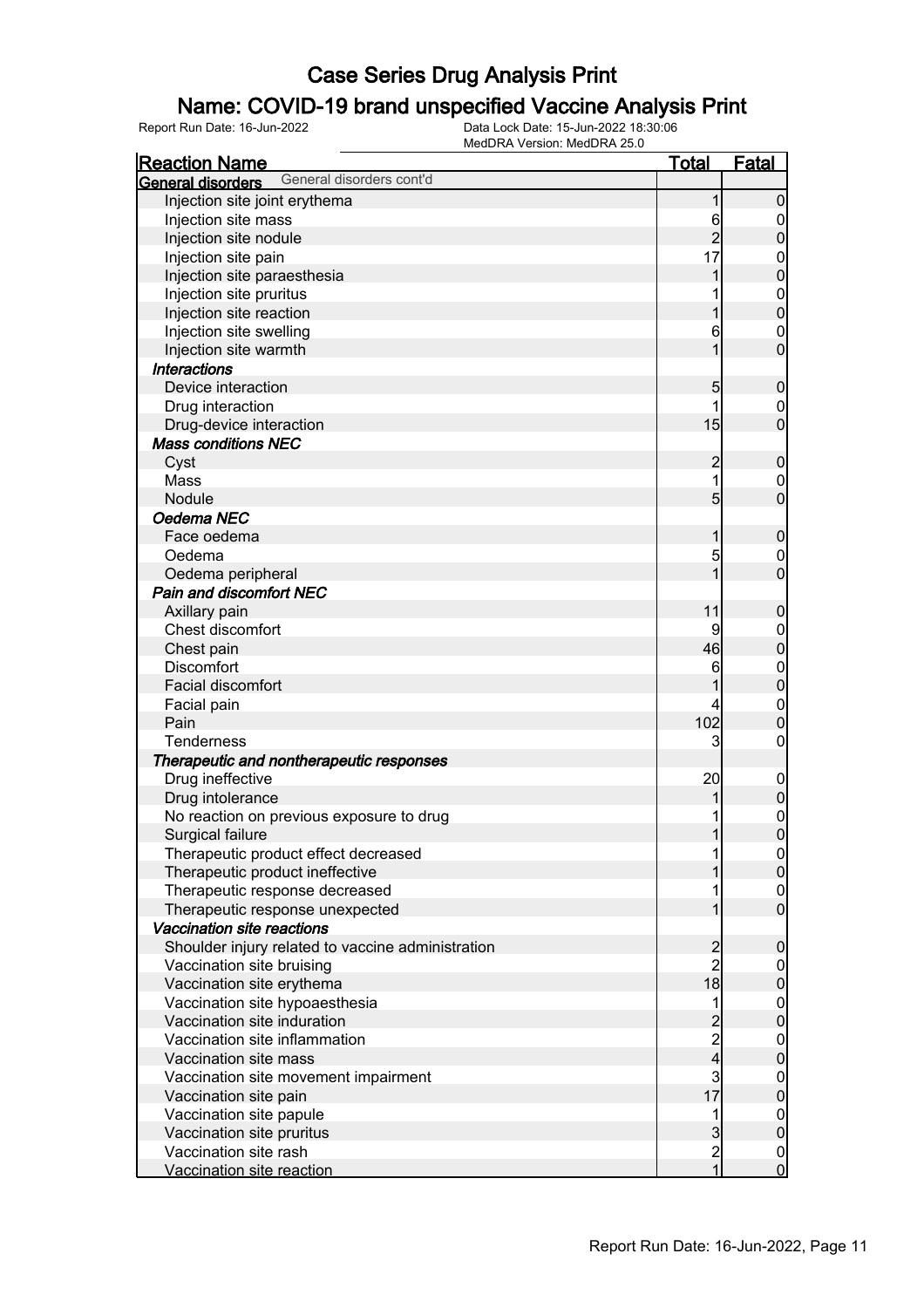#### Name: COVID-19 brand unspecified Vaccine Analysis Print

Report Run Date: 16-Jun-2022 Data Lock Date: 15-Jun-2022 18:30:06

MedDRA Version: MedDRA 25.0

| <b>Reaction Name</b>                          | Totaı | Fatal |
|-----------------------------------------------|-------|-------|
| General disorders cont'd<br>General disorders |       |       |
| Vaccination site scab                         |       |       |
| Vaccination site swelling                     | 16    | 01    |
| Vaccination site warmth                       |       |       |
| <b>General disorders SOC TOTAL</b>            | 1376I |       |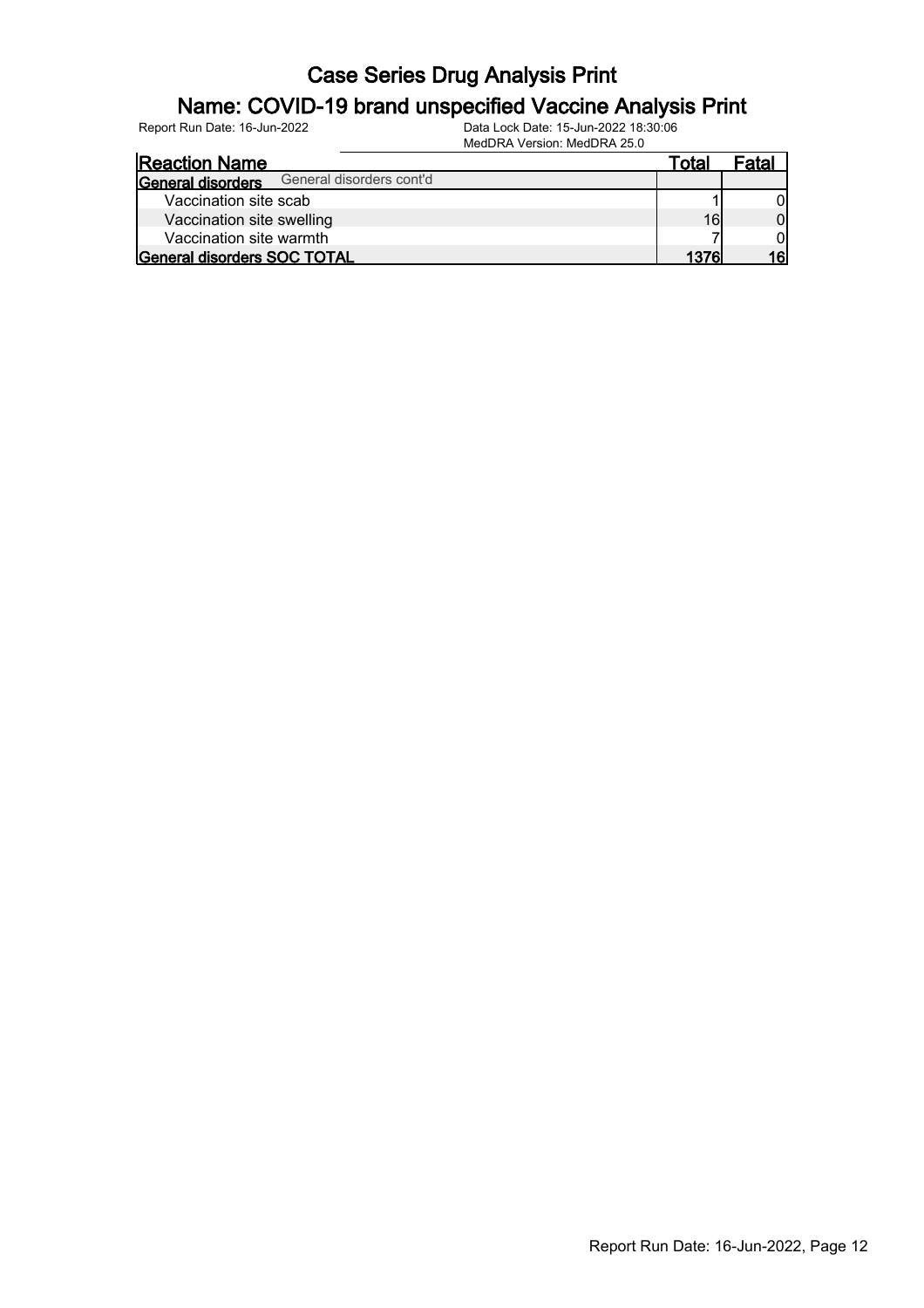#### Name: COVID-19 brand unspecified Vaccine Analysis Print

| <b>Reaction Name</b>                    | Total | Fatal |
|-----------------------------------------|-------|-------|
| <b>Hepatic disorders</b>                |       |       |
| <b>Cholecystitis and cholelithiasis</b> |       |       |
| Cholecystitis acute                     |       |       |
| <b>Cholestasis and jaundice</b>         |       |       |
| Jaundice                                |       |       |
| Gallbladder disorders NEC               |       |       |
| Gallbladder enlargement                 |       |       |
| Hepatic vascular disorders              |       |       |
| Hepatic infarction                      |       |       |
| Hepatic vein thrombosis                 |       |       |
| Portal vein thrombosis                  | 5     |       |
| <b>Hepatic disorders SOC TOTAL</b>      |       |       |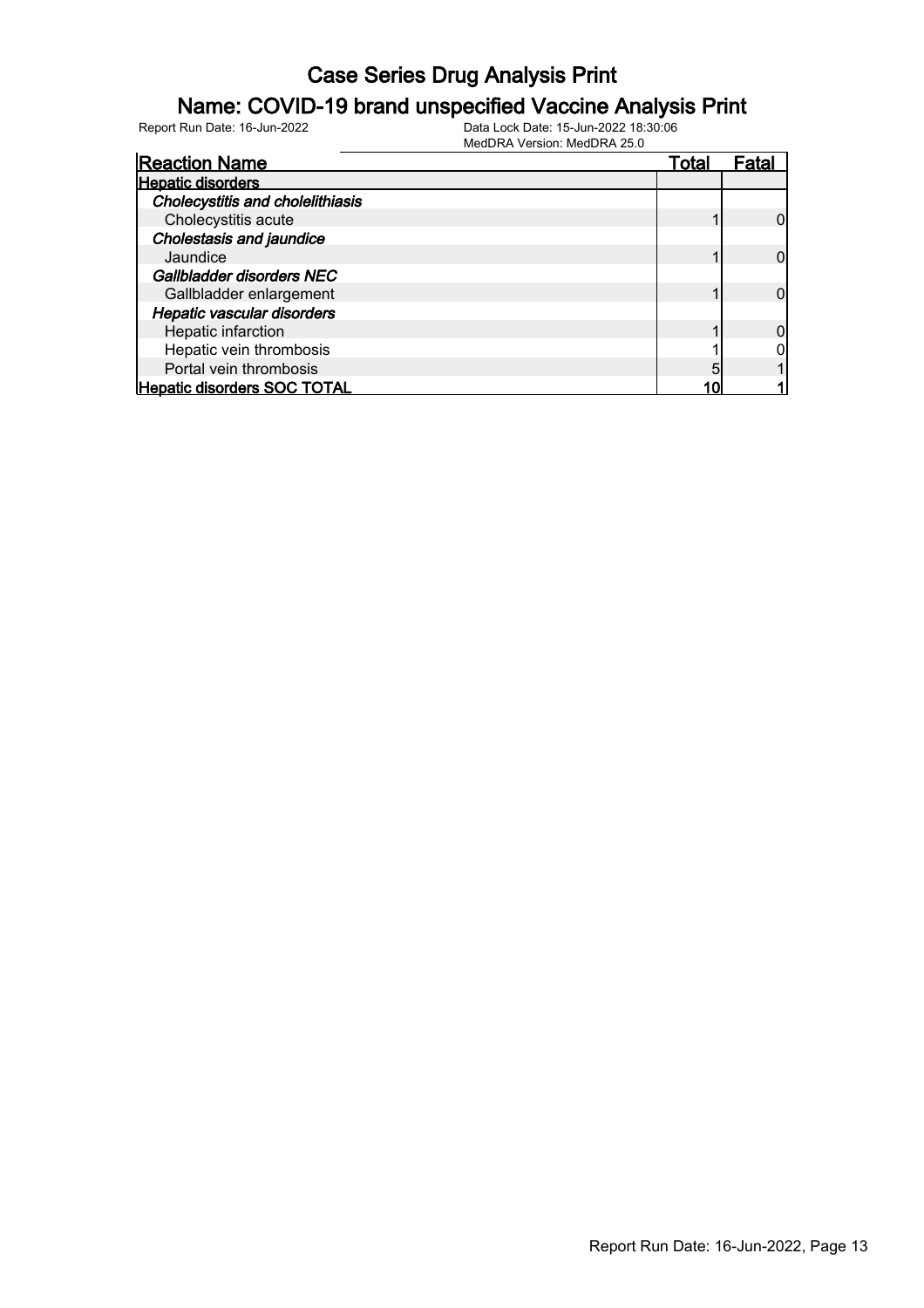### Name: COVID-19 brand unspecified Vaccine Analysis Print

| <b>Reaction Name</b>                                          | <u>Total</u> | Fatal |
|---------------------------------------------------------------|--------------|-------|
| Immune system disorders                                       |              |       |
| Acute and chronic sarcoidosis                                 |              |       |
| Sarcoidosis                                                   |              | 0     |
| <b>Allergic conditions NEC</b>                                |              |       |
| Hypersensitivity                                              | 9            | 0     |
| Allergies to foods, food additives, drugs and other chemicals |              |       |
| Allergy to vaccine                                            |              |       |
| Drug hypersensitivity                                         |              |       |
| Food allergy                                                  |              |       |
| Anaphylactic and anaphylactoid responses                      |              |       |
| Anaphylactic reaction                                         | 2            |       |
| Anaphylactic shock                                            |              |       |
| <b>Atopic disorders</b>                                       |              |       |
| Seasonal allergy                                              |              |       |
| Immune and associated conditions NEC                          |              |       |
| Immune system disorder                                        |              |       |
| Immunisation reaction                                         | 12           |       |
| <b>Immunodeficiency disorders NEC</b>                         |              |       |
| Immunodeficiency                                              |              | 0     |
| <b>Transplant rejections</b>                                  |              |       |
| Corneal graft rejection                                       |              |       |
| Immune system disorders SOC TOTAL                             | 37           | 0     |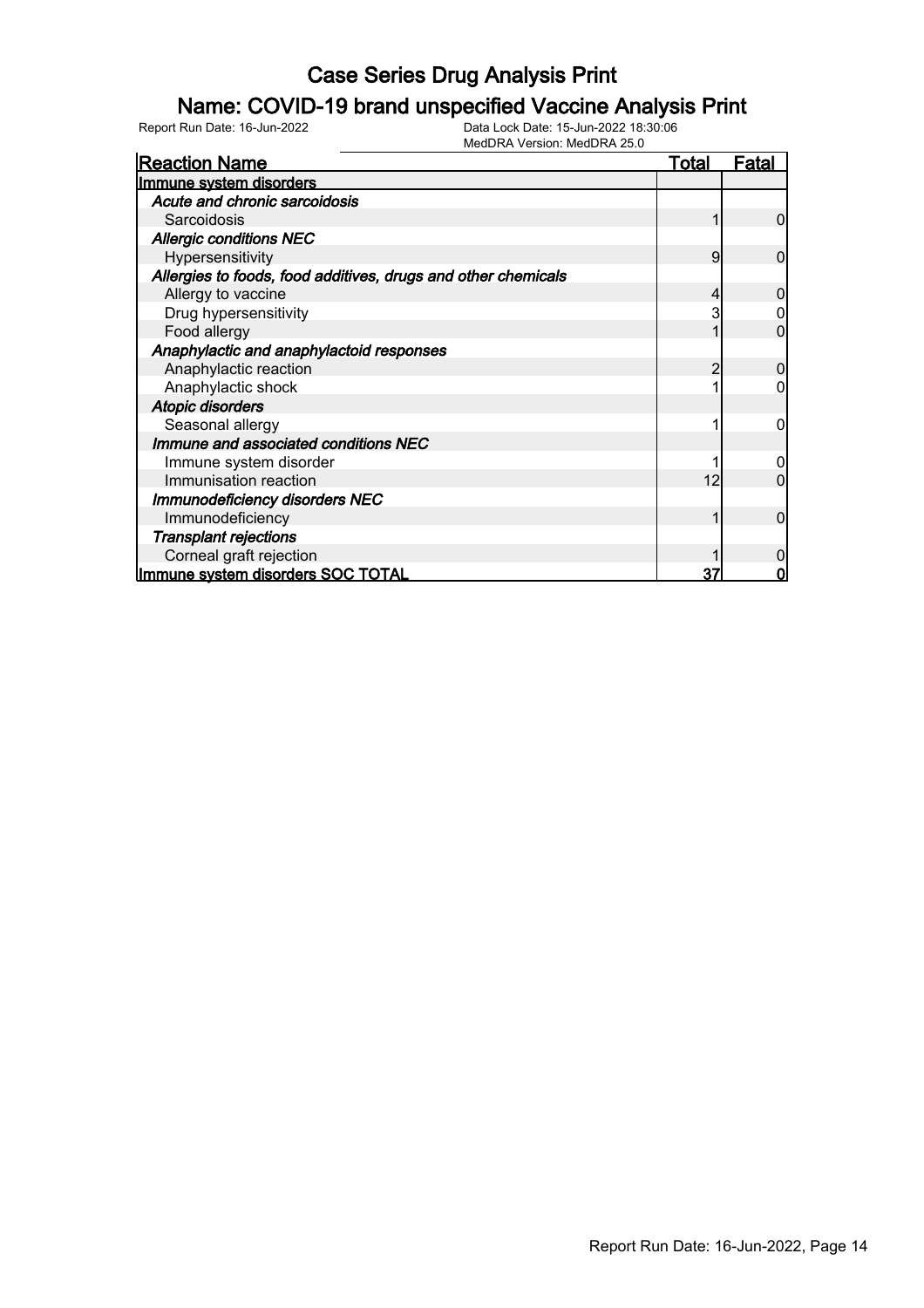#### Name: COVID-19 brand unspecified Vaccine Analysis Print

| <b>Reaction Name</b>                                  | <u>Total</u>   | <b>Fatal</b>     |
|-------------------------------------------------------|----------------|------------------|
| Infections                                            |                |                  |
| Abdominal and gastrointestinal infections             |                |                  |
| Appendicitis                                          | 1              | $\mathbf 0$      |
| <b>Bacterial infections NEC</b>                       |                |                  |
| Arthritis bacterial                                   | 1              | 0                |
| Cellulitis                                            | $\mathsf{3}$   | $\mathbf 0$      |
| <b>Breast infections</b>                              |                |                  |
| <b>Mastitis</b>                                       | 1              | 0                |
| <b>Caliciviral infections</b>                         |                |                  |
| Norovirus infection                                   | 1              | 0                |
| Candida infections                                    |                |                  |
| Candida infection                                     | 1              | 0                |
| Central nervous system and spinal infections          |                |                  |
| Encephalitis                                          | 1              | $\mathbf 0$      |
| Meningitis aseptic                                    | 1              | $\overline{0}$   |
| <b>Clostridia infections</b>                          |                |                  |
| Clostridium difficile infection                       | 1              | $\mathbf 0$      |
| <b>Coronavirus infections</b>                         |                |                  |
| COVID-19                                              | 52             | 1                |
| Post-acute COVID-19 syndrome                          | 3              | $\boldsymbol{0}$ |
| Suspected COVID-19                                    | 6              | $\overline{0}$   |
| <b>Ear infections</b>                                 |                |                  |
| Ear infection                                         | 2              | $\mathbf 0$      |
| Eye and eyelid infections                             |                |                  |
| Conjunctivitis                                        | 2              | $\boldsymbol{0}$ |
| Eye infection                                         | 1              | $\mathbf 0$      |
| Hordeolum                                             | 1              | $\overline{0}$   |
| <b>Fungal infections NEC</b>                          |                |                  |
| Fungal infection                                      | 1              | $\mathbf 0$      |
| <b>Herpes viral infections</b>                        |                |                  |
| Disseminated varicella zoster vaccine virus infection | 1              | $\boldsymbol{0}$ |
| Genital herpes                                        | $\overline{c}$ | 0                |
| Herpes zoster                                         | 19             | $\mathbf 0$      |
| Herpes zoster oticus                                  | 1              | $\mathbf{0}$     |
| Oral herpes                                           | 3              | $\mathbf 0$      |
| Varicella                                             | 1              | $\mathbf 0$      |
| <b>Infections NEC</b>                                 |                |                  |
| Abscess                                               | 1              | $\boldsymbol{0}$ |
| Infection<br>Localised infection                      | 9<br>1         | $\mathbf 0$      |
|                                                       |                | $\mathbf 0$      |
| Infectious transmissions                              | 1              |                  |
| Vaccine virus shedding<br>Influenza viral infections  |                | $\mathbf 0$      |
| Influenza                                             | 22             | $\mathbf 0$      |
| Lower respiratory tract and lung infections           |                |                  |
| Lower respiratory tract infection                     | 3              | 1                |
| Pneumonia                                             | 11             | 3                |
| <b>Mumps viral infections</b>                         |                |                  |
| <b>Mumps</b>                                          | 1              | $\mathbf 0$      |
| Sepsis, bacteraemia, viraemia and fungaemia NEC       |                |                  |
| Sepsis                                                | 2              | $\mathbf 0$      |
| Skin structures and soft tissue infections            |                |                  |
| Rash pustular                                         | $\mathbf{1}$   | $\mathbf 0$      |
| <b>Staphylococcal infections</b>                      |                |                  |
|                                                       |                |                  |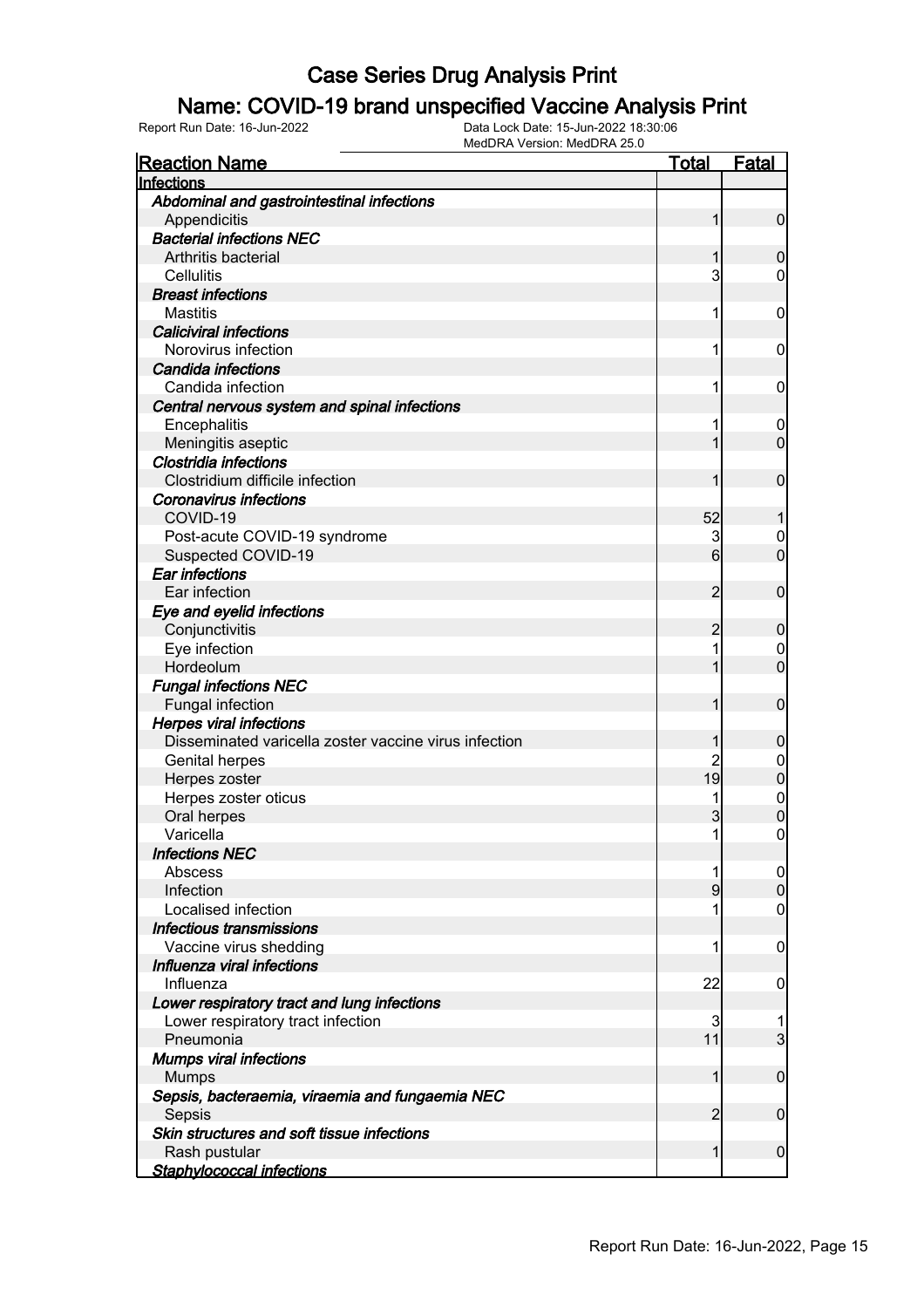### Name: COVID-19 brand unspecified Vaccine Analysis Print

| <b>Reaction Name</b>                      | Total | Fatal |
|-------------------------------------------|-------|-------|
| Infections cont'd<br>Infections           |       |       |
| Furuncle                                  | 2     |       |
| <b>Trypanosomal infections</b>            |       |       |
| African trypanosomiasis                   |       | 0     |
| <b>Upper respiratory tract infections</b> |       |       |
| Acute sinusitis                           |       | O     |
| Laryngitis                                |       |       |
| Nasopharyngitis                           | 11    |       |
| <b>Sinusitis</b>                          |       |       |
| <b>Tonsillitis</b>                        | 2     |       |
| Upper respiratory tract infection         |       |       |
| <b>Urinary tract infections</b>           |       |       |
| Kidney infection                          | 2     |       |
| Urinary tract infection                   | 5     | 0     |
| <b>Viral infections NEC</b>               |       |       |
| Gastroenteritis viral                     |       |       |
| Post viral fatigue syndrome               |       |       |
| Sweating fever                            |       |       |
| Viral infection                           |       |       |
| Viral rash                                |       |       |
| Infections SOC TOTAL                      | 193   | 5     |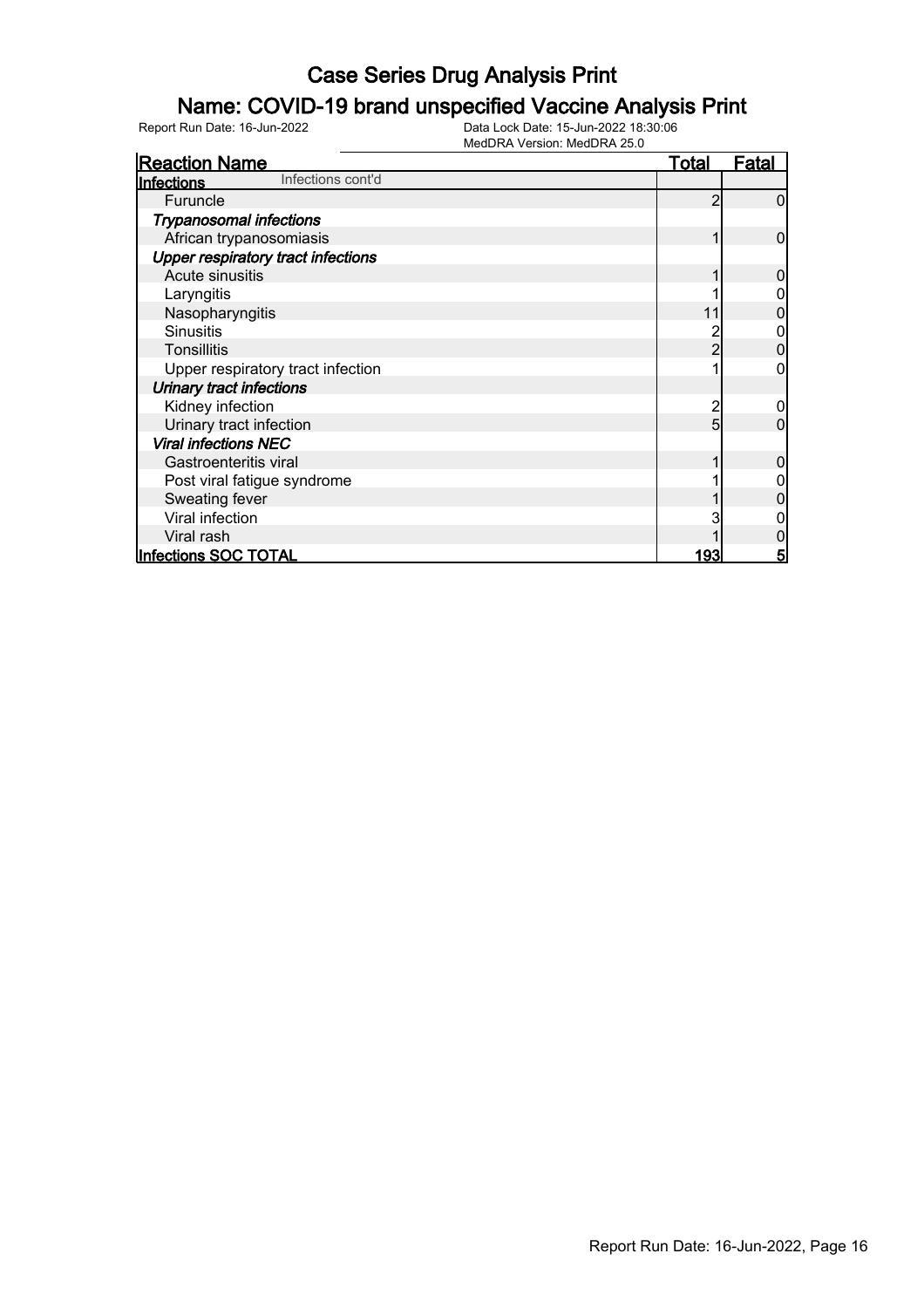#### Name: COVID-19 brand unspecified Vaccine Analysis Print

| <b>Reaction Name</b>                                        | <u>Total</u>   | <b>Fatal</b>                         |
|-------------------------------------------------------------|----------------|--------------------------------------|
| <b>Injuries</b>                                             |                |                                      |
| Abdominal and gastrointestinal injuries NEC                 |                |                                      |
| Gallbladder injury                                          | 1              | $\mathbf 0$                          |
| <b>Bone and joint injuries NEC</b>                          |                |                                      |
| Joint injury                                                | 1              | $\mathbf 0$                          |
| Cerebral injuries NEC                                       |                |                                      |
| Subdural haematoma                                          | 1              | 1                                    |
| Exposures associated with pregnancy, delivery and lactation |                |                                      |
| Exposure via breast milk                                    | $\overline{c}$ | $\mathbf 0$                          |
| Maternal exposure during breast feeding                     | 1              | $\mathbf 0$                          |
| Maternal exposure during pregnancy                          | 8              | $\overline{0}$                       |
| <b>Exposures to agents or circumstances NEC</b>             |                |                                      |
| Exposure to vaccinated person                               | $\overline{2}$ | $\mathbf 0$                          |
| Eye injuries NEC                                            |                |                                      |
| Eye contusion                                               | 1              | $\mathbf 0$                          |
| Eye injury                                                  | 3              | $\mathbf 0$                          |
| Retinal injury                                              | 1              | $\overline{0}$                       |
| Intentional product misuses                                 |                |                                      |
| Intentional product misuse                                  | $\overline{2}$ | $\mathbf 0$                          |
| Intentional product use issues                              |                |                                      |
| Intentional dose omission                                   | 2              | $\mathbf 0$                          |
| Medication errors, product use errors and issues NEC        |                |                                      |
| <b>Medication error</b>                                     | $\overline{c}$ | $\mathbf 0$                          |
| Prescription drug used without a prescription               | 1              |                                      |
| Vaccination error                                           | 1              | $\begin{matrix} 0 \\ 0 \end{matrix}$ |
| Wrong technique in product usage process                    | $\overline{2}$ | $\mathbf 0$                          |
| Muscle, tendon and ligament injuries                        |                |                                      |
| Muscle strain                                               | 1              | $\overline{0}$                       |
| Tendon rupture                                              | 1              | $\overline{0}$                       |
| Nerve injuries NEC                                          |                |                                      |
| Nerve injury                                                | 1              | $\mathbf 0$                          |
| Non-site specific injuries NEC                              |                |                                      |
| Fall                                                        | 12             | $\mathbf 0$                          |
| Non-site specific procedural complications                  |                |                                      |
| Incision site pain                                          | 1              | 0                                    |
| Injection related reaction                                  | $\overline{2}$ | 0                                    |
| Off label uses                                              |                |                                      |
| Off label use                                               | 1              | $\boldsymbol{0}$                     |
| <b>Overdoses NEC</b>                                        |                |                                      |
| Overdose                                                    | 1              | 0                                    |
| Product administration errors and issues                    |                |                                      |
| Expired product administered                                | $\overline{2}$ | 0                                    |
| Inappropriate schedule of product administration            | $\overline{4}$ | $\mathbf 0$                          |
| Incorrect route of product administration                   | 1              | $\mathbf{0}$                         |
| Product administered at inappropriate site                  | 4              | $\mathbf 0$                          |
| Product administration error                                | 1              | $\mathbf{0}$                         |
| Product dose omission in error                              | 1              | $\overline{0}$                       |
| Product dose omission issue                                 | 4              | $\mathbf 0$                          |
| Wrong product administered                                  | 1              | $\overline{0}$                       |
| Product dispensing errors and issues                        |                |                                      |
| Product dispensing error                                    | 1              | $\mathbf 0$                          |
| Site specific injuries NEC                                  |                |                                      |
| Limb injury                                                 | $\overline{2}$ | $\boldsymbol{0}$                     |
| Spinal column injury                                        | 1              | $\mathbf 0$                          |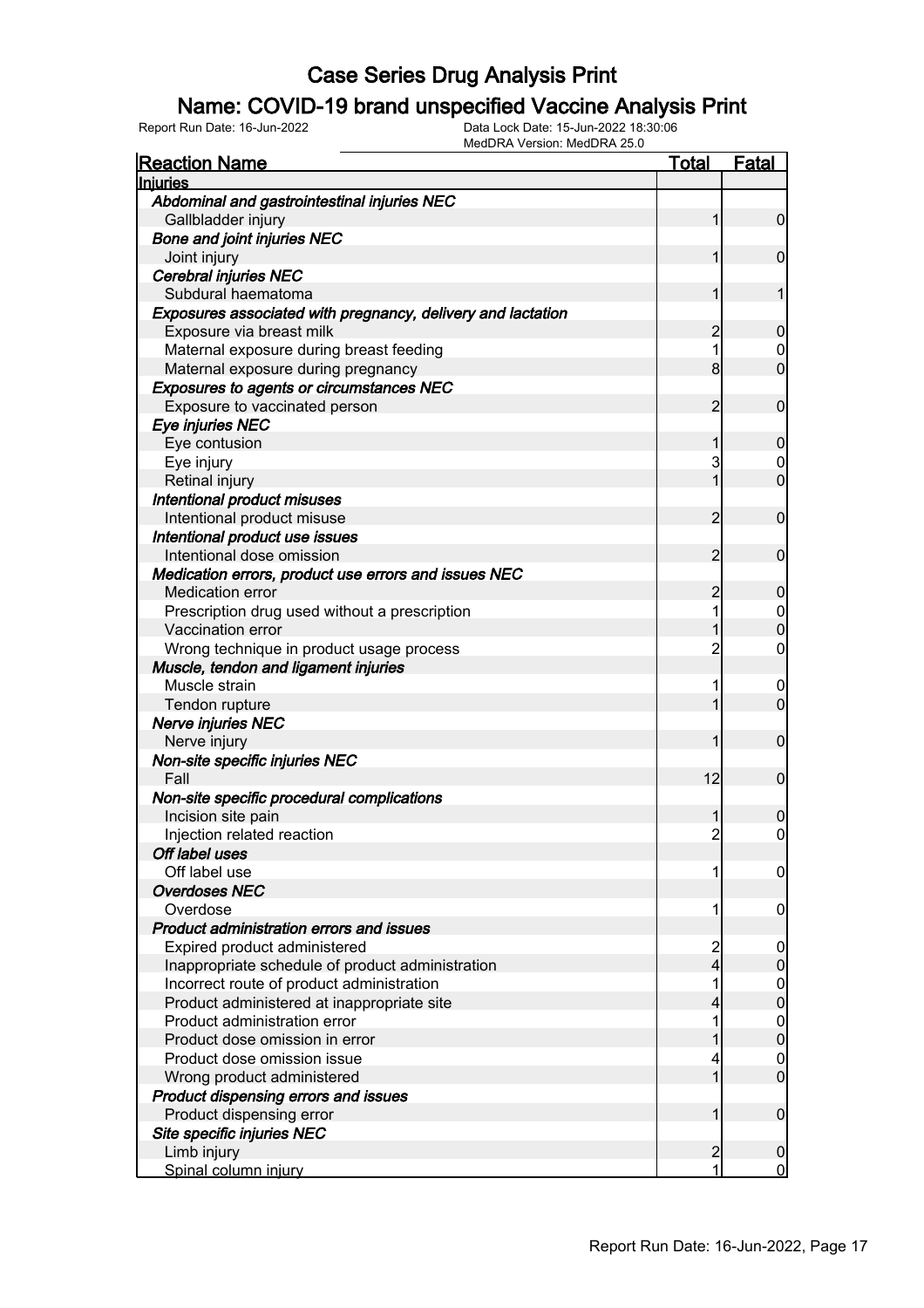#### Name: COVID-19 brand unspecified Vaccine Analysis Print

| <b>Reaction Name</b>               | Total | Fata |
|------------------------------------|-------|------|
| Injuries cont'd<br><b>Injuries</b> |       |      |
| <b>Skin injuries NEC</b>           |       |      |
| Contusion                          | 20    |      |
| Scar                               |       |      |
| Skin procedural complications      |       |      |
| Dermal filler reaction             | ⌒     |      |
| <b>Underdoses NEC</b>              |       |      |
| Prescribed underdose               |       |      |
| Vaccination related complications  |       |      |
| Vaccination complication           |       |      |
| Injuries SOC TOTAL                 | 98    |      |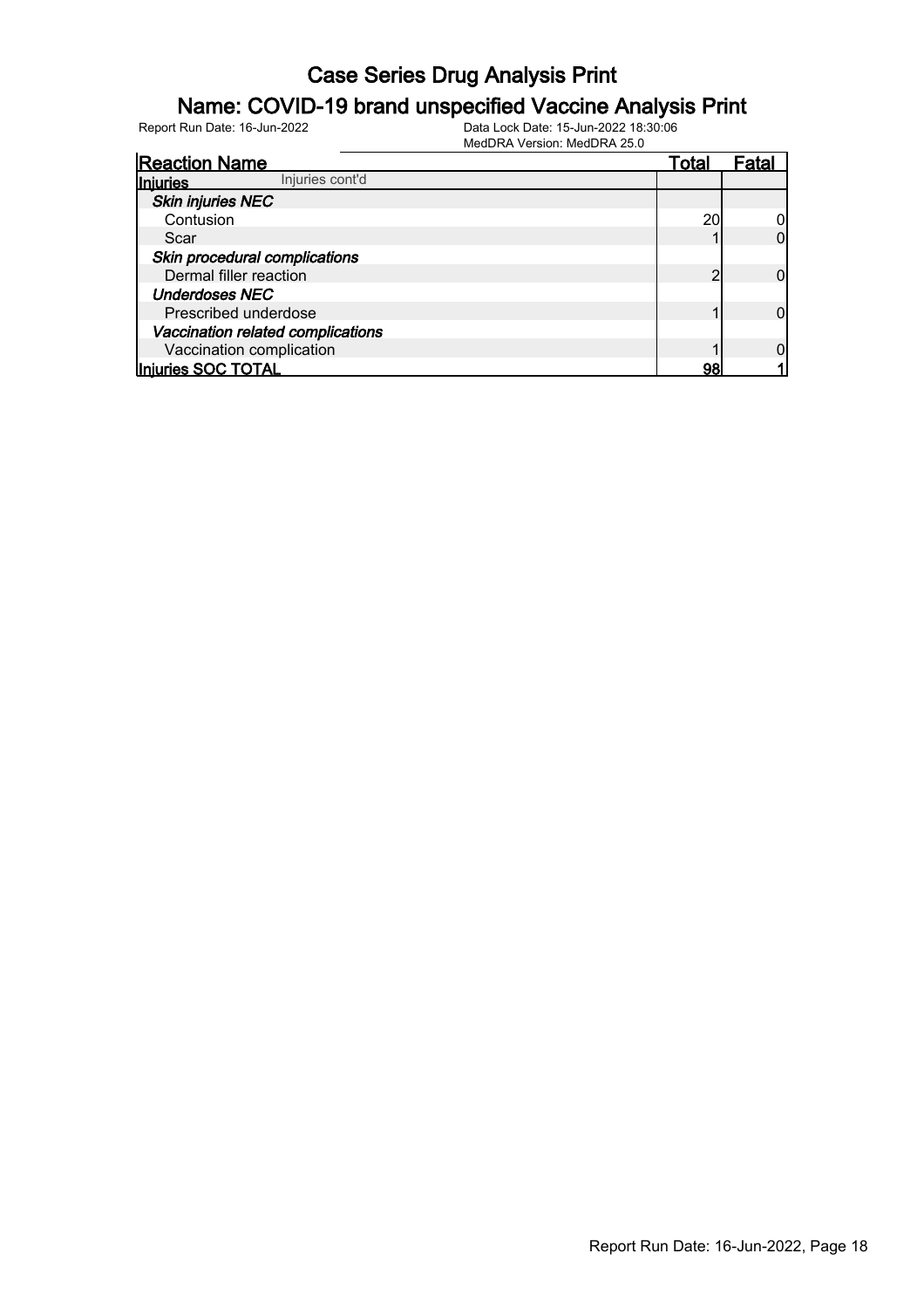### Name: COVID-19 brand unspecified Vaccine Analysis Print

| <b>Reaction Name</b>                                    | <u>Total</u>   | <b>Fatal</b>     |
|---------------------------------------------------------|----------------|------------------|
| Investigations                                          |                |                  |
| <b>Autoimmunity analyses</b>                            |                |                  |
| Anti-HLA antibody test positive                         | 1              | $\overline{0}$   |
| Blood gas and acid base analyses                        |                |                  |
| Oxygen saturation decreased                             | 1              | $\mathbf 0$      |
| Carbohydrate tolerance analyses (incl diabetes)         |                |                  |
| Blood glucose increased                                 | 3              | $\mathbf 0$      |
| Cardiac auscultatory investigations                     |                |                  |
| Cardiac murmur                                          | 2              | $\mathbf 0$      |
| Cardiac function diagnostic procedures                  |                |                  |
| Myocardial strain imaging                               | 1              | $\mathbf 0$      |
| Cerebrospinal fluid tests (excl microbiology)           |                |                  |
| CSF glucose decreased                                   | 1              | $\mathbf 0$      |
| CSF protein increased                                   | 1              | $\mathbf 0$      |
| <b>Chemistry analyses NEC</b>                           |                |                  |
| Inflammatory marker increased                           | 1              | $\mathbf 0$      |
| <b>Cholesterol analyses</b>                             |                |                  |
| Blood cholesterol increased                             | $\overline{c}$ | $\mathbf 0$      |
| Coagulation and bleeding analyses                       |                |                  |
| Fibrin D dimer increased                                | 2              | 0                |
| International normalised ratio increased                | 3              | $\mathbf 0$      |
| <b>ECG</b> investigations                               |                |                  |
| Electrocardiogram abnormal                              | 1              | $\mathbf 0$      |
| Heart rate and pulse investigations                     |                |                  |
| Heart rate                                              | 8              | $\mathbf 0$      |
| Heart rate decreased                                    | $\overline{2}$ | $\mathbf 0$      |
| Heart rate increased                                    | 11             | $\mathbf 0$      |
| Heart rate irregular                                    | 3              | 0                |
| Hepatobiliary function diagnostic procedures            |                |                  |
| Liver function test                                     | 1              | $\mathbf 0$      |
| <b>Hepatobiliary imaging procedures</b>                 |                |                  |
| Liver scan                                              | 1              | $\mathbf 0$      |
| <b>Immunology skin tests NEC</b>                        |                |                  |
| Skin test positive                                      | 1              | $\mathbf 0$      |
| <b>Investigations NEC</b>                               |                |                  |
| <b>Blood test</b>                                       | 11             | $\mathbf 0$      |
| Blood test abnormal                                     | 11             | $\overline{0}$   |
| Quality of life decreased                               |                | $\overline{0}$   |
| Mineral and electrolyte analyses                        |                |                  |
| Blood iron decreased                                    | 1              | $\boldsymbol{0}$ |
| Blood potassium decreased                               | 1              | $\overline{0}$   |
| Physical examination procedures and organ system status |                |                  |
| Body temperature                                        |                | $\boldsymbol{0}$ |
| Body temperature abnormal                               | 2<br>2<br>2    | $\boldsymbol{0}$ |
| Body temperature decreased                              |                | $\mathbf 0$      |
| Body temperature fluctuation                            | 1              | $\boldsymbol{0}$ |
| Body temperature increased                              | 5              | $\mathbf 0$      |
| Breath sounds abnormal                                  | 1              | $\boldsymbol{0}$ |
| Respiratory rate decreased                              |                | $\mathbf 0$      |
| Respiratory rate increased                              | 1              | $\boldsymbol{0}$ |
| Weight decreased                                        |                | $\mathbf 0$      |
| Weight increased                                        | $\overline{c}$ | $\mathbf 0$      |
| <b>Platelet analyses</b>                                |                |                  |
| Platelet count decreased                                | 1              | $\mathbf 0$      |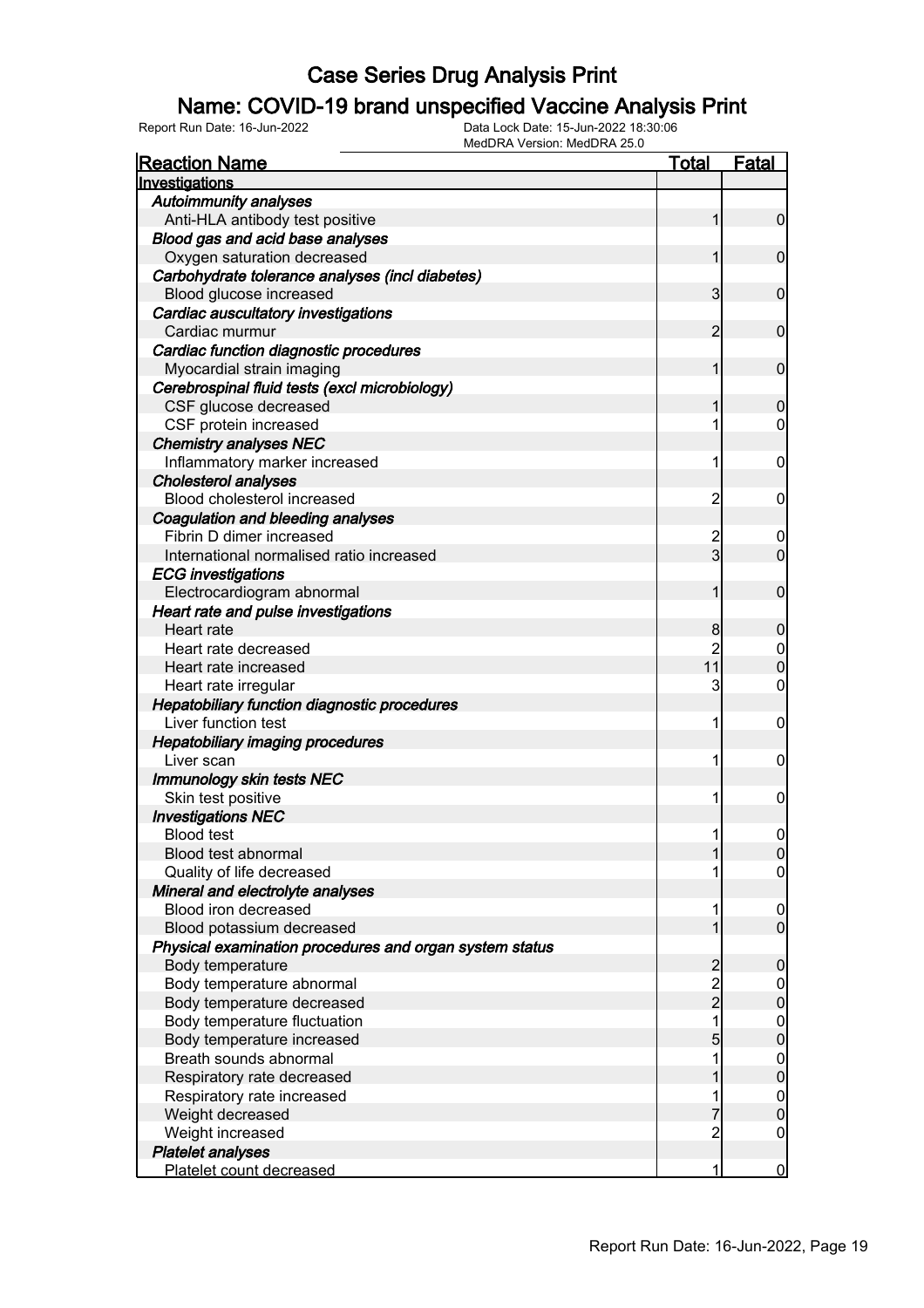### Name: COVID-19 brand unspecified Vaccine Analysis Print

Report Run Date: 16-Jun-2022 Data Lock Date: 15-Jun-2022 18:30:06

| MedDRA Version: MedDRA 25.0                              |                |                |
|----------------------------------------------------------|----------------|----------------|
| <b>Reaction Name</b>                                     | Total          | <b>Fatal</b>   |
| Investigations cont'd<br>Investigations                  |                |                |
| Platelet count increased                                 |                | $\Omega$       |
| Red blood cell analyses                                  |                |                |
| Haemoglobin E                                            |                | 0              |
| Haemoglobin decreased                                    |                | 0              |
| Red cell distribution width increased                    |                | $\overline{0}$ |
| Respiratory and pulmonary function diagnostic procedures |                |                |
| Peak expiratory flow rate decreased                      |                | $\overline{0}$ |
| Respiratory tract and thoracic histopathology procedures |                |                |
| Aspiration pleural cavity                                |                | $\overline{0}$ |
| Skeletal and cardiac muscle analyses                     |                |                |
| Blood creatine phosphokinase increased                   |                | $\overline{0}$ |
| Therapeutic drug monitoring analyses                     |                |                |
| Anticoagulation drug level below therapeutic             | 1              | $\overline{0}$ |
| Triglyceride analyses                                    |                |                |
| <b>Blood triglycerides</b>                               |                | 0              |
| Blood triglycerides increased                            |                | 0              |
| Vascular tests NEC (incl blood pressure)                 |                |                |
| Blood pressure abnormal                                  |                | 0              |
| Blood pressure decreased                                 |                |                |
| Blood pressure increased                                 | 10             | 0              |
| Virus identification and serology                        |                |                |
| SARS-CoV-2 test                                          |                | 0              |
| SARS-CoV-2 test false negative                           |                | 0              |
| SARS-CoV-2 test negative                                 |                | 0              |
| SARS-CoV-2 test positive                                 | $\overline{2}$ | $\overline{0}$ |
| White blood cell analyses                                |                |                |
| Neutrophil count decreased                               | 3              | 0              |
| Neutrophil count increased                               |                | 0              |
| White blood cell count increased                         |                | $\mathbf 0$    |
| <b>Investigations SOC TOTAL</b>                          | 109            | $\mathbf 0$    |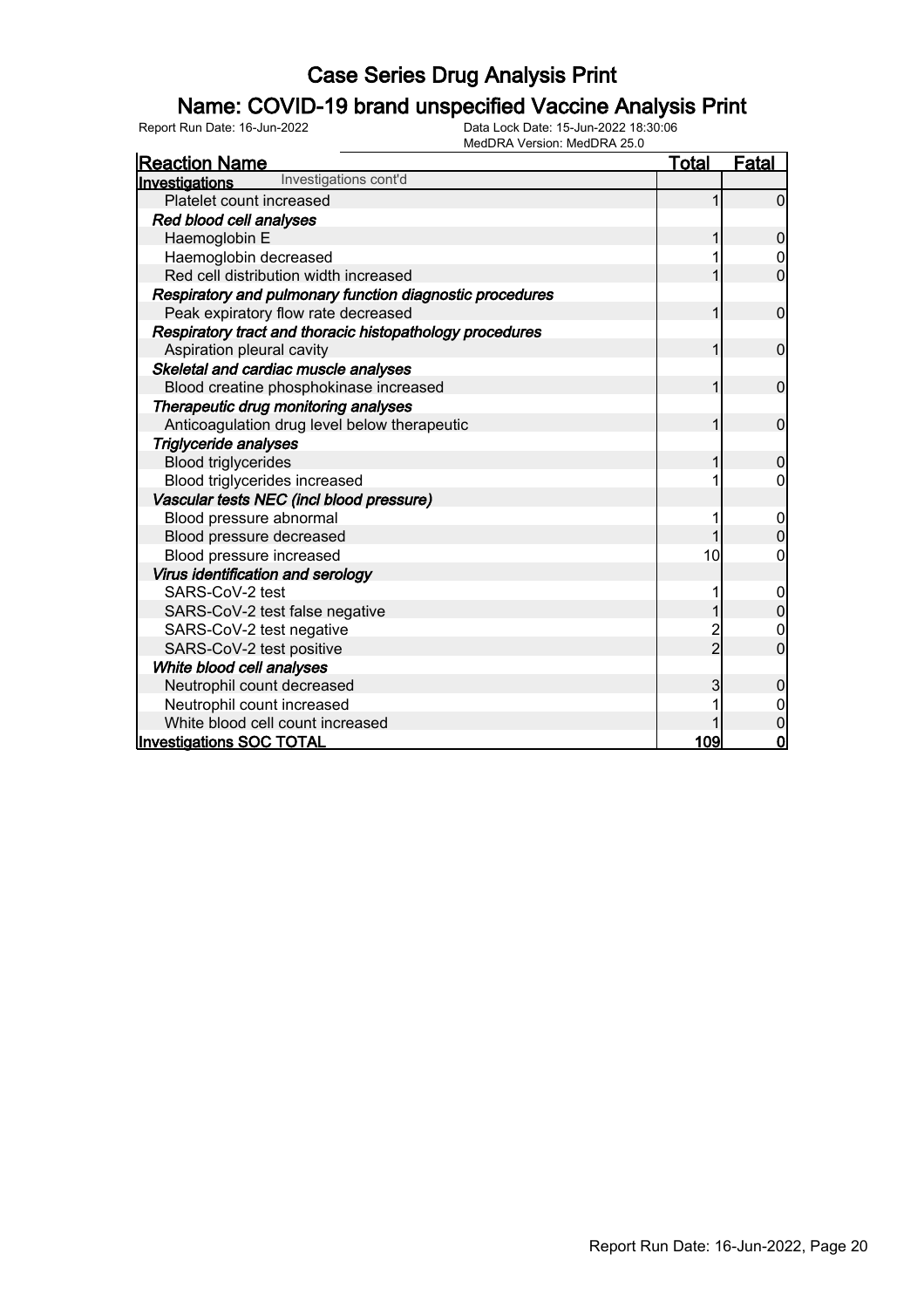### Name: COVID-19 brand unspecified Vaccine Analysis Print

| <b>Reaction Name</b>                     | <u>Total</u> | <b>Fatal</b>   |
|------------------------------------------|--------------|----------------|
| <b>Metabolic disorders</b>               |              |                |
| <b>Appetite disorders</b>                |              |                |
| Decreased appetite                       | 38           | 0              |
| Hypophagia                               | 2            | 0              |
| Increased appetite                       |              | 0              |
| Diabetes mellitus (incl subtypes)        |              |                |
| Diabetes mellitus                        | 2            | 0              |
| Diabetes mellitus inadequate control     |              |                |
| Disorders of purine metabolism           |              |                |
| Gout                                     | 4            | 0              |
| Electrolyte imbalance NEC                |              |                |
| Electrolyte imbalance                    |              | 0              |
| <b>General nutritional disorders NEC</b> |              |                |
| Abnormal weight gain                     |              | 0              |
| Feeding disorder                         |              | $\Omega$       |
| <b>Hyperglycaemic conditions NEC</b>     |              |                |
| Glucose tolerance impaired               |              | $\overline{0}$ |
| Hyperglycaemia                           | 3            |                |
| Phosphorus metabolism disorders          |              |                |
| Hypophosphataemia                        |              | 0              |
| Sodium imbalance                         |              |                |
| Hyponatraemia                            |              | 0              |
| Total fluid volume decreased             |              |                |
| Dehydration                              | 5            | 0              |
| Water soluble vitamin deficiencies       |              |                |
| Folate deficiency                        |              | 0              |
| <b>Metabolic disorders SOC TOTAL</b>     | 63           | $\Omega$       |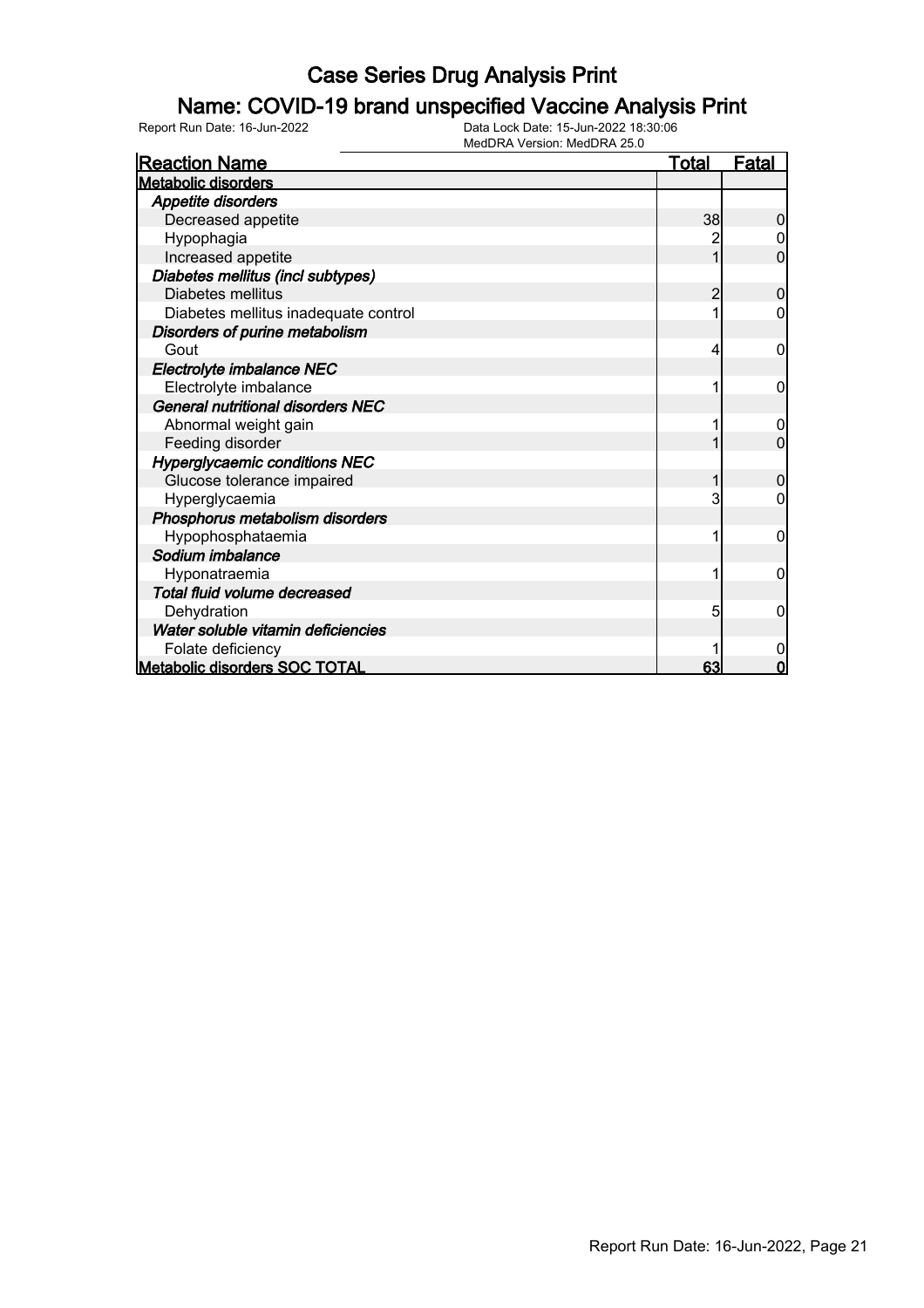#### Name: COVID-19 brand unspecified Vaccine Analysis Print

| <b>Reaction Name</b>                                      | <b>Total</b>   | <b>Fatal</b>     |
|-----------------------------------------------------------|----------------|------------------|
| <b>Muscle &amp; tissue disorders</b>                      |                |                  |
| <b>Arthropathies NEC</b>                                  |                |                  |
| <b>Arthritis</b>                                          | 14             | $\boldsymbol{0}$ |
| Arthropathy                                               |                | 0                |
| Polyarthritis                                             |                | $\mathbf 0$      |
| Bone related signs and symptoms                           |                |                  |
| Bone pain                                                 | 6              | $\mathbf 0$      |
| Pain in jaw                                               |                | 0                |
| Spinal pain                                               |                | $\mathbf 0$      |
| <b>Bursal disorders</b>                                   |                |                  |
| <b>Bursitis</b>                                           | 3              | $\mathbf 0$      |
| Cartilage disorders                                       |                |                  |
| Costochondritis                                           | 4              | $\mathbf 0$      |
| <b>Connective tissue disorders NEC</b>                    |                |                  |
| Polymyalgia rheumatica                                    | 6              | $\mathbf 0$      |
| Joint related disorders NEC                               |                |                  |
| Hypermobility syndrome                                    | 1              | $\mathbf 0$      |
| Joint lock                                                | 2<br>4         | $\boldsymbol{0}$ |
| Periarthritis                                             |                | $\mathbf 0$      |
| Rotator cuff syndrome                                     |                | $\mathbf 0$      |
| Joint related signs and symptoms                          |                |                  |
| Arthralgia                                                | 110            | $\mathbf 0$      |
| Joint stiffness                                           |                | $\mathbf 0$      |
| Joint swelling                                            | 14             | $\mathbf 0$      |
| Lupus erythematosus (incl subtypes)                       |                |                  |
| Systemic lupus erythematosus                              | $\overline{c}$ | $\mathbf 0$      |
| <b>Muscle pains</b>                                       |                |                  |
| Fibromyalgia                                              | 3              | $\mathbf 0$      |
| Myalgia                                                   | 89             | $\mathbf 0$      |
| Muscle related signs and symptoms NEC                     |                |                  |
| Muscle disorder                                           | 1              | $\mathbf 0$      |
| Muscle fatigue                                            | 4              | $\mathbf 0$      |
| Muscle spasms                                             | 18             | $\mathbf 0$      |
| Muscle tightness                                          | $\frac{2}{5}$  | $\mathbf 0$      |
| Muscle twitching                                          |                | $\overline{0}$   |
| Muscle tone abnormalities                                 |                |                  |
| Muscle rigidity                                           | 5 <sub>5</sub> | 0                |
| Muscle weakness conditions                                |                |                  |
| Muscular weakness                                         | 19             | $\mathbf 0$      |
| Musculoskeletal and connective tissue conditions NEC      |                |                  |
| Back disorder                                             | 1              | $\boldsymbol{0}$ |
| Mandibular mass                                           |                | $\overline{0}$   |
| Mobility decreased                                        | 16             | $\pmb{0}$        |
| Musculoskeletal disorder                                  | 1              | $\overline{0}$   |
| Musculoskeletal stiffness                                 | 17             | $\boldsymbol{0}$ |
| Musculoskeletal and connective tissue pain and discomfort |                |                  |
| Back pain                                                 | 38             | $\mathbf 0$      |
| Limb discomfort                                           | 15             | $\overline{0}$   |
| Musculoskeletal chest pain                                | $\overline{c}$ | $\pmb{0}$        |
| Musculoskeletal discomfort                                | 1              | $\overline{0}$   |
| Musculoskeletal pain                                      | $\overline{c}$ | $\pmb{0}$        |
| Neck pain                                                 | 17             | $\mathbf 0$      |
| Pain in extremity                                         | 142            | $\mathbf 0$      |
| Osteoarthropathies                                        |                |                  |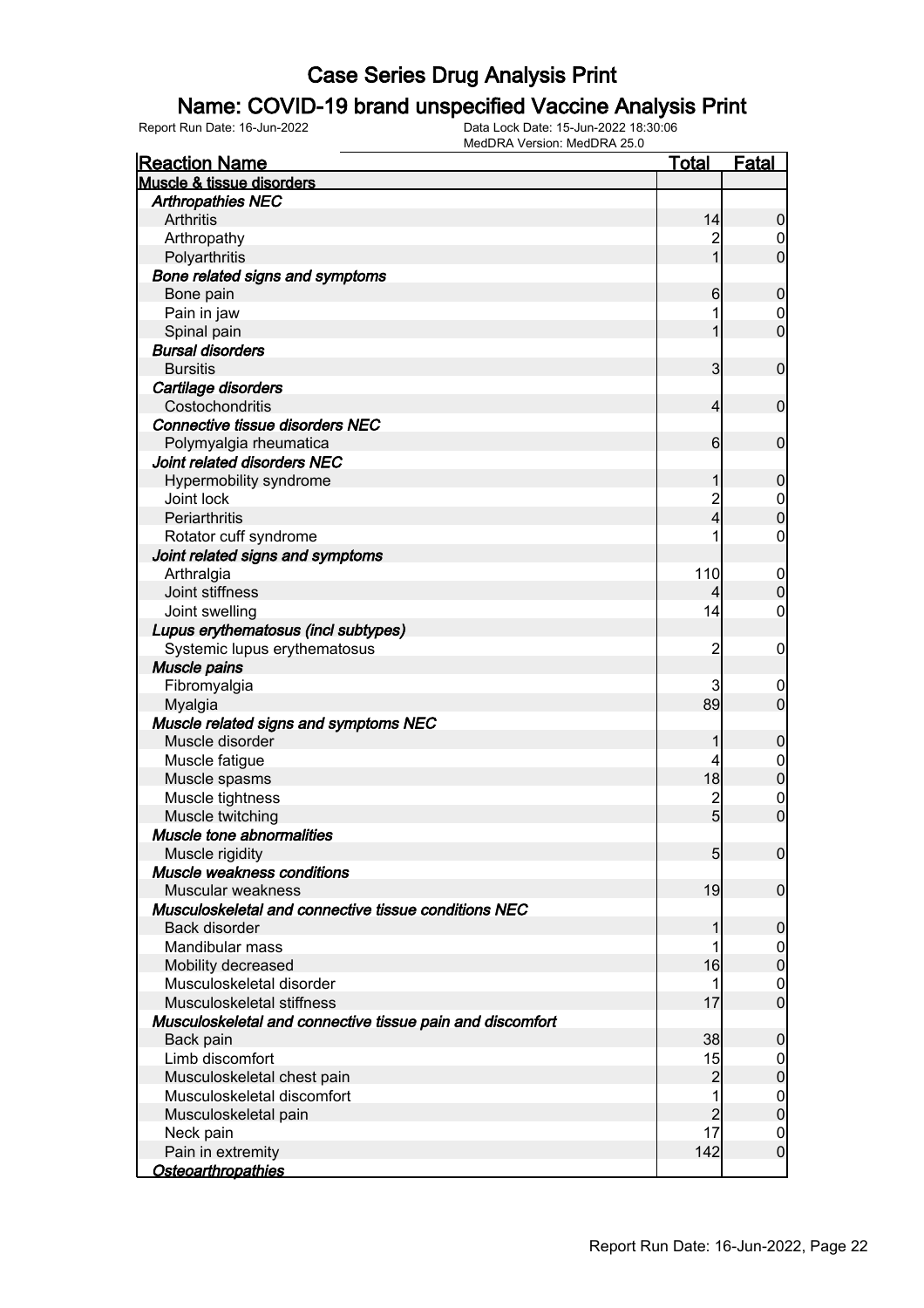### Name: COVID-19 brand unspecified Vaccine Analysis Print

| <b>Reaction Name</b>                 |                                  | <u>Total</u> | Fatal |
|--------------------------------------|----------------------------------|--------------|-------|
| <b>Muscle &amp; tissue disorders</b> | Muscle & tissue disorders cont'd |              |       |
|                                      |                                  |              |       |
| Osteoarthritis                       |                                  |              |       |
| <b>Psoriatic arthropathies</b>       |                                  |              |       |
| Psoriatic arthropathy                |                                  |              | 0     |
| <b>Rheumatoid arthropathies</b>      |                                  |              |       |
| <b>Rheumatoid arthritis</b>          |                                  |              | O     |
| Soft tissue disorders NEC            |                                  |              |       |
| Axillary mass                        |                                  | 2            |       |
| Groin pain                           |                                  |              |       |
| Neck mass                            |                                  |              |       |
| Spondyloarthropathies                |                                  |              |       |
| Arthritis reactive                   |                                  |              |       |
| Spondyloarthropathy                  |                                  |              |       |
| <b>Tendon disorders</b>              |                                  |              |       |
| Tendon pain                          |                                  |              |       |
| Tendonitis                           |                                  |              |       |
| Trigger finger                       |                                  |              |       |
| Muscle & tissue disorders SOC TOTAL  |                                  | 595          |       |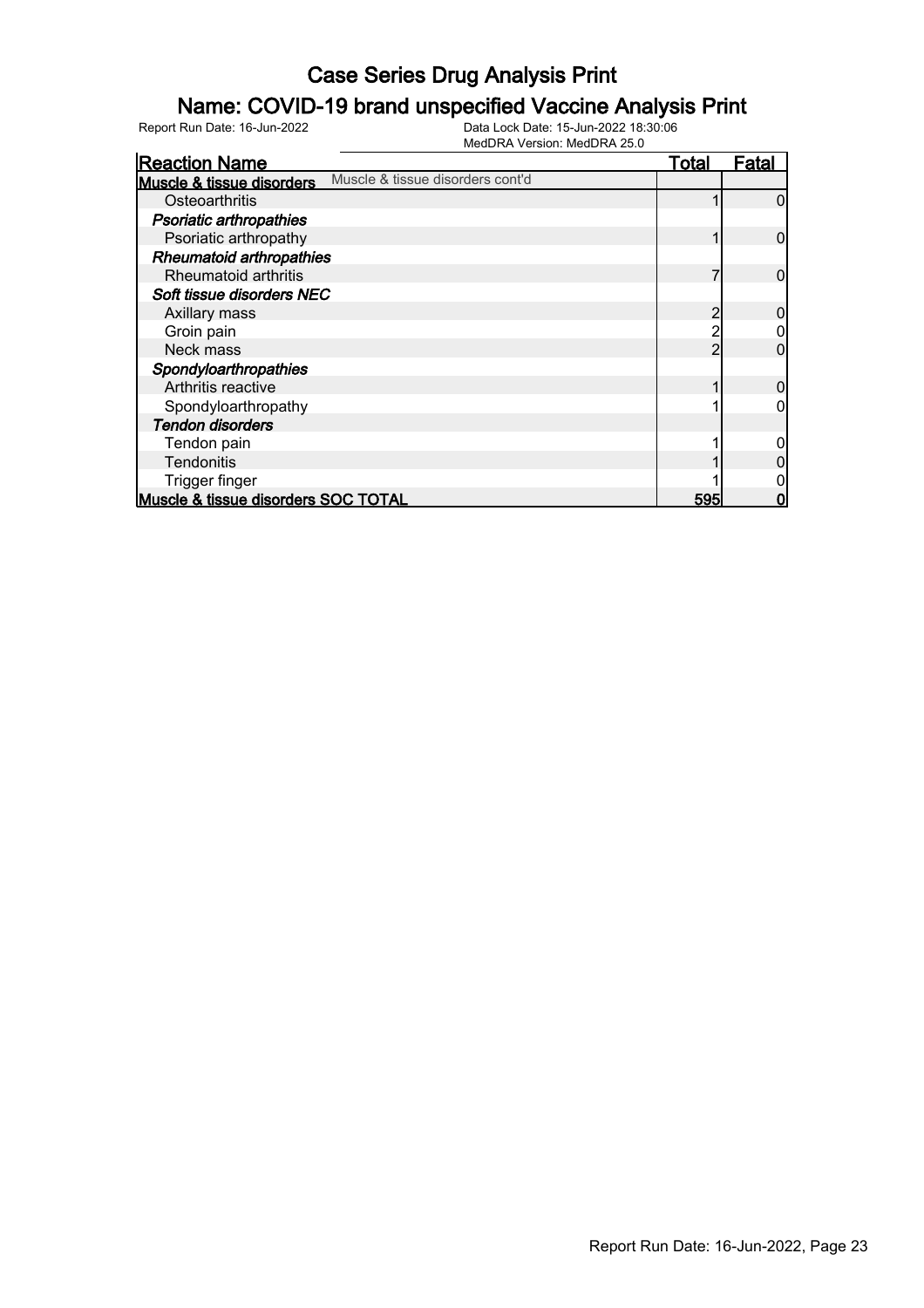#### Name: COVID-19 brand unspecified Vaccine Analysis Print

| <b>Reaction Name</b>                                                                  | <u>Total</u> | Fatal          |
|---------------------------------------------------------------------------------------|--------------|----------------|
| <b>Neoplasms</b>                                                                      |              |                |
| <b>Breast and nipple neoplasms malignant</b>                                          |              |                |
| <b>Breast cancer</b>                                                                  |              | $\Omega$       |
| Breast cancer female                                                                  |              |                |
| Haematologic neoplasms NEC                                                            |              |                |
| Benign lymph node neoplasm                                                            |              | 0              |
| Leukaemias acute myeloid                                                              |              |                |
| Acute myeloid leukaemia                                                               |              |                |
| <b>Lymphomas unspecified NEC</b>                                                      |              |                |
| Lymphoma                                                                              |              | 0              |
| <b>Neoplasms malignant site unspecified NEC</b>                                       |              |                |
| Malignant neoplasm progression                                                        |              |                |
| Neoplasm malignant                                                                    | 3            | 0              |
| Nervous system neoplasms unspecified malignancy NEC                                   |              |                |
| Brain neoplasm                                                                        |              | $\overline{0}$ |
| Respiratory tract and pleural neoplasms malignant cell type unspecified<br><b>NEC</b> |              |                |
| Lung neoplasm malignant                                                               |              |                |
| Throat cancer                                                                         |              | 0              |
| Skin neoplasms benign                                                                 |              |                |
| Acrochordon                                                                           |              | 0              |
| Skin papilloma                                                                        |              | ი              |
| Uterine neoplasms benign                                                              |              |                |
| Uterine leiomyoma                                                                     |              | 0              |
| <b>Neoplasms SOC TOTAL</b>                                                            | 15           | 2              |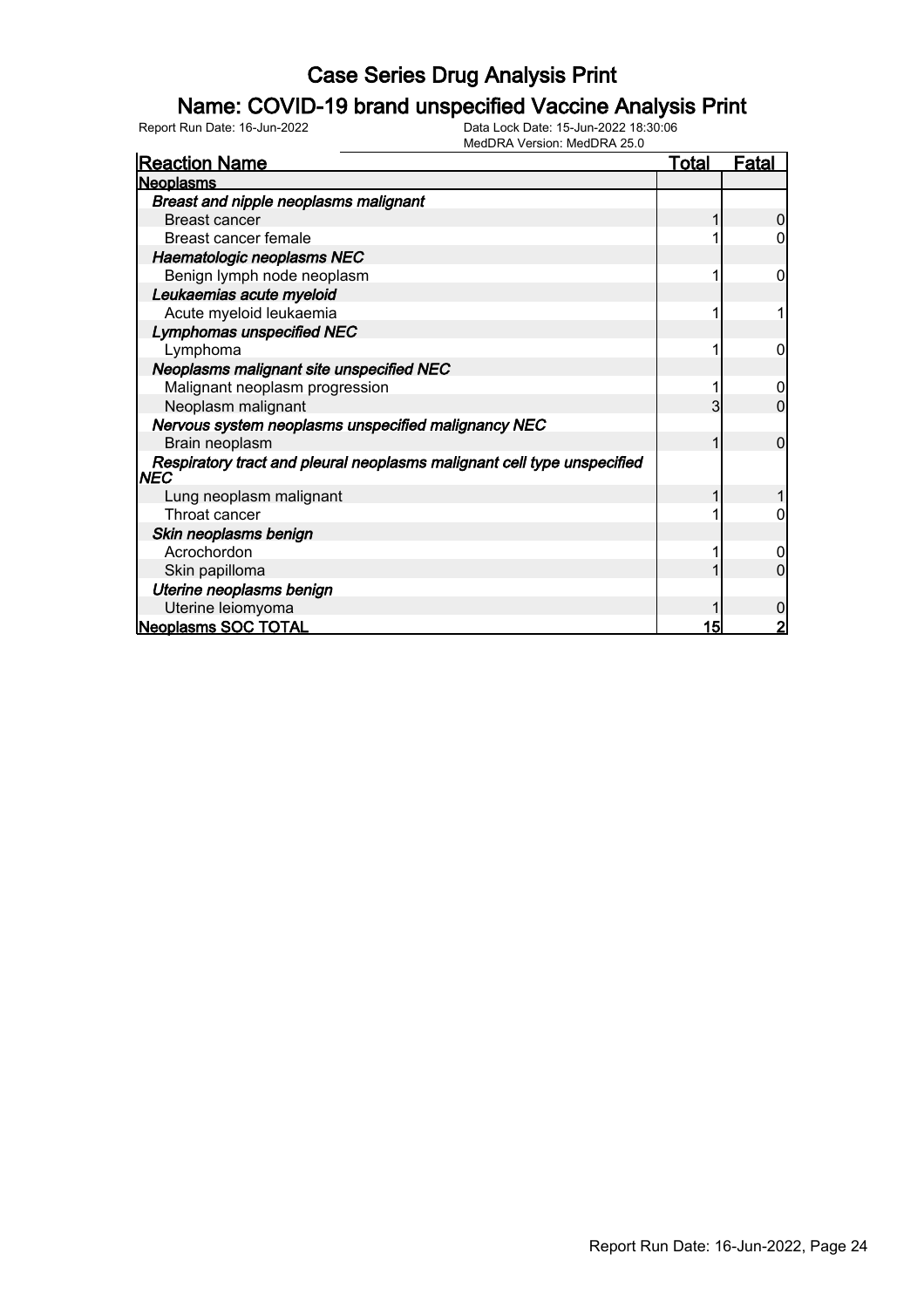### Name: COVID-19 brand unspecified Vaccine Analysis Print

Report Run Date: 16-Jun-2022 Data Lock Date: 15-Jun-2022 18:30:06

| Fatal<br><u>Reaction Name</u><br><u>Total</u><br><b>Nervous system disorders</b><br>Acute polyneuropathies<br>7<br>Guillain-Barre syndrome<br>Autonomic nervous system disorders<br>Orthostatic intolerance<br>1<br>Central nervous system haemorrhages and cerebrovascular accidents<br>Basilar artery thrombosis<br>1 | $\overline{0}$<br>$\overline{0}$<br>1<br>$\overline{0}$<br>$\mathbf 0$ |
|-------------------------------------------------------------------------------------------------------------------------------------------------------------------------------------------------------------------------------------------------------------------------------------------------------------------------|------------------------------------------------------------------------|
|                                                                                                                                                                                                                                                                                                                         |                                                                        |
|                                                                                                                                                                                                                                                                                                                         |                                                                        |
|                                                                                                                                                                                                                                                                                                                         |                                                                        |
|                                                                                                                                                                                                                                                                                                                         |                                                                        |
|                                                                                                                                                                                                                                                                                                                         |                                                                        |
|                                                                                                                                                                                                                                                                                                                         |                                                                        |
|                                                                                                                                                                                                                                                                                                                         |                                                                        |
|                                                                                                                                                                                                                                                                                                                         |                                                                        |
| Carotid artery occlusion                                                                                                                                                                                                                                                                                                |                                                                        |
| Cerebral infarction                                                                                                                                                                                                                                                                                                     |                                                                        |
| Cerebral thrombosis                                                                                                                                                                                                                                                                                                     |                                                                        |
| 12<br>Cerebrovascular accident                                                                                                                                                                                                                                                                                          | $\begin{matrix} 0 \\ 1 \end{matrix}$                                   |
| $\overline{c}$<br>Haemorrhage intracranial                                                                                                                                                                                                                                                                              | $\boldsymbol{0}$                                                       |
| $\overline{1}$<br>Ischaemic stroke                                                                                                                                                                                                                                                                                      | $\overline{0}$                                                         |
| Thalamic infarction<br>1                                                                                                                                                                                                                                                                                                | $\boldsymbol{0}$                                                       |
| Cerebrovascular venous and sinus thrombosis                                                                                                                                                                                                                                                                             |                                                                        |
| Cerebral venous sinus thrombosis<br>$\overline{c}$                                                                                                                                                                                                                                                                      | 1                                                                      |
| Coma states                                                                                                                                                                                                                                                                                                             |                                                                        |
| 1<br>Coma                                                                                                                                                                                                                                                                                                               | $\mathbf 0$                                                            |
| Coordination and balance disturbances                                                                                                                                                                                                                                                                                   |                                                                        |
| <b>Balance disorder</b><br>12                                                                                                                                                                                                                                                                                           | $\overline{0}$                                                         |
| $\overline{c}$<br>Coordination abnormal                                                                                                                                                                                                                                                                                 | $\mathbf 0$                                                            |
| 3<br>Dysstasia                                                                                                                                                                                                                                                                                                          | $\mathbf 0$                                                            |
| <b>Cortical dysfunction NEC</b>                                                                                                                                                                                                                                                                                         |                                                                        |
| Aphasia<br>4                                                                                                                                                                                                                                                                                                            | $\mathbf 0$                                                            |
| Dementia (excl Alzheimer's type)                                                                                                                                                                                                                                                                                        |                                                                        |
| Dementia<br>1                                                                                                                                                                                                                                                                                                           | $\mathbf 0$                                                            |
| Disturbances in consciousness NEC                                                                                                                                                                                                                                                                                       |                                                                        |
| $\overline{c}$<br>Depressed level of consciousness                                                                                                                                                                                                                                                                      | $\overline{0}$                                                         |
| 31<br>Lethargy                                                                                                                                                                                                                                                                                                          | $\overline{0}$                                                         |
| Loss of consciousness<br>14                                                                                                                                                                                                                                                                                             | $\mathbf 0$                                                            |
| 16<br>Somnolence                                                                                                                                                                                                                                                                                                        | $\mathbf 0$                                                            |
| 20<br>Syncope                                                                                                                                                                                                                                                                                                           | $\boldsymbol{0}$                                                       |
| Dyskinesias and movement disorders NEC                                                                                                                                                                                                                                                                                  |                                                                        |
| Bradykinesia                                                                                                                                                                                                                                                                                                            | $\overline{0}$                                                         |
| Hypokinesia<br>1                                                                                                                                                                                                                                                                                                        | $\mathbf 0$                                                            |
| $\overline{c}$<br>Movement disorder                                                                                                                                                                                                                                                                                     | $\overline{0}$                                                         |
| <b>Encephalopathies NEC</b>                                                                                                                                                                                                                                                                                             |                                                                        |
| Autoimmune encephalopathy<br>1                                                                                                                                                                                                                                                                                          | $\boldsymbol{0}$                                                       |
| Eye movement disorders                                                                                                                                                                                                                                                                                                  |                                                                        |
| VIth nerve paralysis<br>1                                                                                                                                                                                                                                                                                               | $\boldsymbol{0}$                                                       |
| <b>Facial cranial nerve disorders</b>                                                                                                                                                                                                                                                                                   |                                                                        |
| 3<br>Bell's palsy                                                                                                                                                                                                                                                                                                       | $\boldsymbol{0}$                                                       |
| 6<br>Facial paralysis                                                                                                                                                                                                                                                                                                   | $\mathbf 0$                                                            |
| Facial paresis                                                                                                                                                                                                                                                                                                          | 0                                                                      |
| Facial spasm                                                                                                                                                                                                                                                                                                            | $\overline{0}$                                                         |
| Generalised tonic-clonic seizures                                                                                                                                                                                                                                                                                       |                                                                        |
| Generalised tonic-clonic seizure                                                                                                                                                                                                                                                                                        | $\overline{0}$                                                         |
| <b>Headaches NEC</b>                                                                                                                                                                                                                                                                                                    |                                                                        |
| <b>Cluster headache</b>                                                                                                                                                                                                                                                                                                 | $\mathbf 0$                                                            |
| 306<br>Headache                                                                                                                                                                                                                                                                                                         | 0                                                                      |
| Sinus headache<br>2                                                                                                                                                                                                                                                                                                     | $\mathbf 0$                                                            |
| <b>Tension headache</b><br>6                                                                                                                                                                                                                                                                                            | 0                                                                      |
| Increased intracranial pressure disorders                                                                                                                                                                                                                                                                               |                                                                        |
| 1<br><b>Brain oedema</b>                                                                                                                                                                                                                                                                                                | $\overline{0}$                                                         |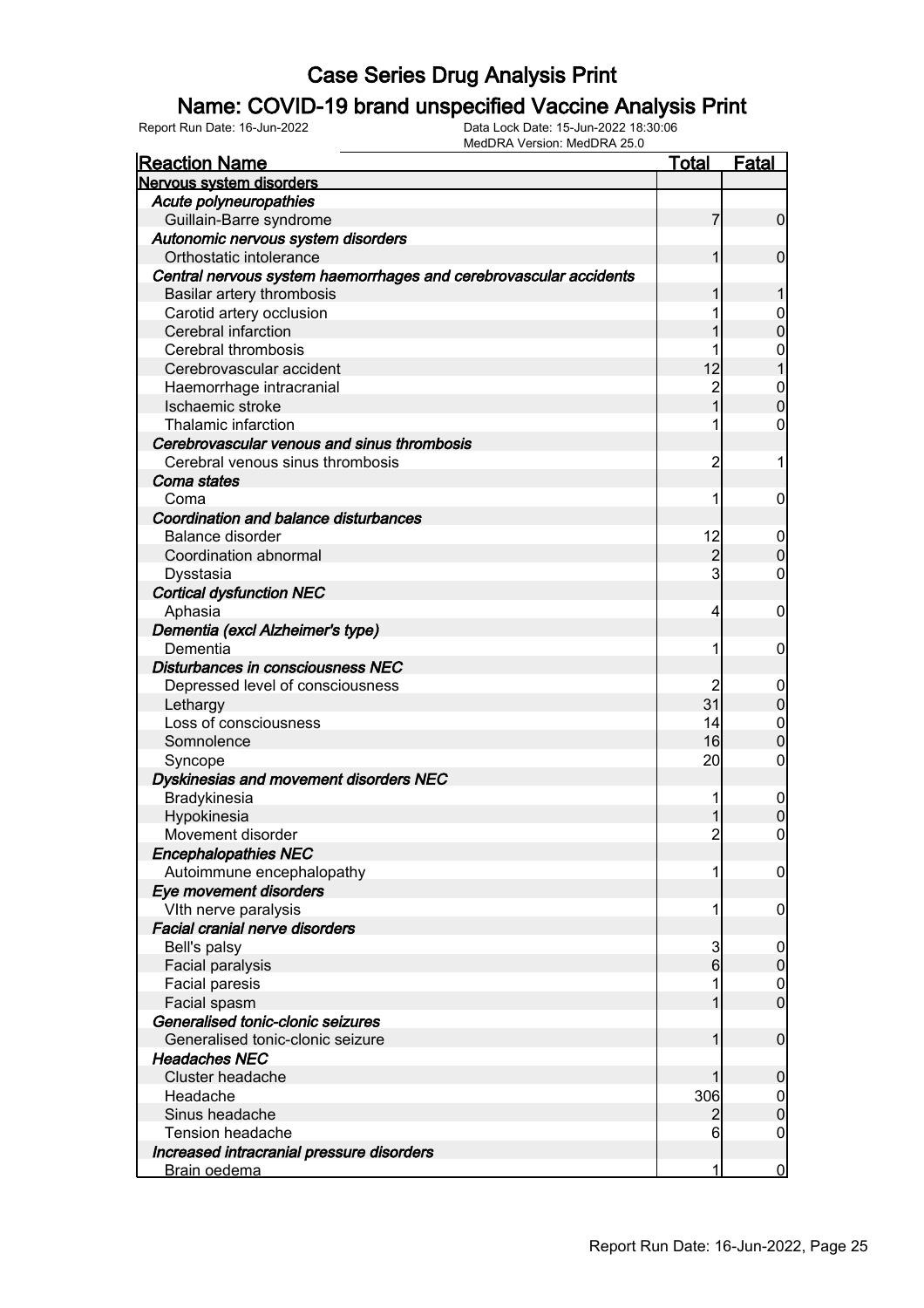#### Name: COVID-19 brand unspecified Vaccine Analysis Print

| <b>Reaction Name</b>                                     | Total          | <b>Fatal</b>     |
|----------------------------------------------------------|----------------|------------------|
| Nervous system disorders Nervous system disorders cont'd |                |                  |
| Lumbar spinal cord and nerve root disorders              |                |                  |
| Sciatica                                                 | 1              | $\mathbf 0$      |
| Memory loss (excl dementia)                              |                |                  |
| Amnesia                                                  | 8              | $\boldsymbol{0}$ |
| Memory impairment                                        | 3              | $\mathbf 0$      |
| <b>Meningitis NEC</b>                                    |                |                  |
| Meningitis noninfective                                  | 1              | $\mathbf 0$      |
| Mental impairment (excl dementia and memory loss)        |                |                  |
| Cognitive disorder                                       | $\overline{c}$ | $\mathbf 0$      |
| Disturbance in attention                                 | 5              | 0                |
| Mental impairment                                        |                | $\overline{0}$   |
| <b>Migraine headaches</b>                                |                |                  |
| Migraine                                                 | 37             | $\boldsymbol{0}$ |
| Retinal migraine                                         |                | 0                |
| Mononeuropathies                                         |                |                  |
| Carpal tunnel syndrome                                   | $\overline{c}$ | $\mathbf 0$      |
| Peroneal nerve palsy                                     | 1              | $\mathbf 0$      |
| Motor neurone diseases                                   |                |                  |
| Motor neurone disease                                    | 1              | $\mathbf 0$      |
| Multiple sclerosis acute and progressive                 |                |                  |
| Multiple sclerosis                                       | $\overline{2}$ | $\mathbf 0$      |
| Muscle tone abnormal                                     |                |                  |
| Hypotonia                                                | 1              | $\mathbf 0$      |
| Narcolepsy and hypersomnia                               |                |                  |
| Hypersomnia                                              | $\overline{2}$ | $\mathbf 0$      |
| Nervous system disorders NEC                             |                |                  |
| Nervous system disorder                                  | 2              | $\mathbf 0$      |
| <b>Neurological signs and symptoms NEC</b>               |                |                  |
| <b>Dizziness</b>                                         | 116            | $\mathbf 0$      |
| Dizziness exertional                                     |                | $\boldsymbol{0}$ |
| Dizziness postural                                       |                | $\overline{0}$   |
| Head discomfort                                          |                | $0\atop 0$       |
| Meningism                                                |                |                  |
| Myoclonus                                                |                | $\mathbf{0}$     |
| Neurological symptom                                     | $\overline{2}$ | $\overline{0}$   |
| Presyncope                                               | 4              | 0                |
| Unresponsive to stimuli                                  | $\overline{3}$ | $\overline{0}$   |
| Neuromuscular junction dysfunction                       |                |                  |
| Myasthenia gravis                                        | 1              | $\mathbf 0$      |
| <b>Olfactory nerve disorders</b>                         |                |                  |
| Anosmia                                                  | 3              | $\boldsymbol{0}$ |
| Parosmia                                                 | 4              | $\mathbf 0$      |
| Paraesthesias and dysaesthesias                          |                |                  |
| <b>Burning sensation</b>                                 | 15             | $\mathbf 0$      |
| Formication                                              | 1              | $\boldsymbol{0}$ |
| Hypoaesthesia                                            | 40             | $\overline{0}$   |
| Paraesthesia                                             | 55             | $\overline{0}$   |
| Paralysis and paresis (excl cranial nerve)               |                |                  |
| Hemiparesis                                              | $\overline{c}$ | $\boldsymbol{0}$ |
| Hemiplegia                                               | $\frac{2}{1}$  | $\mathbf 0$      |
| Monoparesis                                              |                | $\pmb{0}$        |
| Monoplegia                                               | $\frac{2}{3}$  | $\boldsymbol{0}$ |
| Paralysis                                                |                | $\overline{0}$   |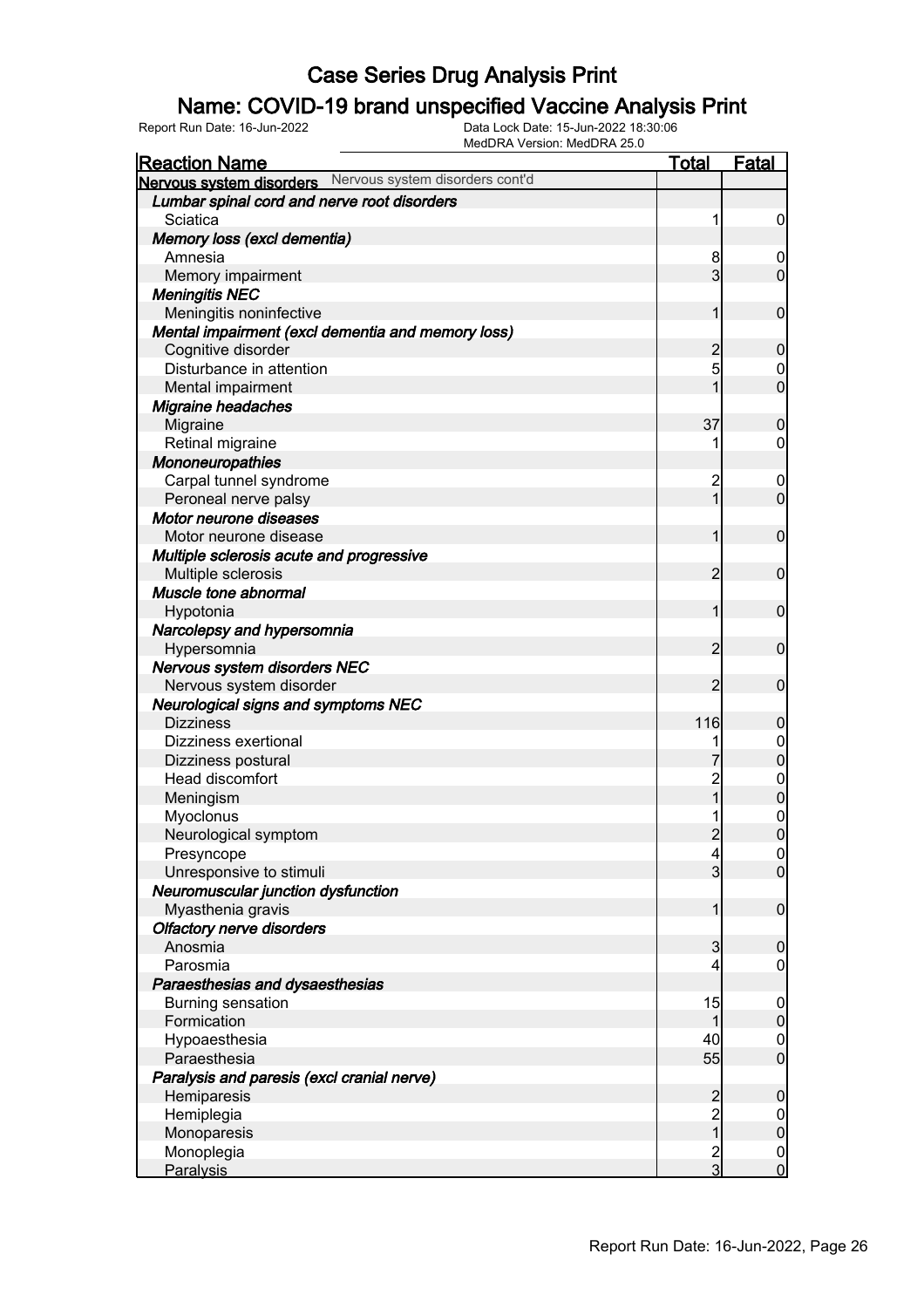#### Name: COVID-19 brand unspecified Vaccine Analysis Print

| <b>Reaction Name</b>                                        | <u>Total</u>   | <b>Fatal</b>     |
|-------------------------------------------------------------|----------------|------------------|
| Nervous system disorders cont'd<br>Nervous system disorders |                |                  |
| Paraparesis                                                 |                | 0                |
| Parkinson's disease and parkinsonism                        |                |                  |
| Freezing phenomenon                                         | $\overline{c}$ | $\boldsymbol{0}$ |
| Parkinson's disease                                         | $\overline{1}$ | $\overline{0}$   |
| Peripheral neuropathies NEC                                 |                |                  |
| Neuropathy peripheral                                       | 1              | $\mathbf 0$      |
| Seizures and seizure disorders NEC                          |                |                  |
| <b>Convulsions local</b>                                    |                | 0                |
| Epilepsy                                                    | 5              |                  |
| <b>Partial seizures</b>                                     |                | 0                |
| Psychogenic seizure                                         |                | $\boldsymbol{0}$ |
| Seizure                                                     | 14             | $\overline{0}$   |
| Seizure like phenomena                                      |                | 0                |
| <b>Sensory abnormalities NEC</b>                            |                |                  |
| Ageusia                                                     | 6              | 0                |
| Dysgeusia                                                   | 9              | $\overline{0}$   |
| Electric shock sensation                                    |                |                  |
| Neuralgia                                                   | 8              | 0                |
| Restless legs syndrome                                      | $\overline{2}$ | $\mathbf 0$      |
| Sensory disturbance                                         | 4              | $\mathbf 0$      |
| Sensory loss                                                |                | 0                |
| Taste disorder                                              | 3              | $\overline{0}$   |
| Speech and language abnormalities                           |                |                  |
| Dysarthria                                                  | 5              | $\mathbf 0$      |
| Transient cerebrovascular events                            |                |                  |
| Transient ischaemic attack                                  |                | $\mathbf 0$      |
| Tremor (excl congenital)                                    |                |                  |
| Tremor                                                      | 52             | $\mathbf 0$      |
| <b>Trigeminal disorders</b>                                 |                |                  |
| Trigeminal neuralgia                                        |                | 0                |
| Nervous system disorders SOC TOTAL                          | 933            | 3                |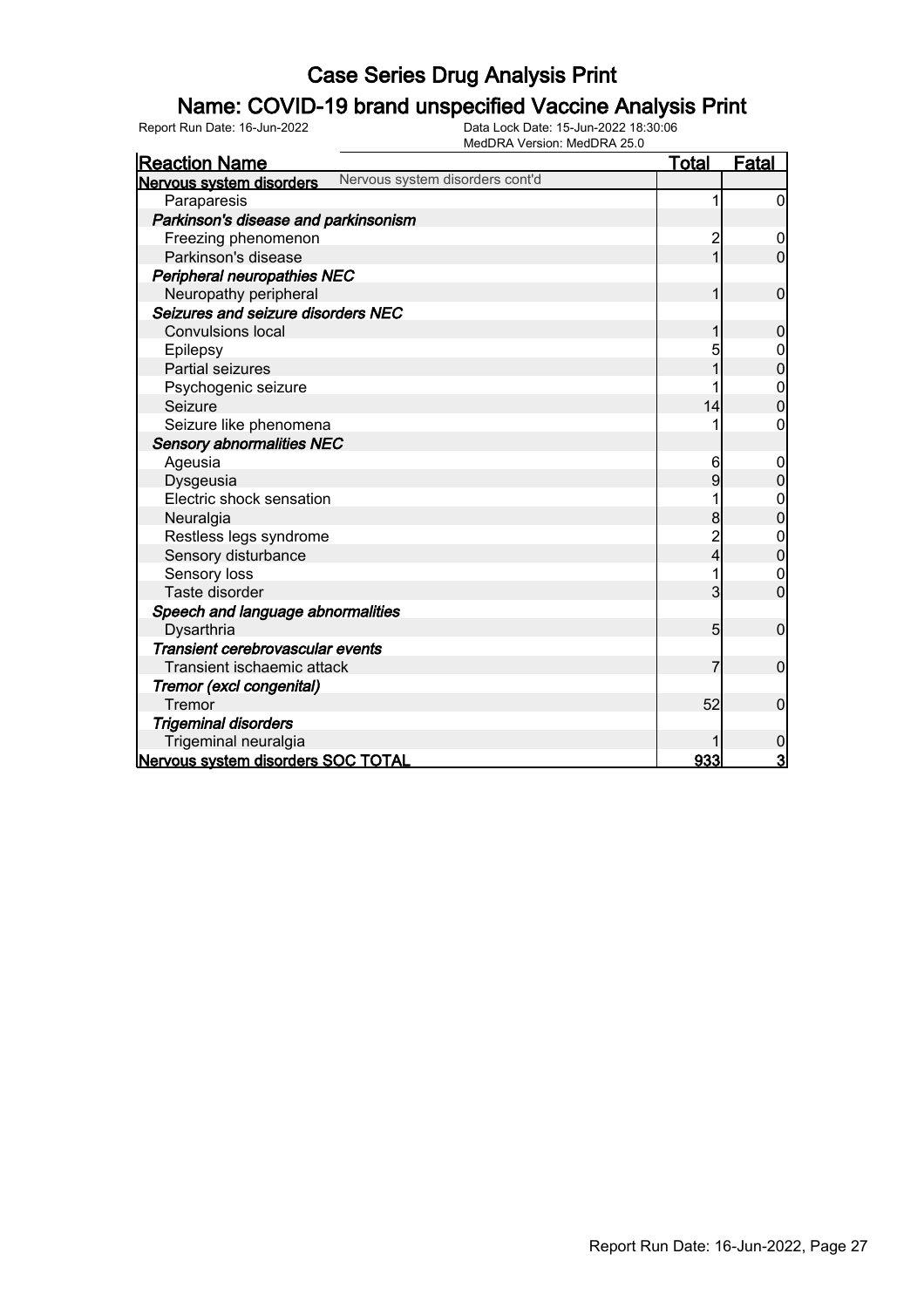### Name: COVID-19 brand unspecified Vaccine Analysis Print

Report Run Date: 16-Jun-2022 Data Lock Date: 15-Jun-2022 18:30:06

MedDRA Version: MedDRA 25.0

| <b>Reaction Name</b>                    | Total |  |
|-----------------------------------------|-------|--|
| <b>Pregnancy conditions</b>             |       |  |
| <b>Abortions spontaneous</b>            |       |  |
| Abortion spontaneous                    |       |  |
| Maternal complications of pregnancy NEC |       |  |
| <b>Biochemical pregnancy</b>            |       |  |
| Preterm premature rupture of membranes  |       |  |
| Normal pregnancy, labour and delivery   |       |  |
| Pregnancy                               |       |  |
| <b>Pregnancy conditions SOC TOTAL</b>   |       |  |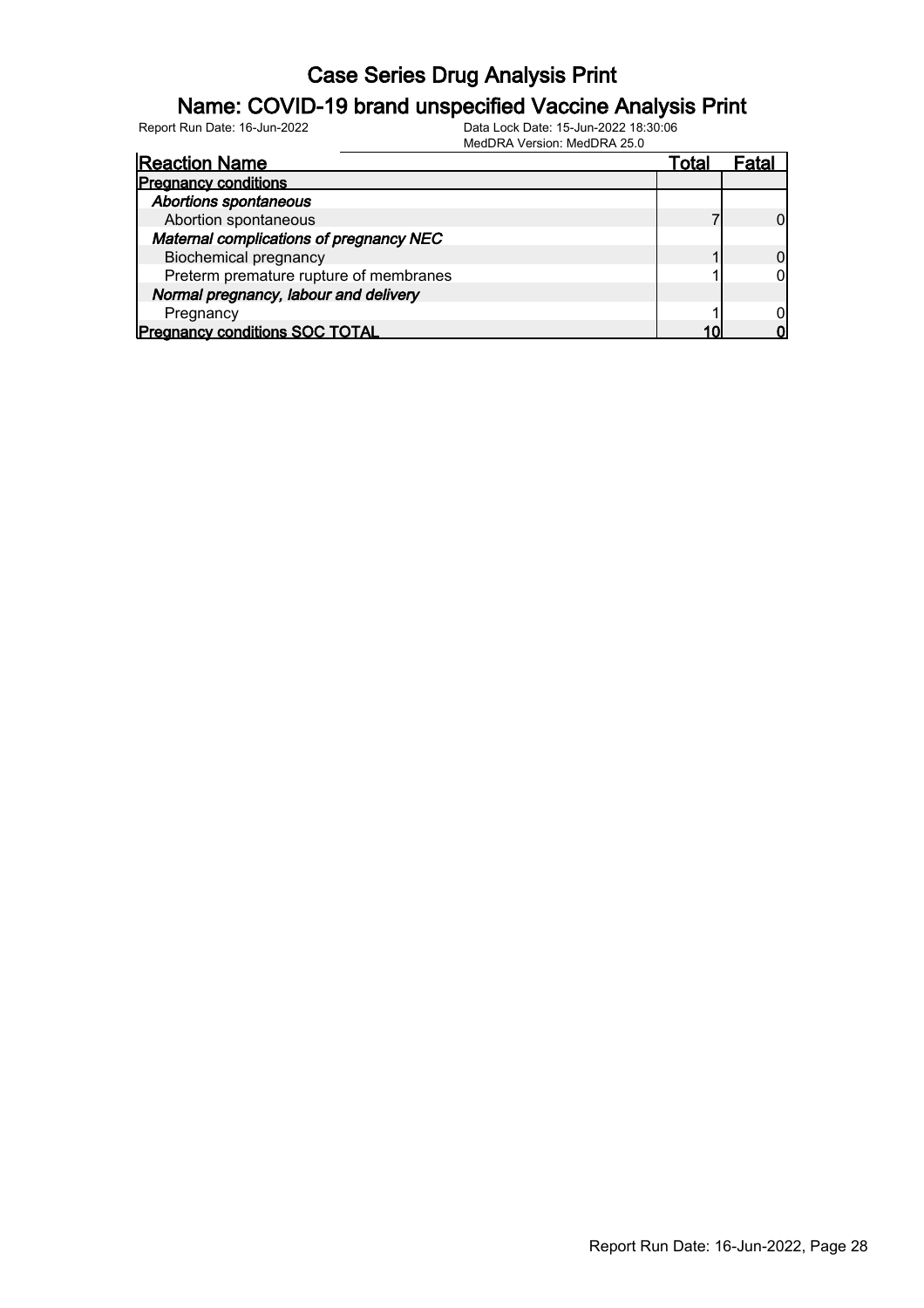#### Name: COVID-19 brand unspecified Vaccine Analysis Print

| <b>Reaction Name</b>                   | ota |  |
|----------------------------------------|-----|--|
| <b>Product quality issues NEC</b>      |     |  |
| Product complaint                      |     |  |
| Product supply and availability issues |     |  |
| Product availability issue             |     |  |
| <b>Inull SOC TOTAL</b>                 |     |  |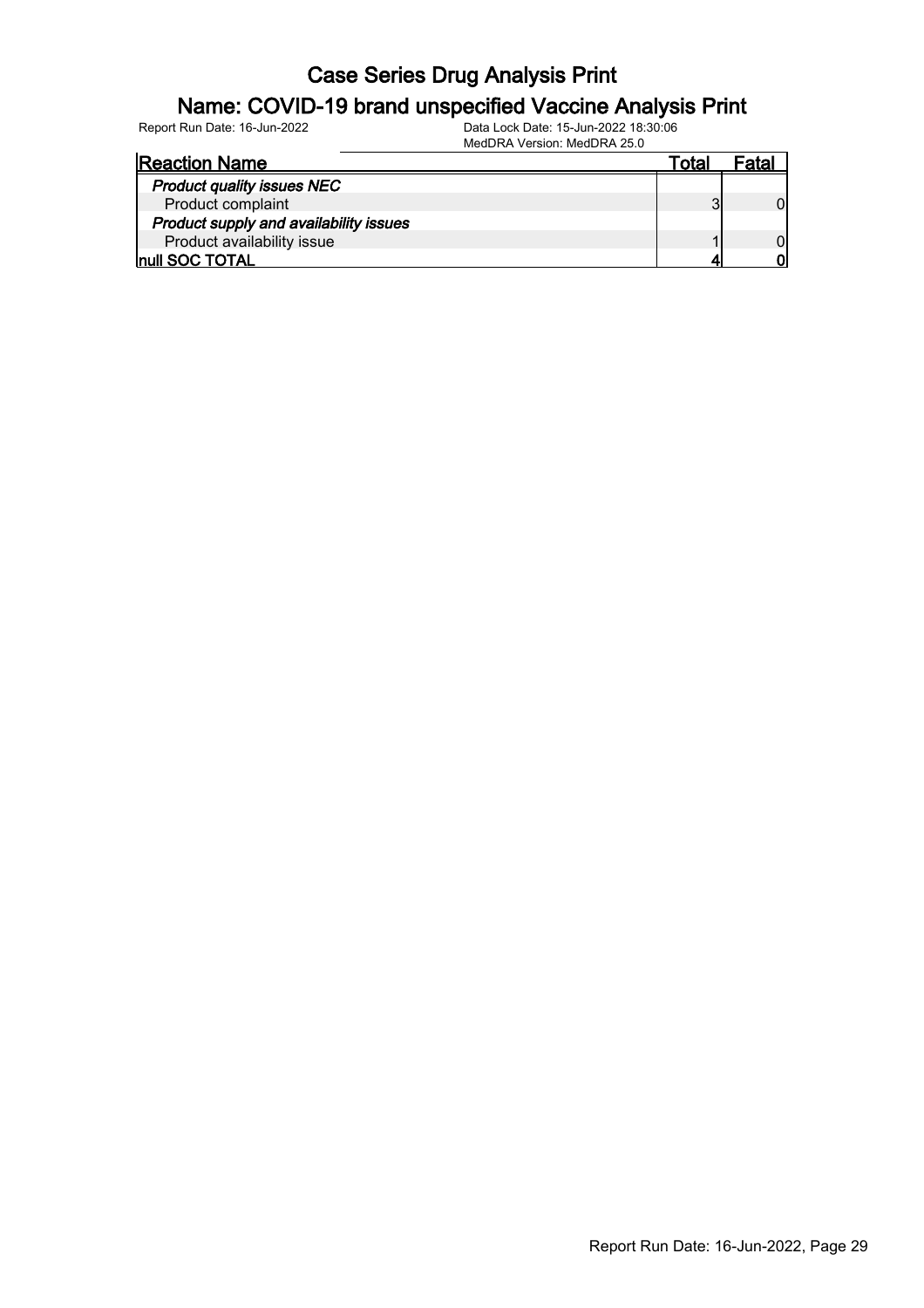### Name: COVID-19 brand unspecified Vaccine Analysis Print

| <b>Reaction Name</b>                                   | <b>Total</b>   | <b>Fatal</b>     |
|--------------------------------------------------------|----------------|------------------|
| <b>Psychiatric disorders</b>                           |                |                  |
| <b>Abnormal behaviour NEC</b>                          |                |                  |
| Abnormal behaviour                                     |                | $\overline{0}$   |
| <b>Anxiety symptoms</b>                                |                |                  |
| Agitation                                              |                | $\overline{0}$   |
| Anxiety                                                | 14             | $\boldsymbol{0}$ |
| Nervousness                                            | 5 <sub>l</sub> | $\mathbf 0$      |
| <b>Stress</b>                                          | 3              | 0                |
| <b>Behaviour and socialisation disturbances</b>        |                |                  |
| Personality change                                     | 1              | $\mathbf 0$      |
| Cognitive and attention disorders and disturbances NEC |                |                  |
| Mental fatigue                                         | $\overline{c}$ | $\mathbf 0$      |
| <b>Confusion and disorientation</b>                    |                |                  |
| Confusional state                                      | 20             | 0                |
| Disorientation                                         | 7              | $\mathbf 0$      |
| Deliria                                                |                |                  |
| Delirium                                               | $\overline{2}$ | $\mathbf 0$      |
| Depressive disorders                                   |                |                  |
| Depression                                             | 5 <sub>5</sub> | $\mathbf 0$      |
| <b>Dissociative states</b>                             |                |                  |
| Dissociative amnesia                                   | 1              | $\mathbf 0$      |
| Disturbances in initiating and maintaining sleep       |                |                  |
| Insomnia                                               | 15             | $\boldsymbol{0}$ |
| Middle insomnia                                        |                | 0                |
| <b>Dyssomnias</b>                                      |                |                  |
| Poor quality sleep                                     | 3              | $\mathbf 0$      |
| <b>Emotional and mood disturbances NEC</b>             |                |                  |
| Anger                                                  |                | $\mathbf 0$      |
| <b>Emotional disorder</b>                              |                | $\overline{0}$   |
| Irritability                                           |                | 0                |
| Mood altered                                           | $\overline{2}$ | $\mathbf 0$      |
| <b>Fluctuating mood symptoms</b>                       |                |                  |
| Mood swings                                            | $\overline{2}$ | $\mathbf 0$      |
| Hallucinations (excl sleep-related)                    |                |                  |
| Hallucination                                          | 5 <sub>5</sub> | $\mathbf 0$      |
|                                                        |                |                  |
| Increased physical activity levels<br>Restlessness     |                |                  |
| <b>Mental disorders NEC</b>                            | 4              | 0                |
|                                                        |                |                  |
| Mental disorder                                        | $\overline{2}$ | $\overline{0}$   |
| Mood alterations with depressive symptoms              |                |                  |
| Depressed mood                                         | 7              | $\mathbf 0$      |
| Negative thoughts                                      |                | 0                |
| <b>Mood disorders NEC</b>                              |                |                  |
| Apathy                                                 |                | $\mathbf 0$      |
| Panic attacks and disorders                            |                |                  |
| Panic attack                                           | 4              | $\mathbf 0$      |
| Parasomnias                                            |                |                  |
| Abnormal dreams                                        |                | $\mathbf 0$      |
| Nightmare                                              |                | $\mathbf 0$      |
| Somnambulism                                           |                | 0                |
| <b>Perception disturbances NEC</b>                     |                |                  |
| Autoscopy                                              | 1              | $\mathbf 0$      |
| <b>Psychotic disorder NEC</b>                          |                |                  |
| Acute psychosis                                        | 1              | $\overline{0}$   |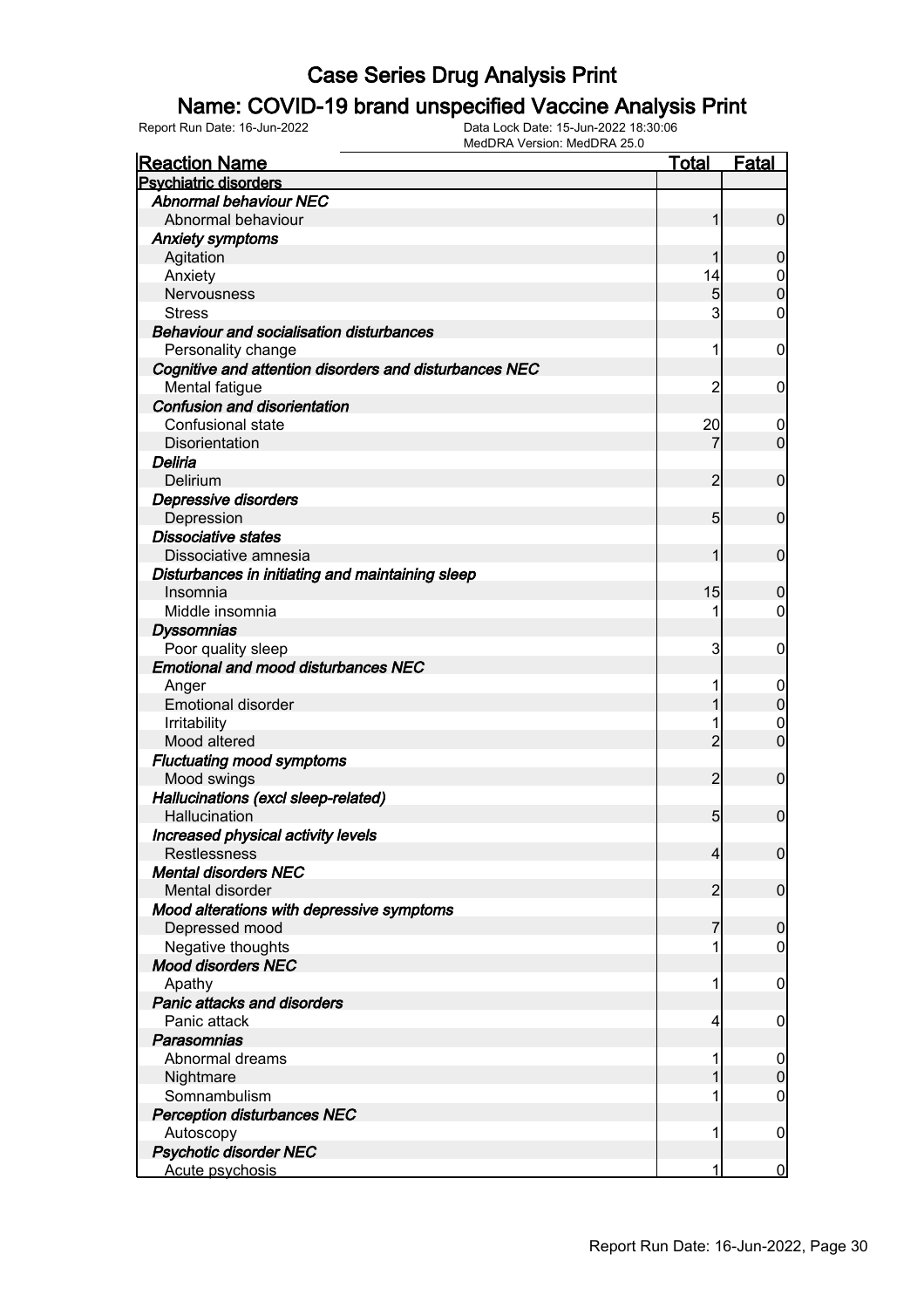### Name: COVID-19 brand unspecified Vaccine Analysis Print

| <b>Reaction Name</b>                   |                              | Total | Fatal |
|----------------------------------------|------------------------------|-------|-------|
| <b>Psychiatric disorders</b>           | Psychiatric disorders cont'd |       |       |
| <b>Sleep disorders NEC</b>             |                              |       |       |
| Sleep disorder                         |                              |       |       |
| <b>Stress disorders</b>                |                              |       |       |
| Post-traumatic stress disorder         |                              |       |       |
| Suicidal and self-injurious behaviour  |                              |       |       |
| Intentional self-injury                |                              |       |       |
| Suicidal ideation                      |                              |       |       |
| Suicide attempt                        |                              |       |       |
| <b>Thinking disturbances</b>           |                              |       |       |
| Bradyphrenia                           |                              |       |       |
| <b>Psychiatric disorders SOC TOTAL</b> |                              |       |       |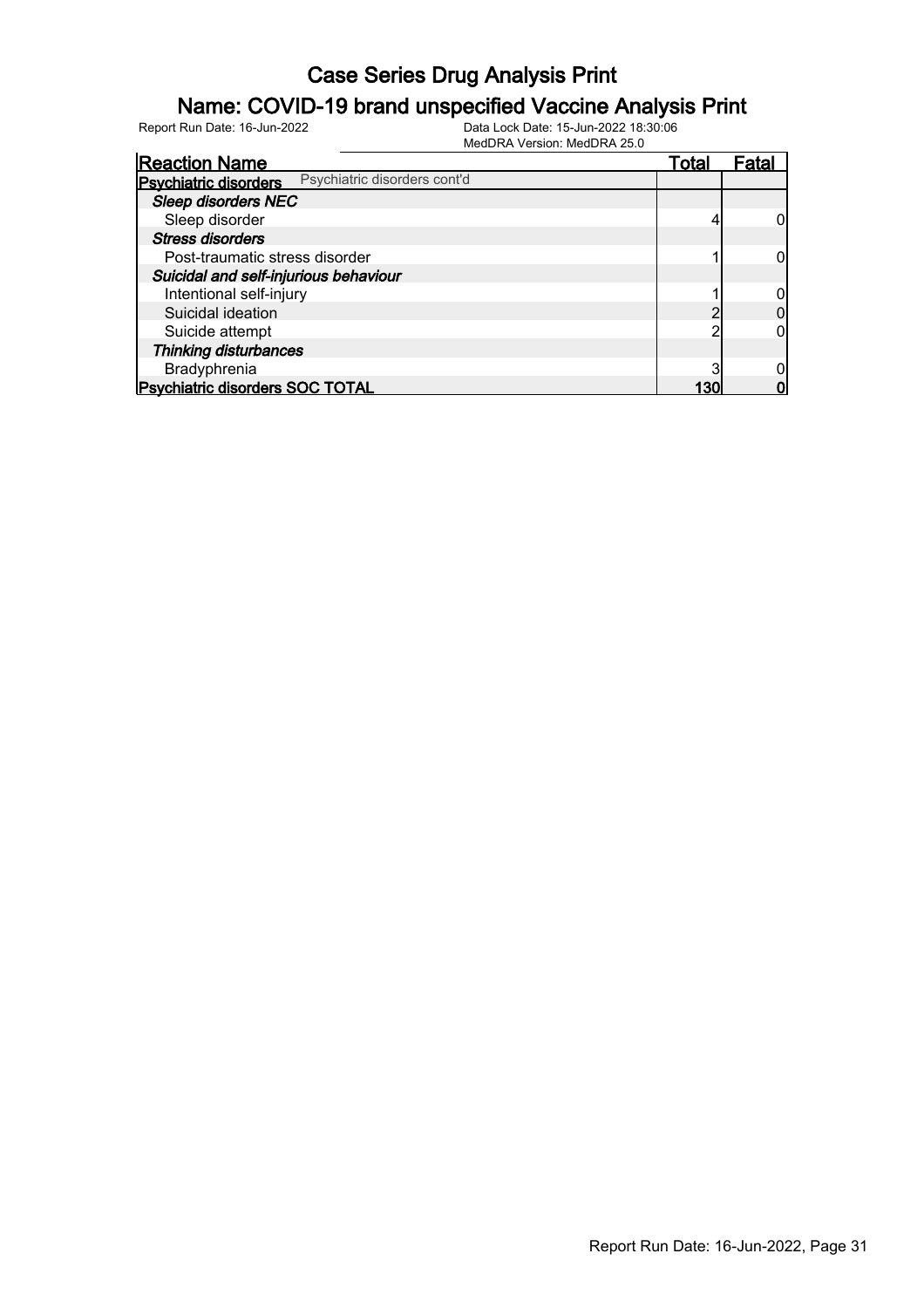#### Name: COVID-19 brand unspecified Vaccine Analysis Print

| <b>Reaction Name</b>                      | <b>Total</b>   | <b>Fatal</b>     |
|-------------------------------------------|----------------|------------------|
| Renal & urinary disorders                 |                |                  |
| <b>Bladder and urethral symptoms</b>      |                |                  |
| Dysuria                                   | 1              | $\boldsymbol{0}$ |
| Incontinence                              |                | 0                |
| Pollakiuria                               | $\overline{c}$ | $\mathbf 0$      |
| Urinary incontinence                      | 4              |                  |
| Urinary retention                         | $\overline{2}$ | $0\atop 0$       |
| Urine flow decreased                      |                | $\mathbf 0$      |
| <b>Bladder disorders NEC</b>              |                |                  |
| <b>Bladder disorder</b>                   | 1              | $\mathbf 0$      |
| Urinary bladder haemorrhage               | 1              | $\overline{0}$   |
| Glomerulonephritis and nephrotic syndrome |                |                  |
| Nephrotic syndrome                        | $\overline{2}$ | $\mathbf 0$      |
| <b>Nephritis NEC</b>                      |                |                  |
| Lupus nephritis                           | 1              | $\boldsymbol{0}$ |
| Nephritis                                 | 1              | $\mathbf 0$      |
| Renal failure and impairment              |                |                  |
| Acute kidney injury                       | $\overline{c}$ | $\boldsymbol{0}$ |
| Oliguria                                  | $\overline{1}$ | $\pmb{0}$        |
| <b>Renal failure</b>                      | 1              | $\mathbf 0$      |
| Renal impairment                          | $\overline{2}$ | $\overline{0}$   |
| <b>Renal lithiasis</b>                    |                |                  |
| Nephrolithiasis                           | $\overline{2}$ | $\mathbf 0$      |
| Renal neoplasms                           |                |                  |
| Renal cyst                                | 1              | $\mathbf 0$      |
| Renal vascular and ischaemic conditions   |                |                  |
| Renal infarct                             | $\overline{c}$ | $\boldsymbol{0}$ |
| Renal vein thrombosis                     | 1              | $\overline{0}$   |
| <b>Urinary abnormalities</b>              |                |                  |
| Chromaturia                               | $\overline{c}$ | $\mathbf 0$      |
| Haematuria                                | $\overline{3}$ | $\mathbf 0$      |
| Urine odour abnormal                      | 1              | $\mathbf 0$      |
| Urinary tract signs and symptoms NEC      |                |                  |
| Nocturia                                  | 1              | 0                |
| Renal pain                                |                | $\mathbf{0}$     |
| Renal & urinary disorders SOC TOTAL       | 39             | $\mathbf 0$      |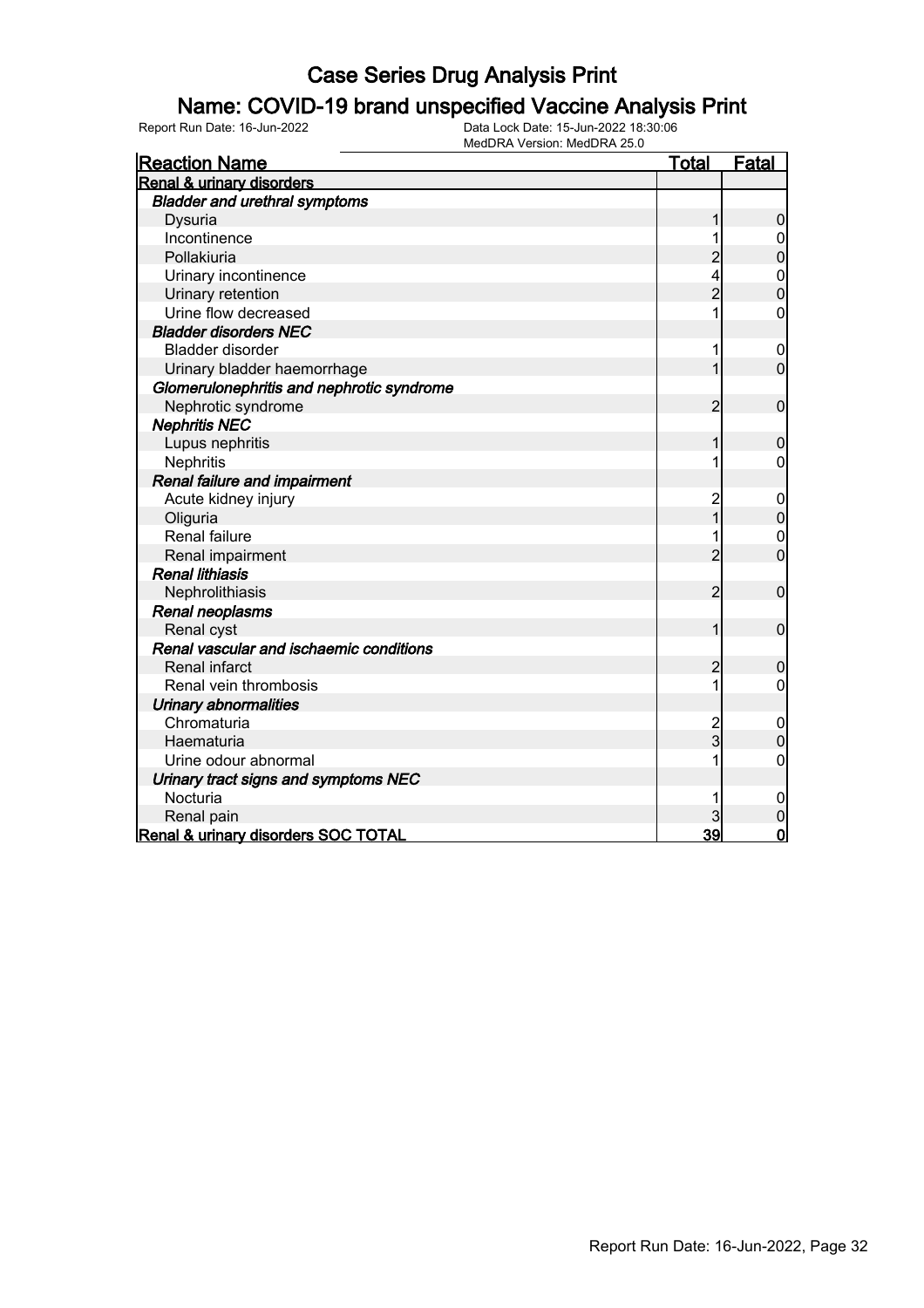### Name: COVID-19 brand unspecified Vaccine Analysis Print

| <b>Reaction Name</b>                                  | <u>Total</u>   | <b>Fatal</b>            |
|-------------------------------------------------------|----------------|-------------------------|
| Reproductive & breast disorders                       |                |                         |
| <b>Breast disorders NEC</b>                           |                |                         |
| <b>Breast mass</b>                                    | $\overline{2}$ | $\overline{0}$          |
| <b>Breast infections and inflammations</b>            |                |                         |
| Plasma cell mastitis                                  | 1              | $\overline{0}$          |
| <b>Breast signs and symptoms</b>                      |                |                         |
| <b>Breast pain</b>                                    | 5              | $\mathbf 0$             |
| <b>Breast swelling</b>                                |                | 0                       |
| <b>Breast tenderness</b>                              | 1              | $\overline{0}$          |
| Fallopian tube and ovary infections and inflammations |                |                         |
| Noninfective oophoritis                               | 1              | $\mathbf 0$             |
| <b>Menopausal effects NEC</b>                         |                |                         |
| Menopausal symptoms                                   | $\overline{2}$ | $\mathbf 0$             |
| Premature menopause                                   | 3              | 0                       |
| Menopausal effects on the genitourinary tract         |                |                         |
| Postmenopausal haemorrhage                            | $\overline{2}$ | $\mathbf 0$             |
| <b>Menstruation and uterine bleeding NEC</b>          |                |                         |
| Dysmenorrhoea                                         | 25             | $\boldsymbol{0}$        |
| Intermenstrual bleeding                               | 13             | $\boldsymbol{0}$        |
| Menstrual discomfort                                  |                | $\mathbf 0$             |
| Menstrual disorder                                    | 21             | $\overline{0}$          |
| Menstruation irregular                                | 30             | $\mathbf 0$             |
| Premenstrual syndrome                                 | 3              | $\overline{0}$          |
| <b>Menstruation with decreased bleeding</b>           |                |                         |
| Amenorrhoea                                           | 9              | $\boldsymbol{0}$        |
| Hypomenorrhoea                                        | 4              | $\mathbf 0$             |
| Menstruation delayed                                  | 31             | $\mathbf 0$             |
| Oligomenorrhoea                                       |                | 0                       |
| Menstruation with increased bleeding                  |                |                         |
| Heavy menstrual bleeding                              | 49             | $\mathbf 0$             |
| Polymenorrhoea                                        | 9              | $\overline{0}$          |
| Ovarian and fallopian tube cysts and neoplasms        |                |                         |
| Ovarian cyst ruptured                                 | 1              | $\mathbf 0$             |
| Ovarian and fallopian tube disorders NEC              |                |                         |
| Ovulation disorder                                    |                | $\mathbf 0$             |
| Ovulation pain                                        | 1              | $\overline{0}$          |
| Pelvis and broad ligament disorders NEC               |                |                         |
| Adnexa uteri pain                                     |                | 0                       |
| Pelvic haemorrhage                                    |                | $\overline{0}$          |
| Prostatic signs, symptoms and disorders NEC           |                |                         |
| Prostatic pain                                        | 1              | $\mathbf 0$             |
| Reproductive tract signs and symptoms NEC             |                |                         |
| <b>Genital swelling</b>                               | 1              | $\mathbf 0$             |
| Pelvic pain                                           | $\overline{2}$ | $\mathbf 0$             |
| <b>Testicular and epididymal disorders NEC</b>        |                |                         |
| Testicular pain                                       | 1              | $\mathbf 0$             |
| <b>Uterine disorders NEC</b>                          |                |                         |
| Uterine pain                                          |                | $\mathbf 0$             |
| <b>Vulvovaginal disorders NEC</b>                     |                |                         |
| Vaginal haemorrhage                                   | 10             | $\overline{0}$          |
| Vulvovaginal disorder                                 |                | $\overline{0}$          |
| Vulvovaginal signs and symptoms                       |                |                         |
| Vaginal discharge                                     |                | $\mathbf 0$             |
| Reproductive & breast disorders SOC TOTAL             | 237            | $\overline{\mathbf{0}}$ |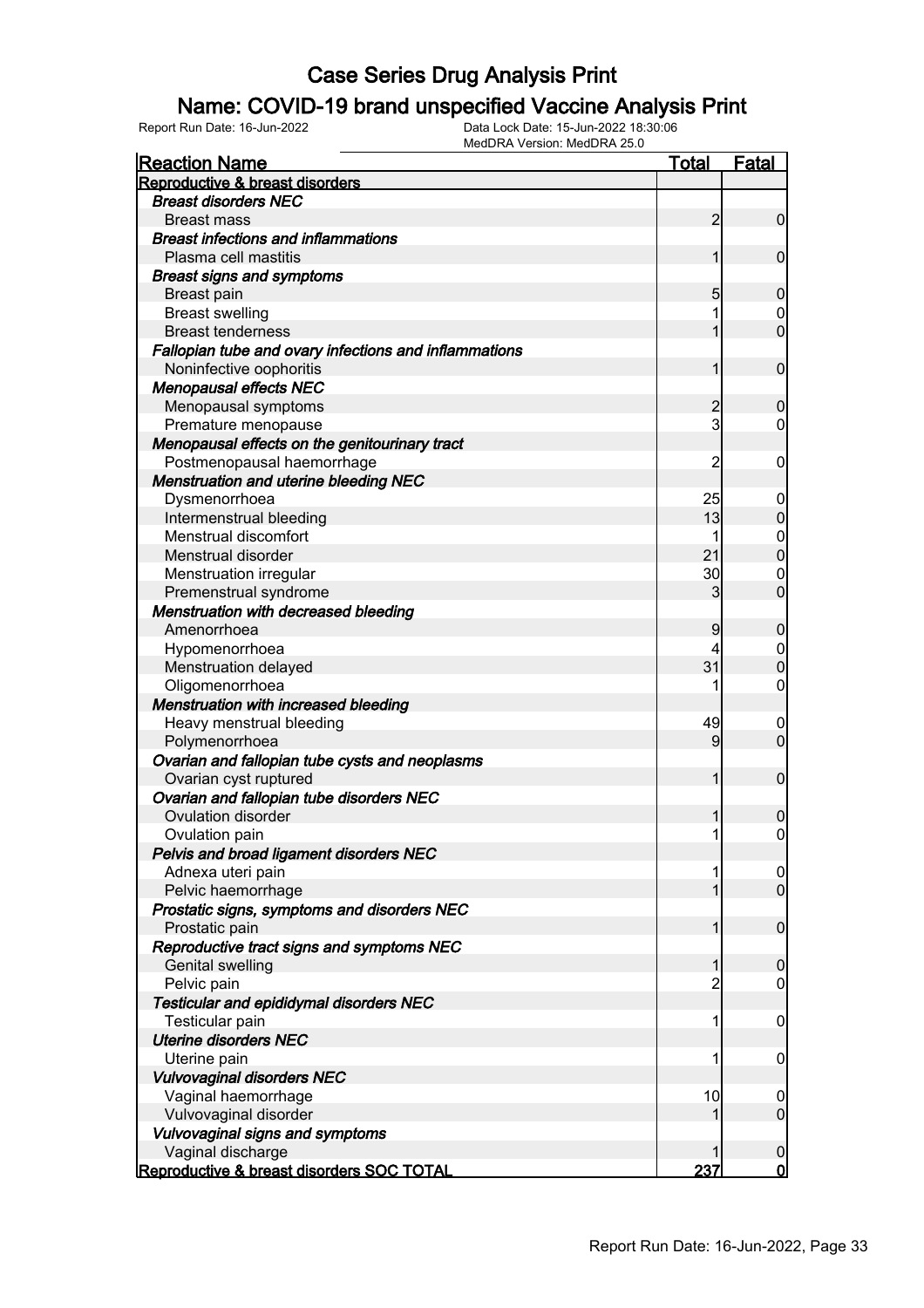### Name: COVID-19 brand unspecified Vaccine Analysis Print

| <b>Reaction Name</b>                                                          | <b>Total</b>            | <b>Fatal</b>                     |
|-------------------------------------------------------------------------------|-------------------------|----------------------------------|
| <b>Respiratory disorders</b>                                                  |                         |                                  |
| <b>Breathing abnormalities</b>                                                |                         |                                  |
| Dyspnoea                                                                      | 82                      |                                  |
| Dyspnoea exertional                                                           |                         | 0                                |
| Hyperventilation                                                              |                         | $\overline{0}$                   |
| Hypopnoea                                                                     |                         | $\mathbf 0$                      |
| Respiration abnormal                                                          |                         | $\overline{0}$                   |
| Respiratory arrest                                                            |                         | $\mathbf 0$                      |
| Tachypnoea                                                                    |                         | $\overline{0}$                   |
| <b>Bronchospasm and obstruction</b>                                           |                         |                                  |
| Asthma                                                                        | 5                       | $\boldsymbol{0}$                 |
| Chronic obstructive pulmonary disease                                         | $\overline{c}$          |                                  |
| Wheezing                                                                      | $5\overline{)}$         | $\overline{0}$                   |
| Conditions associated with abnormal gas exchange                              |                         |                                  |
| Asphyxia                                                                      | 1                       | 1                                |
| Hypoxia                                                                       |                         | $\mathbf 0$                      |
| Coughing and associated symptoms                                              |                         |                                  |
| Cough                                                                         | 30                      | $\boldsymbol{0}$                 |
| Haemoptysis                                                                   | $\overline{c}$          | $\mathbf 0$                      |
| Productive cough                                                              | 6                       | 0                                |
| Laryngeal and adjacent sites disorders NEC (excl infections and<br>neoplasms) |                         |                                  |
| Reflux laryngitis                                                             | 1                       | $\mathbf 0$                      |
| Lower respiratory tract inflammatory and immunologic conditions               |                         |                                  |
| Pneumonitis                                                                   | 1                       | 0                                |
| Lower respiratory tract signs and symptoms                                    |                         |                                  |
| Pulmonary pain                                                                | $\overline{2}$          | 0                                |
| Nasal congestion and inflammations                                            |                         |                                  |
| Nasal congestion                                                              | 3                       | 0                                |
| <b>Nasal disorders NEC</b>                                                    |                         |                                  |
| Epistaxis                                                                     | 12                      | 0                                |
| Paranasal sinus disorders (excl infections and neoplasms)                     |                         |                                  |
| Sinus congestion                                                              | 1                       | $\mathbf 0$                      |
| Parenchymal lung disorders NEC                                                |                         |                                  |
| Emphysema                                                                     | 1                       | 0                                |
| Pulmonary fibrosis                                                            | 1                       | $\overline{0}$                   |
| Pharyngeal disorders (excl infections and neoplasms)                          |                         |                                  |
| Pharyngeal swelling                                                           | $\mathbf{1}$            | $\mathbf 0$                      |
| Pneumothorax and pleural effusions NEC                                        |                         |                                  |
| Pleural effusion                                                              | 1                       | $\mathbf 0$                      |
| <b>Pulmonary oedemas</b>                                                      |                         |                                  |
| Pulmonary congestion                                                          | 1                       | $\mathbf 0$                      |
| Pulmonary thrombotic and embolic conditions                                   |                         |                                  |
| Pulmonary embolism                                                            | 18                      | 3                                |
| Pulmonary thrombosis                                                          |                         | 1                                |
| <b>Respiratory tract disorders NEC</b>                                        |                         |                                  |
| Lung disorder                                                                 | $\overline{c}$          | $\mathbf 0$                      |
| Pulmonary mass                                                                | $\overline{1}$          | $\mathbf 0$                      |
| Respiratory tract irritation                                                  | 1                       | $\boldsymbol{0}$                 |
| Upper respiratory tract signs and symptoms                                    |                         |                                  |
| Aphonia                                                                       | 1                       | $\mathbf 0$                      |
| Catarrh                                                                       | 1                       | $\mathbf 0$                      |
| Dysphonia                                                                     | $\overline{\mathbf{c}}$ | $\begin{matrix}0\\0\end{matrix}$ |
| Nasal discomfort                                                              | $\overline{1}$          |                                  |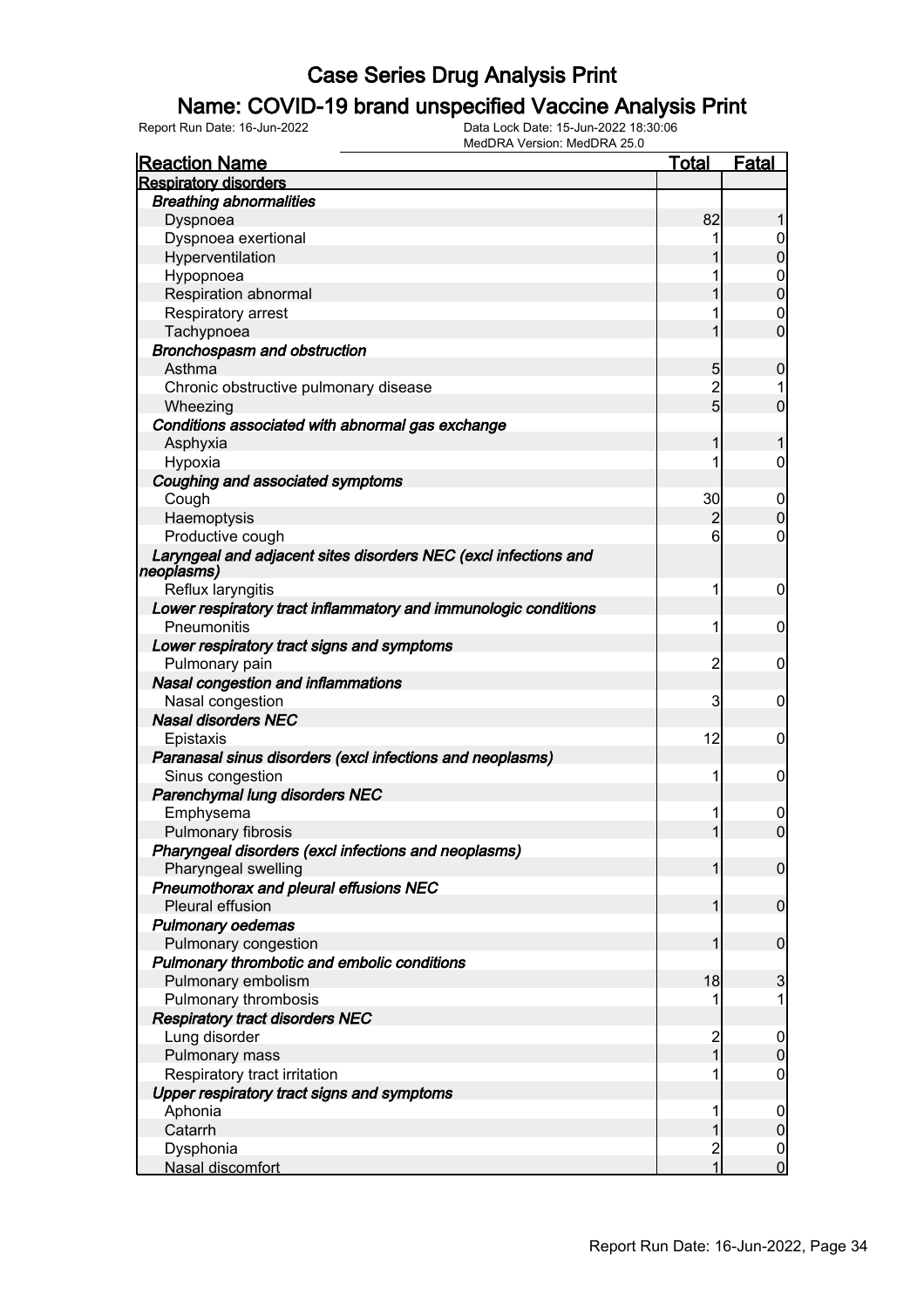#### Name: COVID-19 brand unspecified Vaccine Analysis Print

| <b>Reaction Name</b>                   |                              | Total | Fatal |
|----------------------------------------|------------------------------|-------|-------|
| <b>Respiratory disorders</b>           | Respiratory disorders cont'd |       |       |
| Oropharyngeal pain                     |                              | 19    |       |
| Paranasal sinus discomfort             |                              |       |       |
| Rhinorrhoea                            |                              |       |       |
| Sneezing                               |                              |       |       |
| Throat irritation                      |                              |       |       |
| Throat tightness                       |                              |       |       |
| Yawning                                |                              |       |       |
| <b>Respiratory disorders SOC TOTAL</b> |                              | 233   |       |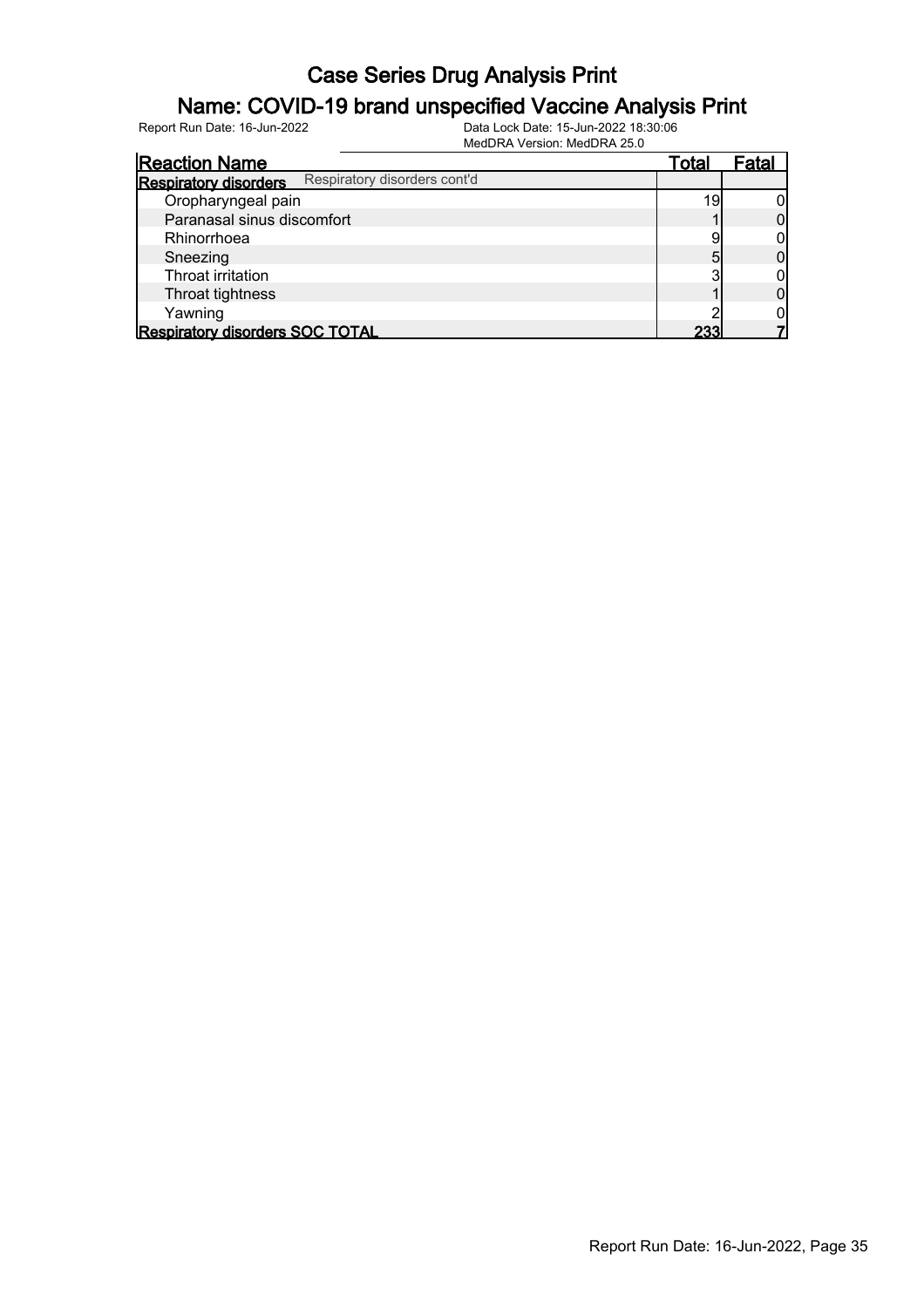#### Name: COVID-19 brand unspecified Vaccine Analysis Print

| <b>Reaction Name</b>                            | Total                                      | <b>Fatal</b>     |
|-------------------------------------------------|--------------------------------------------|------------------|
| <b>Skin disorders</b>                           |                                            |                  |
| Acnes                                           |                                            |                  |
| Acne                                            | 1                                          | $\mathbf 0$      |
| <b>Alopecias</b>                                |                                            |                  |
| Alopecia                                        | 8                                          | $\mathbf 0$      |
| Angioedemas                                     |                                            |                  |
| Angioedema                                      | 4                                          | $\mathbf 0$      |
| Apocrine and eccrine gland disorders            |                                            |                  |
| Cold sweat                                      | 12                                         | $\mathbf 0$      |
| Hyperhidrosis                                   | 46                                         | 0                |
| <b>Night sweats</b>                             | 3                                          | $\mathbf 0$      |
| <b>Bullous conditions</b>                       |                                            |                  |
| <b>Blister</b>                                  | 7                                          | $\mathbf 0$      |
| <b>Blister rupture</b>                          |                                            | 0                |
| Erythema multiforme                             | $\overline{2}$                             | $\overline{0}$   |
| Dermal and epidermal conditions NEC             |                                            |                  |
| Dry skin                                        |                                            | $\mathbf 0$      |
| Pain of skin                                    | $\overline{\mathbf{c}}$                    |                  |
|                                                 | $\frac{2}{3}$                              | 0<br>$\pmb{0}$   |
| Papule                                          | 1                                          |                  |
| Scar pain<br>Sensitive skin                     |                                            | 0<br>$\mathbf 0$ |
|                                                 | $\begin{array}{c} 2 \\ 2 \\ 6 \end{array}$ |                  |
| Skin burning sensation<br>Skin discolouration   |                                            | $\mathbf 0$      |
|                                                 |                                            | $\mathbf 0$      |
| Skin disorder                                   | $\overline{c}$<br>1                        | $\mathbf 0$      |
| <b>Skin fissures</b>                            |                                            | $\mathbf 0$      |
| Skin indentation                                |                                            | $\mathbf{0}$     |
| Skin induration                                 | $\overline{c}$                             | $\mathbf 0$      |
| Skin reaction                                   | 1                                          | $\mathbf 0$      |
| Skin swelling                                   | 3                                          | $\mathbf 0$      |
| Skin warm                                       | $\overline{c}$                             | 0                |
| <b>Yellow skin</b>                              | 1                                          | $\overline{0}$   |
| Dermatitis and eczema                           |                                            |                  |
| Dermatitis allergic                             | 5                                          | $\mathbf 0$      |
| Dermatitis atopic                               | 1                                          | $\mathbf 0$      |
| Eczema                                          | 6                                          | $\mathbf 0$      |
| Eczema weeping                                  | 1                                          | $\boldsymbol{0}$ |
| Seborrhoeic dermatitis                          | $\mathbf{1}$                               | 0                |
| <b>Skin irritation</b>                          | 2                                          | $\overline{0}$   |
| Erythemas                                       |                                            |                  |
| Erythema                                        | 37                                         | $\mathbf 0$      |
| <b>Exfoliative conditions</b>                   |                                            |                  |
| Skin exfoliation                                | $\overline{c}$                             | $\mathbf 0$      |
| <b>Hyperkeratoses</b>                           |                                            |                  |
| Lichenoid keratosis                             | 1                                          | $\mathbf 0$      |
| Papulosquamous conditions                       |                                            |                  |
| Lichen planus                                   | 1                                          | $\overline{0}$   |
| Lichen sclerosus                                |                                            | $\boldsymbol{0}$ |
| Parapsoriasis                                   |                                            | $\mathbf 0$      |
| Photosensitivity and photodermatosis conditions |                                            |                  |
| Photosensitivity reaction                       | 1                                          | $\mathbf 0$      |
| <b>Pigmentation changes NEC</b>                 |                                            |                  |
| Pigmentation disorder                           | 1                                          | $\mathbf 0$      |
| <b>Pilar disorders NEC</b>                      |                                            |                  |
| Hair growth abnormal                            | 1                                          | $\overline{0}$   |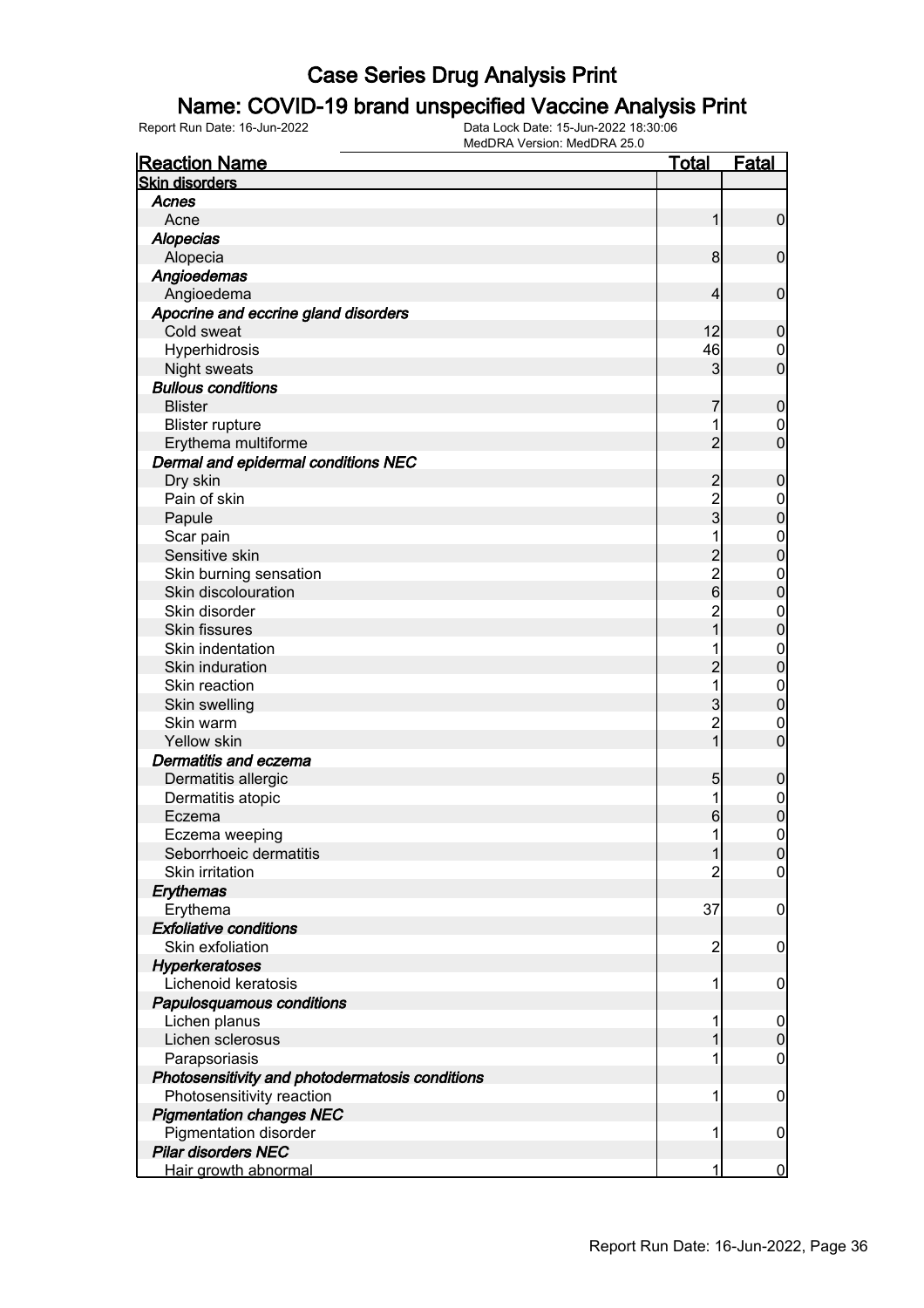#### Name: COVID-19 brand unspecified Vaccine Analysis Print

| <b>Reaction Name</b>                           | <b>Total</b>   | <b>Fatal</b>     |
|------------------------------------------------|----------------|------------------|
| Skin disorders cont'd<br><b>Skin disorders</b> |                |                  |
| <b>Pruritus NEC</b>                            |                |                  |
| <b>Pruritus</b>                                | 49             | $\mathbf 0$      |
| <b>Psoriatic conditions</b>                    |                |                  |
| Guttate psoriasis                              | $\overline{c}$ | 0                |
| Psoriasis                                      | 4              | $\overline{0}$   |
| Purpura and related conditions                 |                |                  |
| Petechiae                                      | 2              | $\mathbf 0$      |
| Purpura                                        |                | 0                |
| Rashes, eruptions and exanthems NEC            |                |                  |
| Rash                                           | 73             | 0                |
| Rash erythematous                              | 10             | $\boldsymbol{0}$ |
| Rash macular                                   |                | 0                |
| Rash morbilliform                              |                | $\mathbf 0$      |
| Rash papular                                   | 3              | $\mathbf{0}$     |
| Rash pruritic                                  | 20             | $\overline{0}$   |
| Rash vesicular                                 |                | 0                |
| <b>Scaly conditions</b>                        |                |                  |
| Pityriasis                                     |                | 0                |
| Skin and subcutaneous conditions NEC           |                |                  |
| Skin mass                                      | 4              | 0                |
| Skin haemorrhages                              |                |                  |
| Haemorrhage subcutaneous                       |                | 0                |
| Skin haemorrhage                               |                | $\overline{0}$   |
| <b>Skin vasculitides</b>                       |                |                  |
| Capillaritis                                   | 1              | $\mathbf 0$      |
| Skin vasomotor conditions                      |                |                  |
| Livedo reticularis                             | 1              | $\mathbf 0$      |
| <b>Urticarias</b>                              |                |                  |
| Cold urticaria                                 |                | $\mathbf 0$      |
| Urticaria                                      | 22             | 0                |
| <b>Skin disorders SOC TOTAL</b>                | 380            | $\overline{0}$   |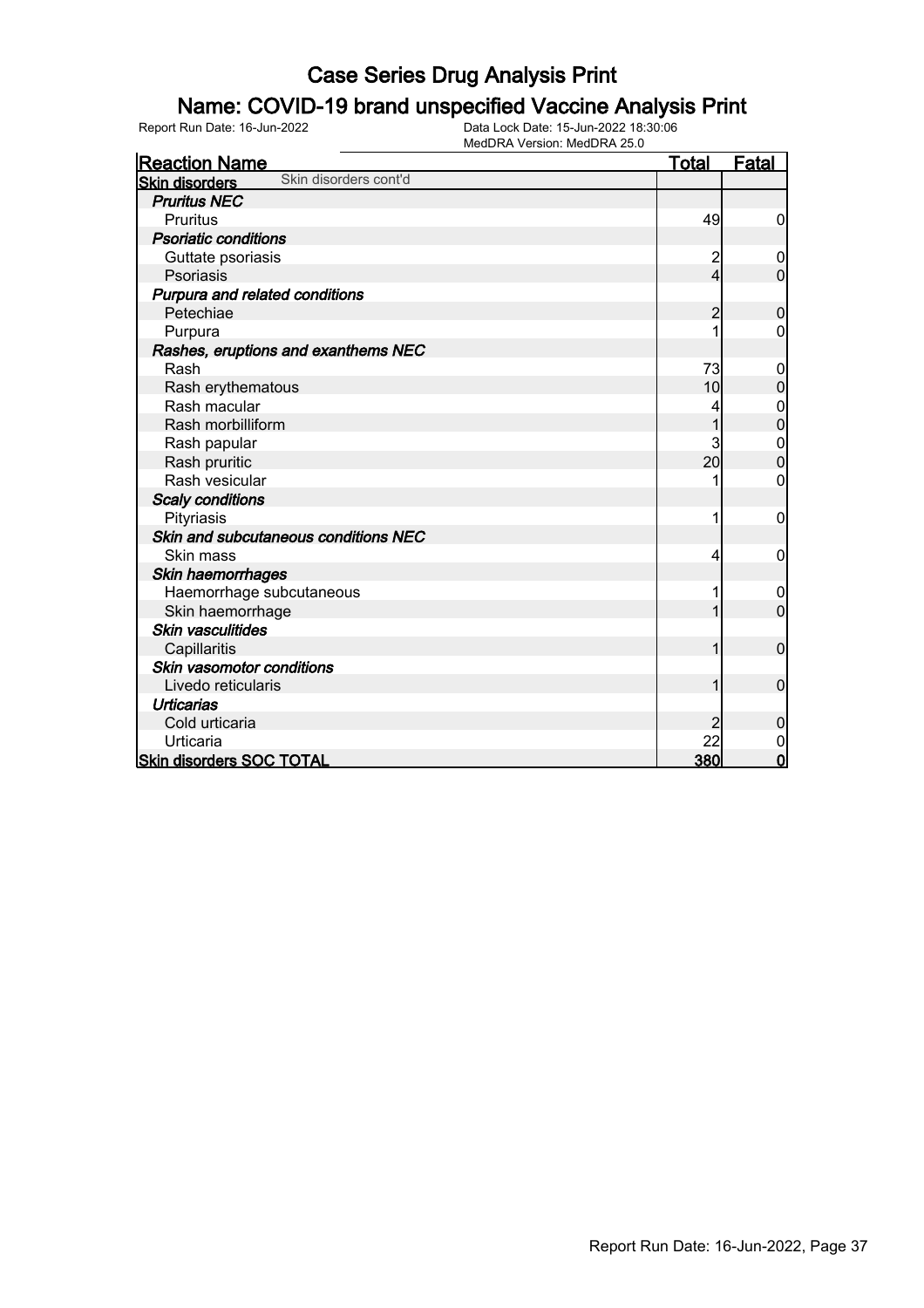#### Name: COVID-19 brand unspecified Vaccine Analysis Print

Report Run Date: 16-Jun-2022 Data Lock Date: 15-Jun-2022 18:30:06

MedDRA Version: MedDRA 25.0

| <b>Reaction Name</b>           | Total | Fatal |
|--------------------------------|-------|-------|
| Social circumstances           |       |       |
| Age related issues             |       |       |
| Menopause                      |       |       |
| Postmenopause                  |       |       |
| <b>Disability issues</b>       |       |       |
| Bedridden                      |       |       |
| <b>Social issues NEC</b>       |       |       |
| Impaired quality of life       |       |       |
| Social circumstances SOC TOTAL |       |       |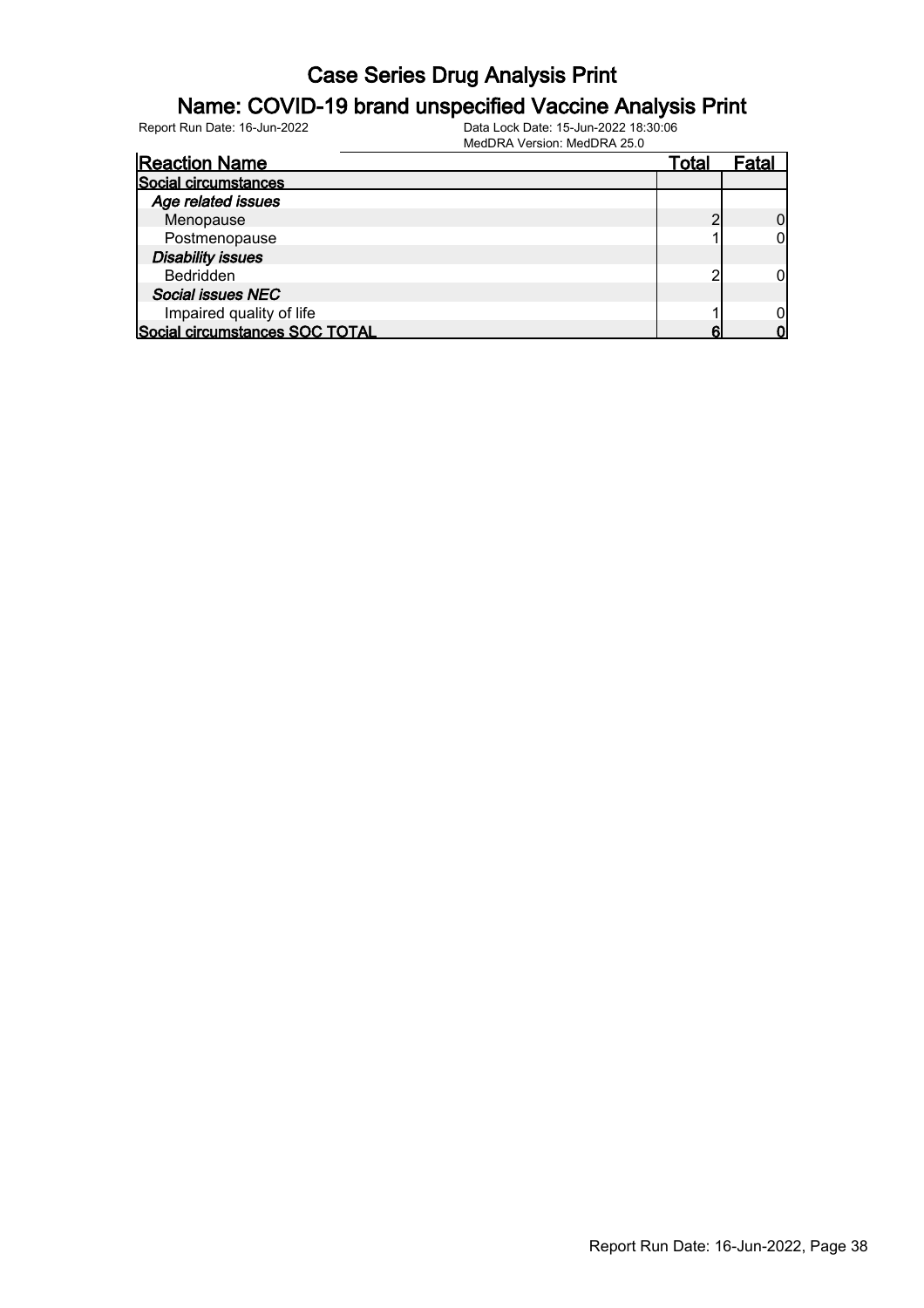#### Name: COVID-19 brand unspecified Vaccine Analysis Print

| <b>Reaction Name</b>                    | <b>Total</b> | Fatal |
|-----------------------------------------|--------------|-------|
| Surgical & medical procedures           |              |       |
| Contraceptive methods female            |              |       |
| Contraception                           |              |       |
| <b>Immunisations</b>                    |              |       |
| COVID-19 immunisation                   |              |       |
| Immunisation                            |              |       |
| Joint therapeutic procedures            |              |       |
| Knee operation                          |              |       |
| Limb therapeutic procedures             |              |       |
| Foot operation                          |              |       |
| Nail therapeutic procedures             |              |       |
| Nail operation                          |              |       |
| Obstetric therapeutic procedures        |              |       |
| Caesarean section                       |              |       |
| <b>Therapeutic procedures NEC</b>       |              |       |
| Bed rest                                |              |       |
| Hospitalisation                         |              |       |
| Interchange of vaccine products         |              |       |
| Surgical & medical procedures SOC TOTAL |              |       |